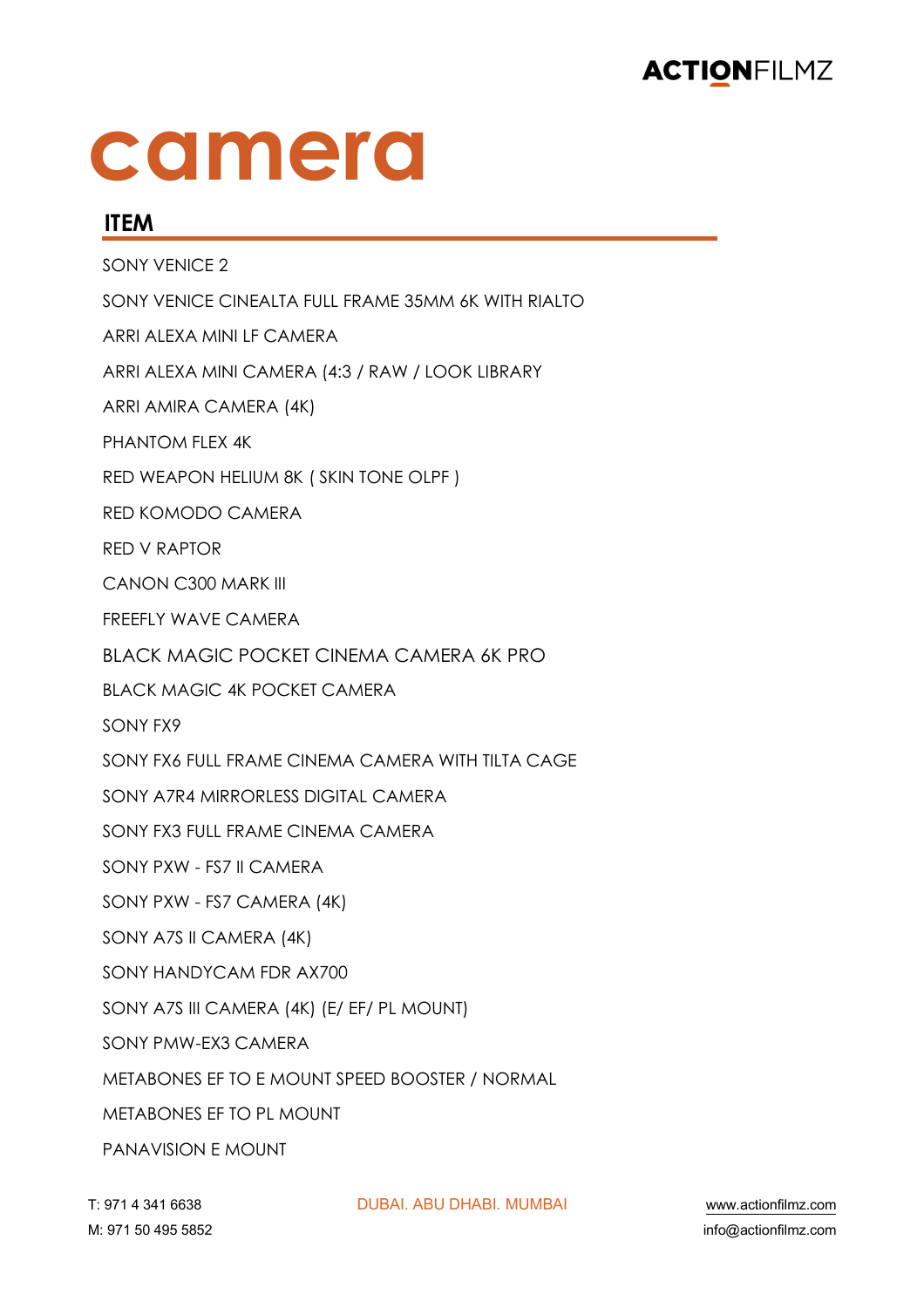CANON 5DSr WITH BATTERY GRIP CANON 5D MARK IV CAMERA (4K) CANON 5D MARK - III CAMERA CANON 5D MARK - II CAMERA NIKKON D850 **GO PRO MAX** GO PRO HERO 9 GO PRO HERO 8, 7 GO PRO HERO 6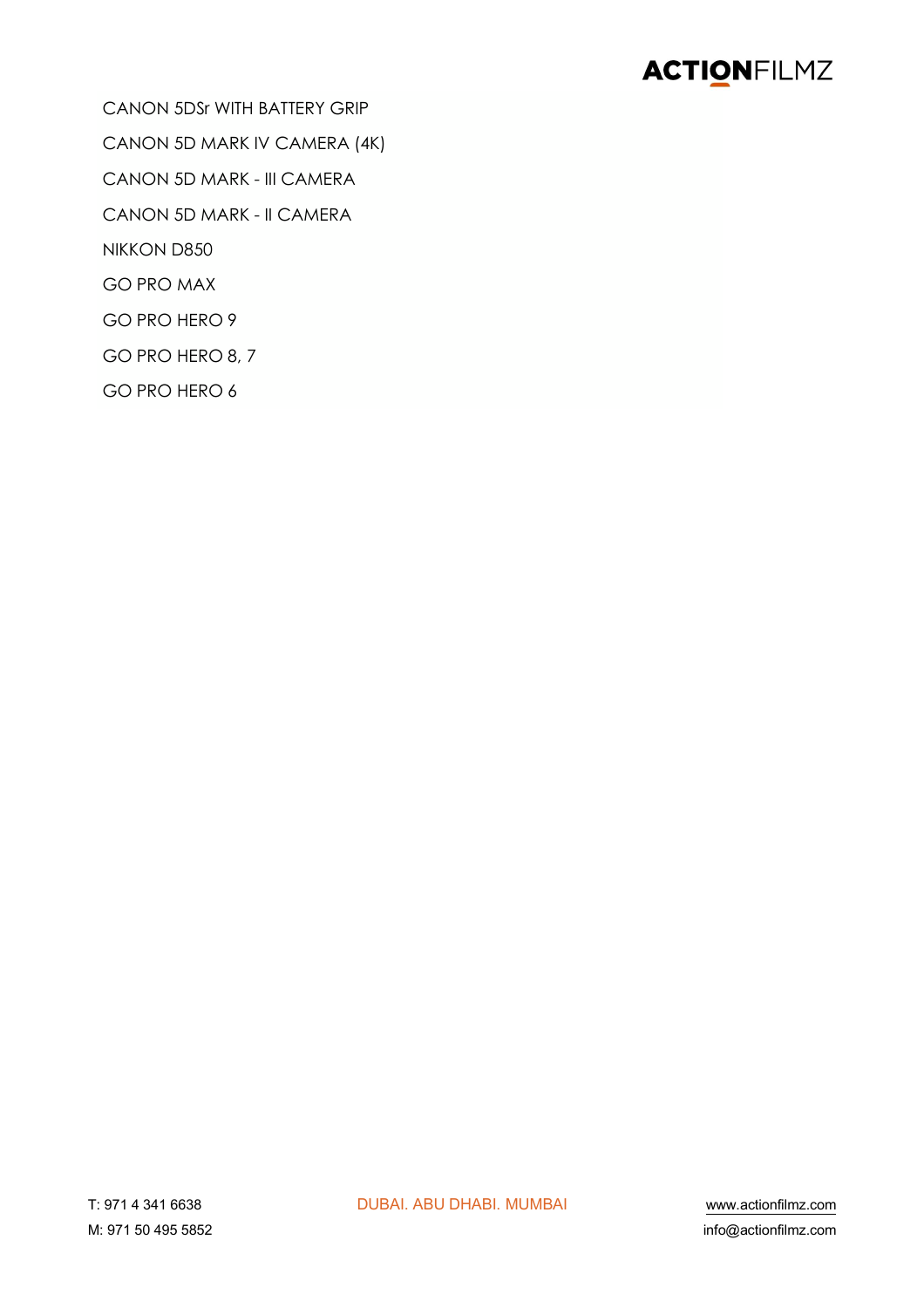

## **camera lens**

#### **ITEM**

#### **ANAMORPHIC LENS**

COOKE ANAMORPHIC/I SF LENS : 25/32/40/50/75/100/135 ATLAS ORION SERIES 32/40/50/65/80/100MM ANAMORPHIC LENS ANGENIEUX OPTIMO ANAMORPHIC 56-152MM T4 VAZEN 135MM VAZEN 85MM VAZEN 50MM SIRUI 50MM ANAMORPHIC 1.33X LENS **SPHERICAL LENS (FF)** ARRI SIGNATURE PRIME LENS : 18/25/35/47/58/75/125/150MM

COOKE S8/I FF LENS: 25/32/40/50/75/100/135MM COOKE S7/I T2.0 : 16/21/25/32/40/50/75/100/135MM ZEISS SUPREME PRIME RADIANCE - 21/25/29/35/50/85/100mm LEICA R LENS- 21/28/ 35/ 50/ 90MM

#### **ZOOM LENS (FF)**

FUJINON PREMISTA 28-100MM T2.9 FULL FRAME ZOOM LENS FUJINON PREMISTA 80-250MM FULL FRAME ZOOM LENS FUJINON PREMISTA 19-45MM FULL FRAME ZOOM LENS

#### **SPHERICAL LENS (SUPER 35)**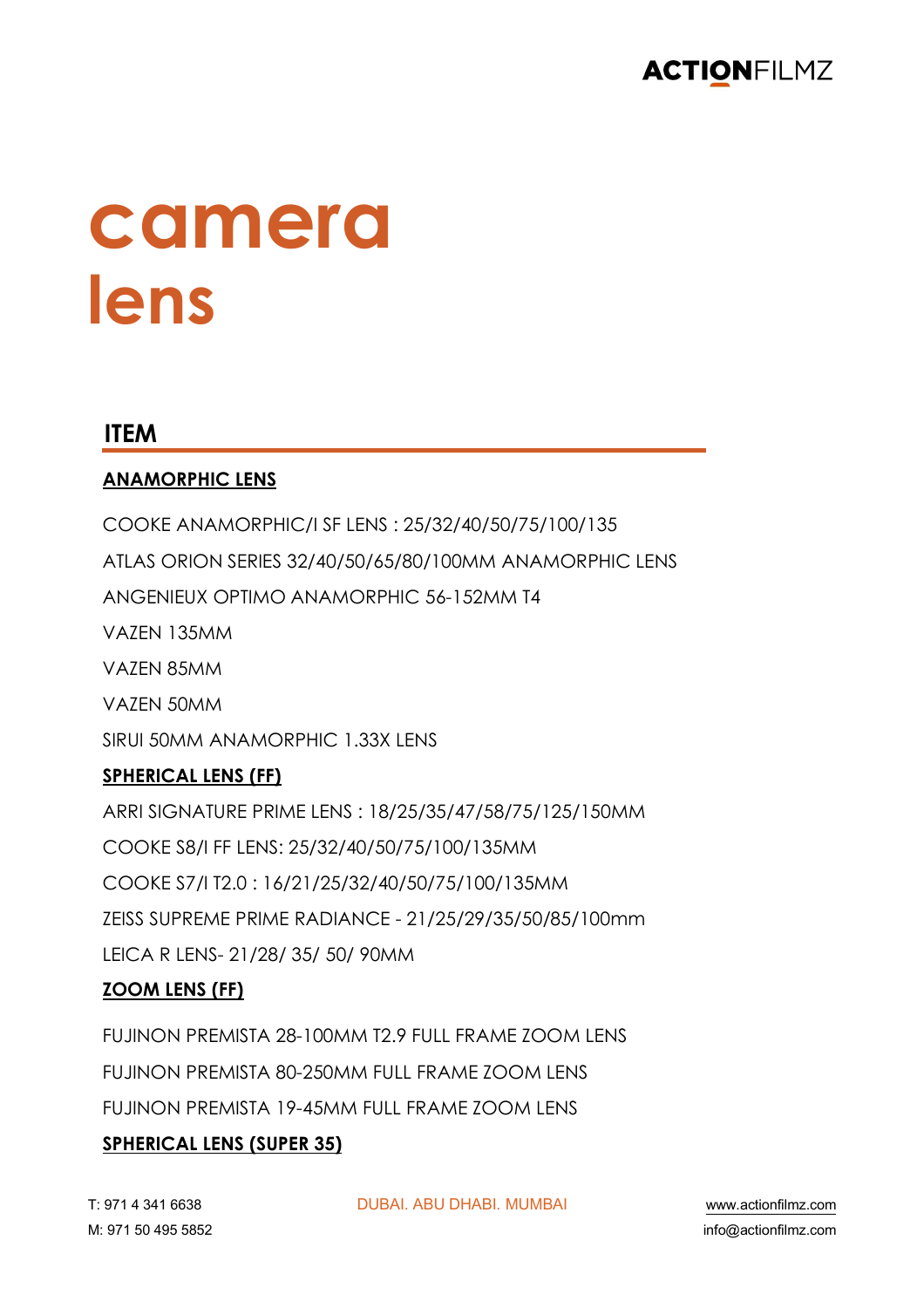MASTER PRIME LENS T1.3 : 12,14,16,18,21,25,27,32,35,40,50,65, 75,100,135,150MM.

COOKE S4/i PRIME LENS T2 : 14/18/25/32/40/50/65/75/100/135MM

ULTRA PRIME LENS T1.9 (8R/ 10/ 14/ 16/20/24/32/50/85/100/135)MM

LEICA SUMMICRON-C T2.0 (18,25,35,50,75,100)

ZEISS COMPACT PRIME LENS CP2 (18,25,35,50,85,135)- EF & PL MOUNT

ZEISS SUPER SPEED MK III LENS : 18,25,35,50,65, 85MM T1.3

ZEISS SUPER SPEED MK II LENS : 18,25,35,50,85MM T1.3 & 135MM

TLS COOKE SPEED PANCHRO SET: 18/25/28/32/40/50/75/100/152MM

P+S TECHNIK LENS (25,50,85)

P+S TECHNIK SKATER SCOPE

#### **ZOOM LENS**

ANGENIEUX OPTIMO 24-290MM ZOOM LENS

ANGENIEUX OPTIMO 17-80MM

FUJINON 19-90MM CABRIO T2.9

**DOUBLER** 

#### **MACRO LENS**

CINE MACRO LENS IB/E OPTICS 60MM CINE MACRO LENS IB/E OPTICS 100MM CINE MACRO LENS IB/E OPTICS 150MM PLx2 ADAPTER S35xFF PLX 1.4 MARK II EXPANDER PLX2vv **ASPHERICAL LENS**

VOIGTLANDER NOKTON 35MM F1.2 VOIGTLANDER NOKTON 21MM F1.4 VOIGTLANDER NOKTON 50MM F1.2 LAOWA 24MM F1.4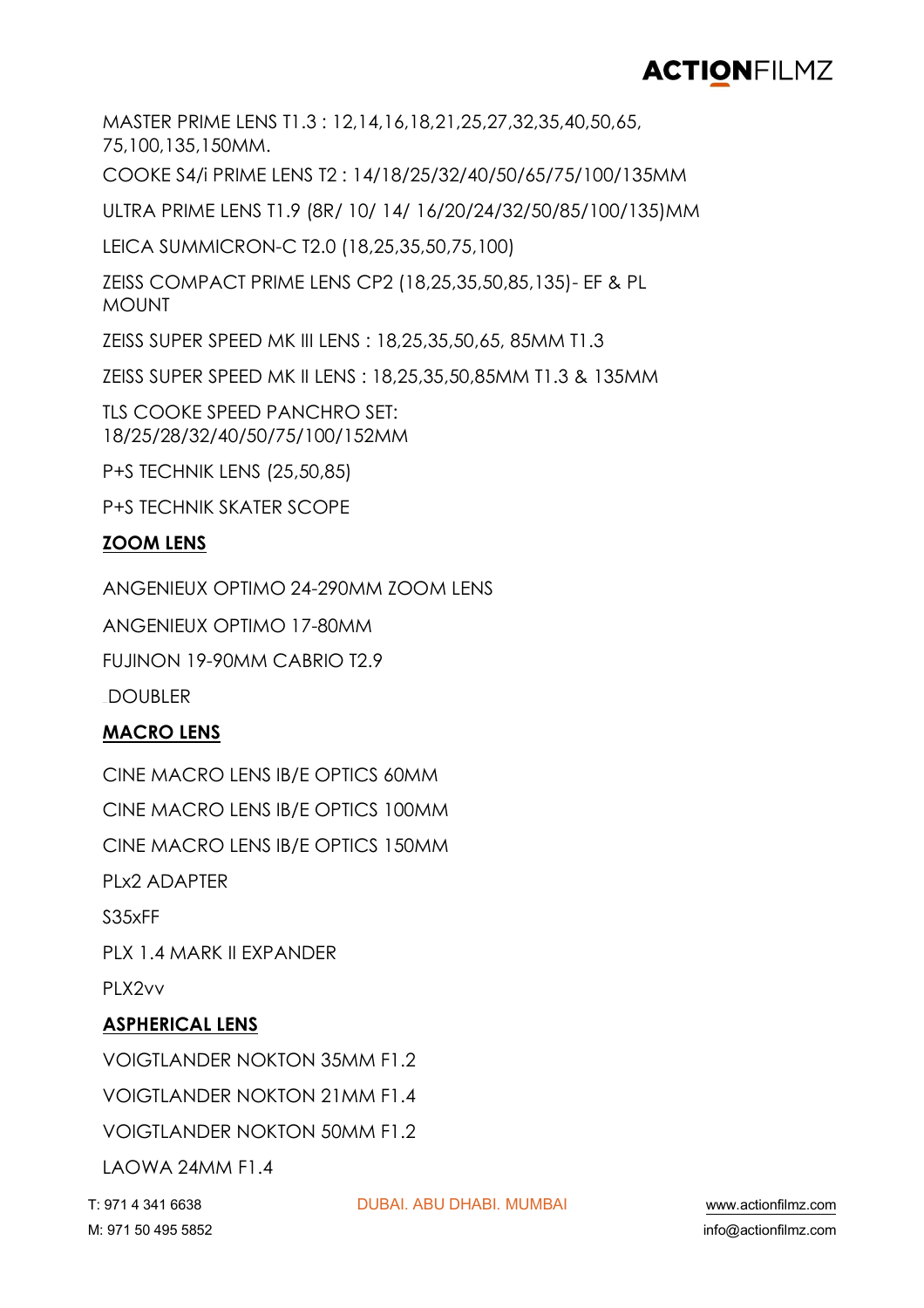LAOWA D-DREAMER 15MM F2 (ZERO-D FE LENS) LAOWA 12MM T2.9 ZERO-D CINE

# **canon EF mount lens**

#### **ITEM**

CANON 400MM F2.8 LENS CANON 70-200MM F2.8 IS II ZOOM LENS CANON 24-105MM F4 ZOOM LENS CANON 24-70MM F2.8L II USM ZOOM LENS CANON 16-35MM F2.8 ZOOM LENS CANON 11-24MM F/4L USM 700M LENS CANON 14MM F.2.8 II USM LENS CANON 17MM F1.4 TILT & SHIFT LENS CANON 24MM F.1.4 LENS CANON 35MM F.1.4 LENS CANON 50MM F.1.2 LENS CANON 50MM F.1.4 LENS CANON 85MM F1.2 LENS CANON 100MM F2.8 MACRO LENS SIGMA 18-35MM F1.8 LENS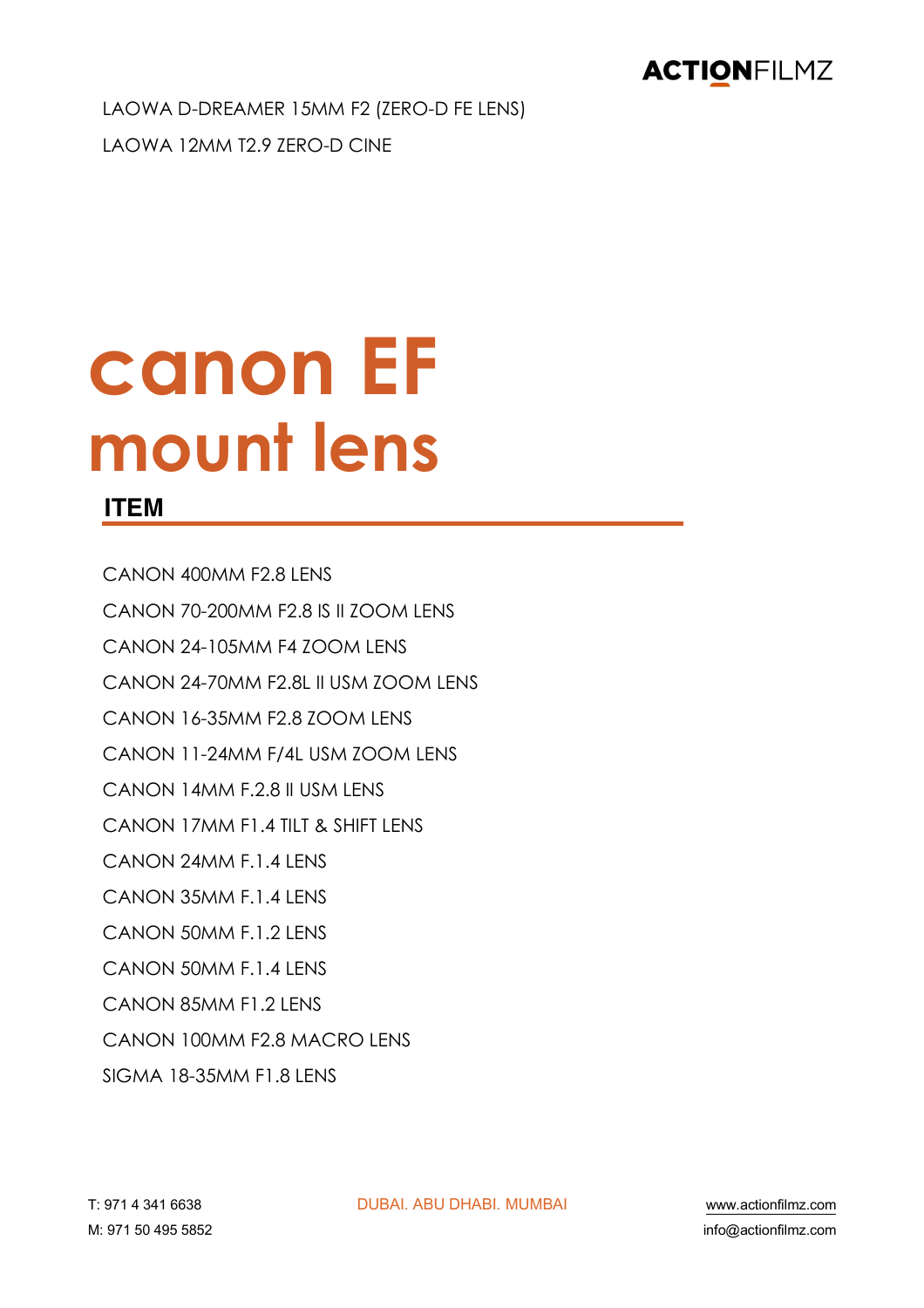

# nikkor lens

#### **ITEM**

NIKKOR 70-200MM F/2.8E FL ED VR NIKKOR 24-70MM F/2.8G ED VR NIKKOR 14-24MM F/2.8G ED NIKKOR 50MM F/1.8G NIKKOR 35MM F/1.8G ED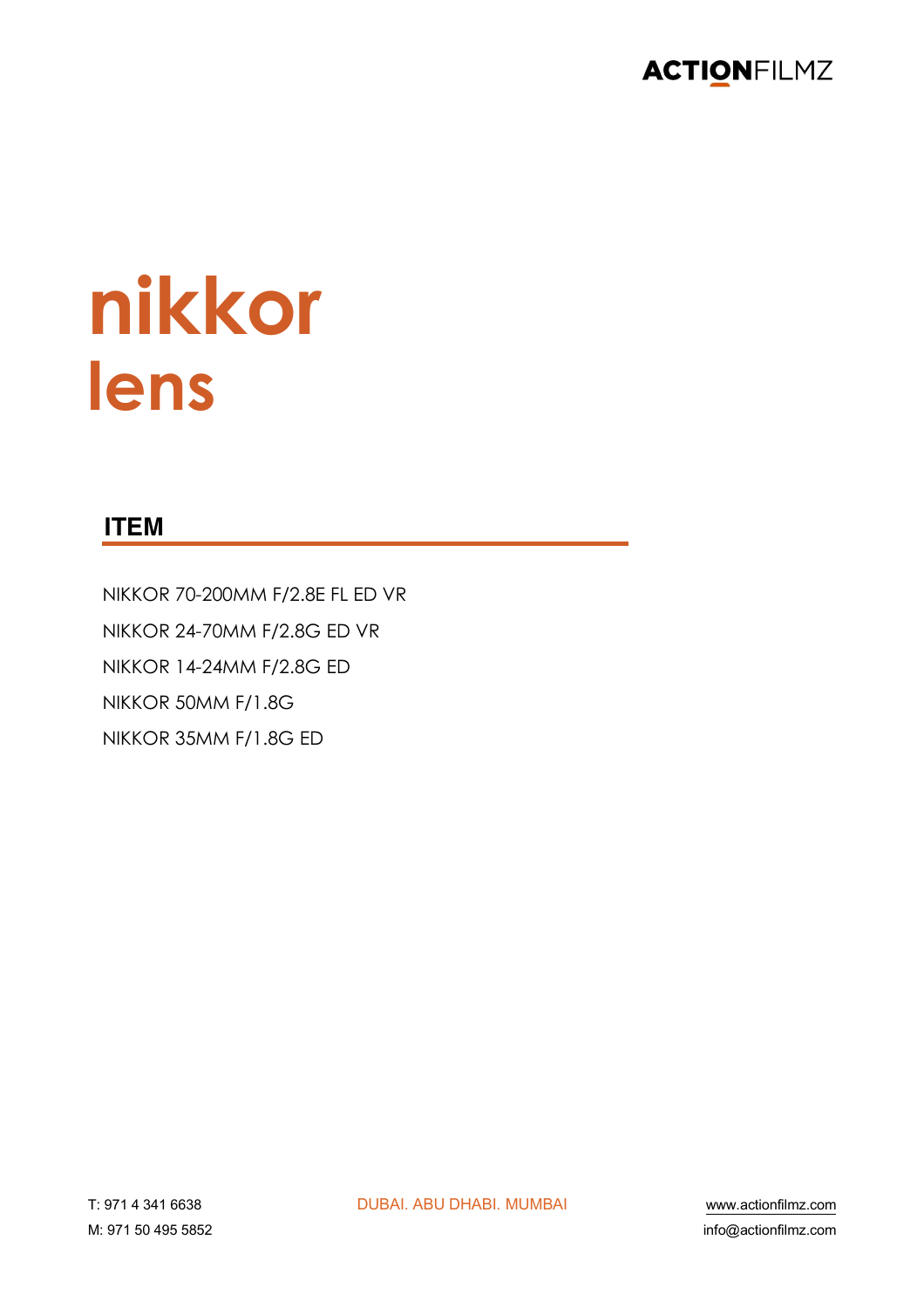

# sony FE<br>lens

#### **ITEM**

SONY FE 12-24MM F/2.8GM SONY FE 16-35MM F/2.8 GM SONY FE 24-70MM F/2.8 GM SONY FE 70-200MM F/2.8 GM SONY FE 24MM F1.4 GM SONY FE 35MM F1.8 GM SONY FE 35MM F1.4 GM SONY FE 50MM F1.2 GM SONY FE 85MM F1.2 GM SONY FE 95MM F2.8 GM SONY FF 135MM F1.8 GM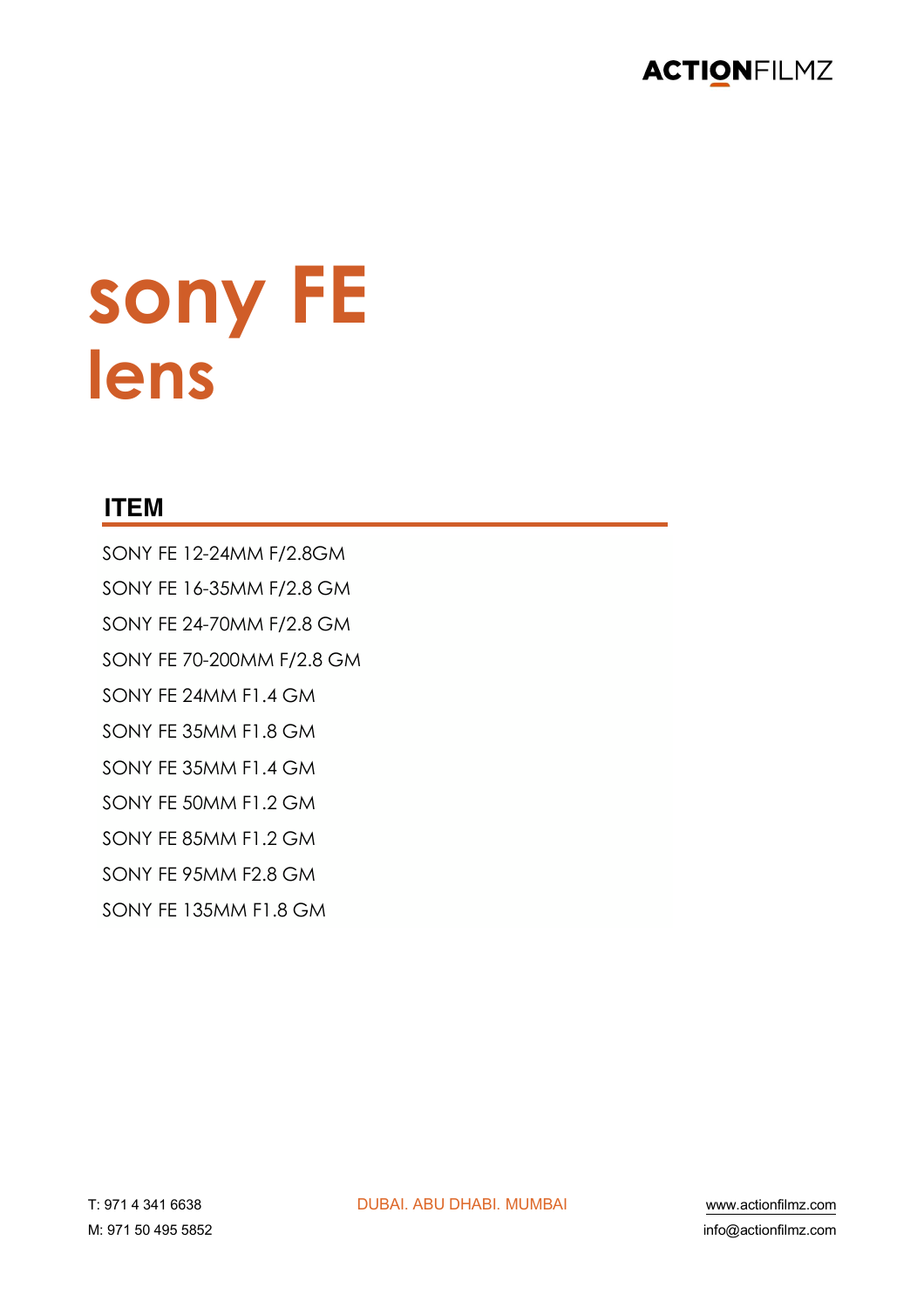# underwater housing

#### **ITEM**

SCUBA HOUSING FOR ARRI ALFXA MINI & MINI I F CAMERA **SCUBACAM 5" HD MONITOR** 

# rain deflectors

#### **ITEM**

FCL ZERO MINI RAIN DEFLECTOR **FCL ZERO RAIN DEFLECTOR** 

**DUBAI, ABU DHABI, MUMBAI** 

www.actionfilmz.com info@actionfilmz.com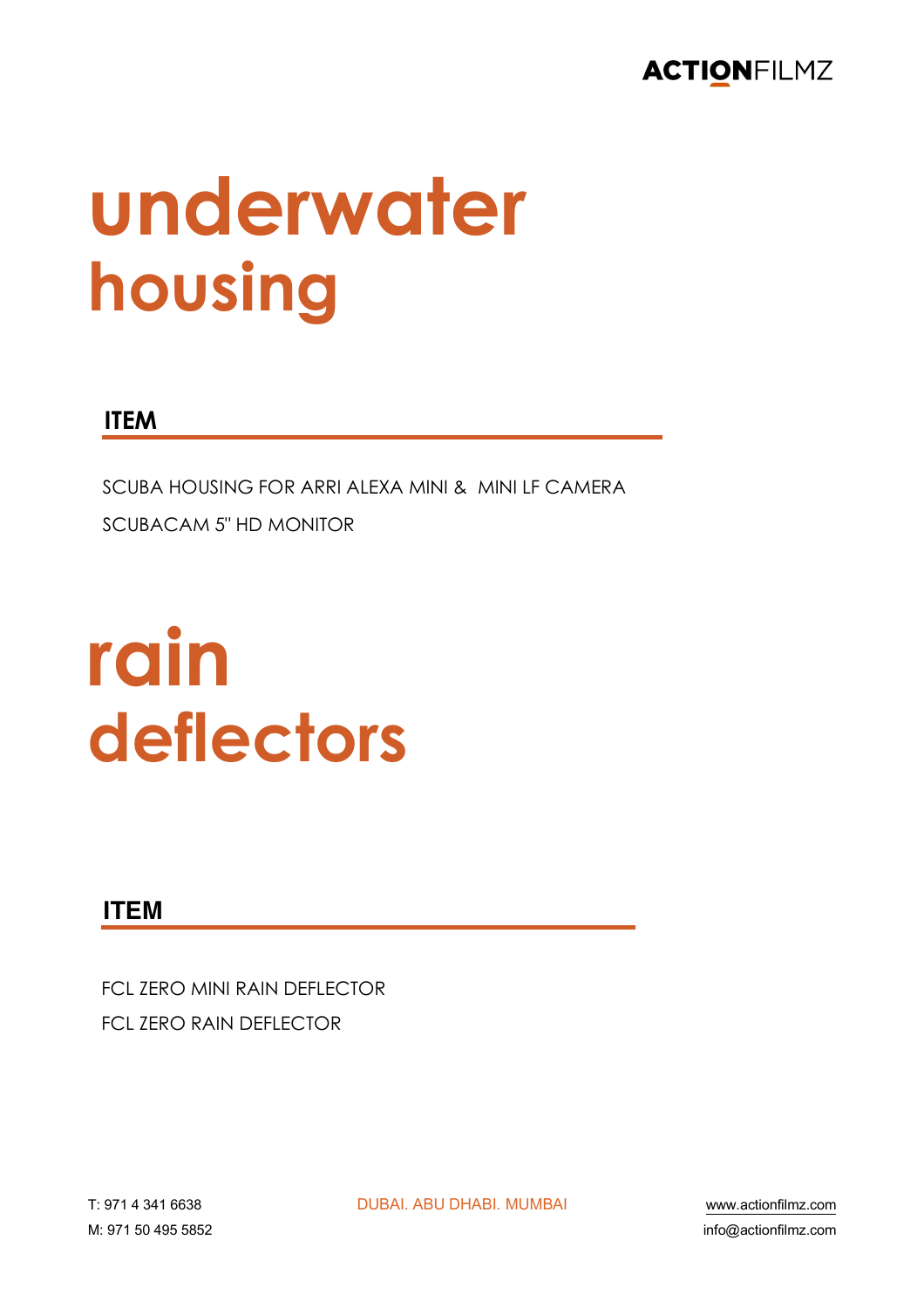### **wireless remote & follow focus**

#### **ITEM**

ARRI HI-5 HAND UNIT SEMOTE CONTROLLER ARRI WCU-4 REMOTE FOCUS KIT ARRI ERM-2400 LCS ARRI MINI MOTORS KIT TILTA REMOTE FOCUS KIT ( NUCLEUS M ) WLC-T03 C-MOTION ZOOM CONTROL KIT BARTECH REMOTE FOCUS FOLLOW FOCUS-5 (FF5) FOLLOW FOCUS-4 (FF4) TILTA MICRO FOLLOW FOCUS TILTA MINI FOLLOW FOCUS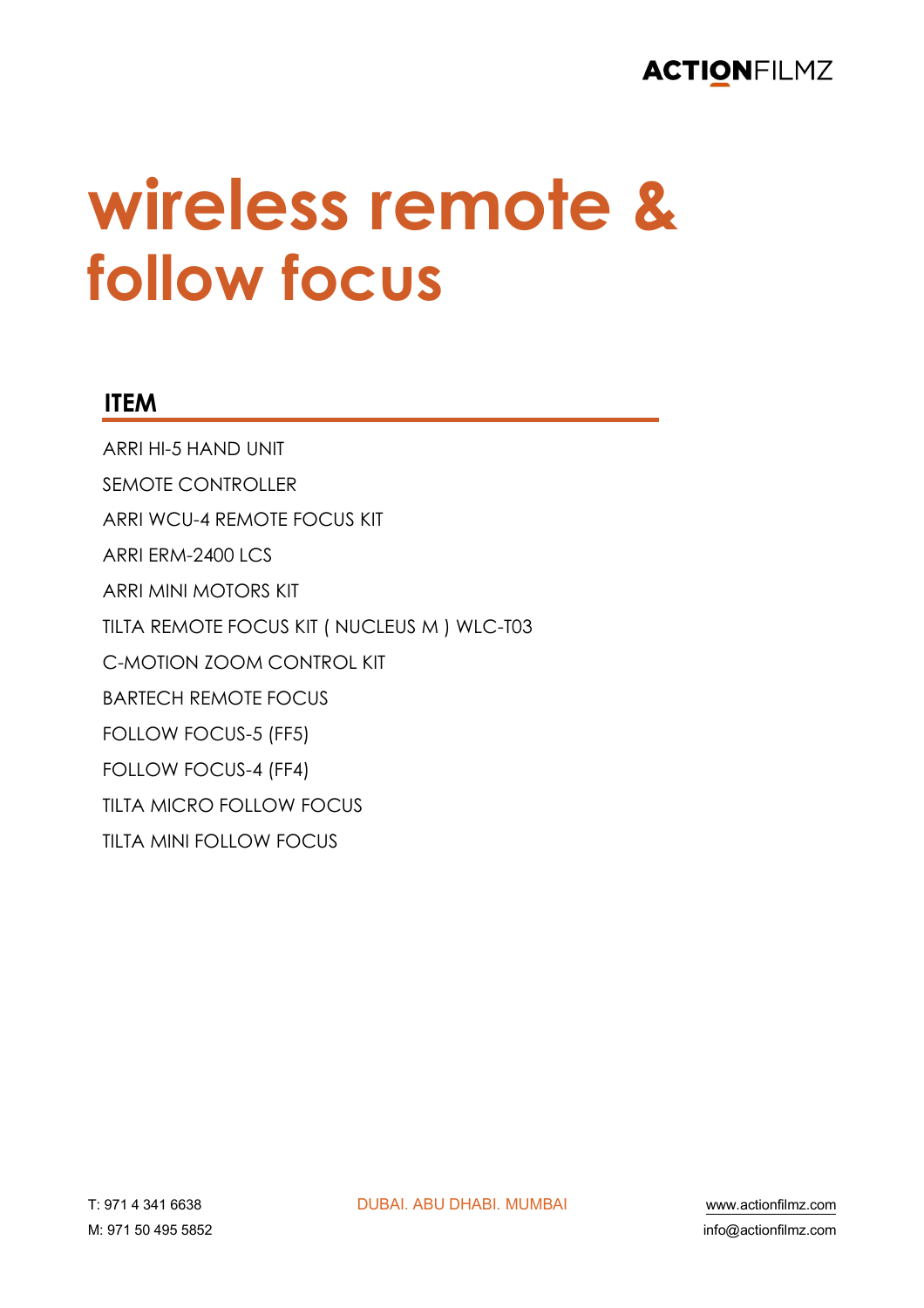

## teradek

#### **ITEM**

**TERADEK BOLT 4K MAX TERADEK BOLT 4K LT SET** TERADEK BOLT 3000 SET (2X, 10K RECEIVER) TERADEK BOLT 10K SET (2X RECEIVER) TERADEK BOLT 2000 SET (2X RECEIVER) TERADEK BOLT 500 SET (2X RECEIVER) TERADEK BOLT PRO 300 SET (2X RECEIVER) TERADEK CTRL 3 DELUXE WIRELESS LENS CONTROL KIT **TERADEK RT CTRL 3 DELUXE TERADEK SIDEKICK TERADEK SERV PRO**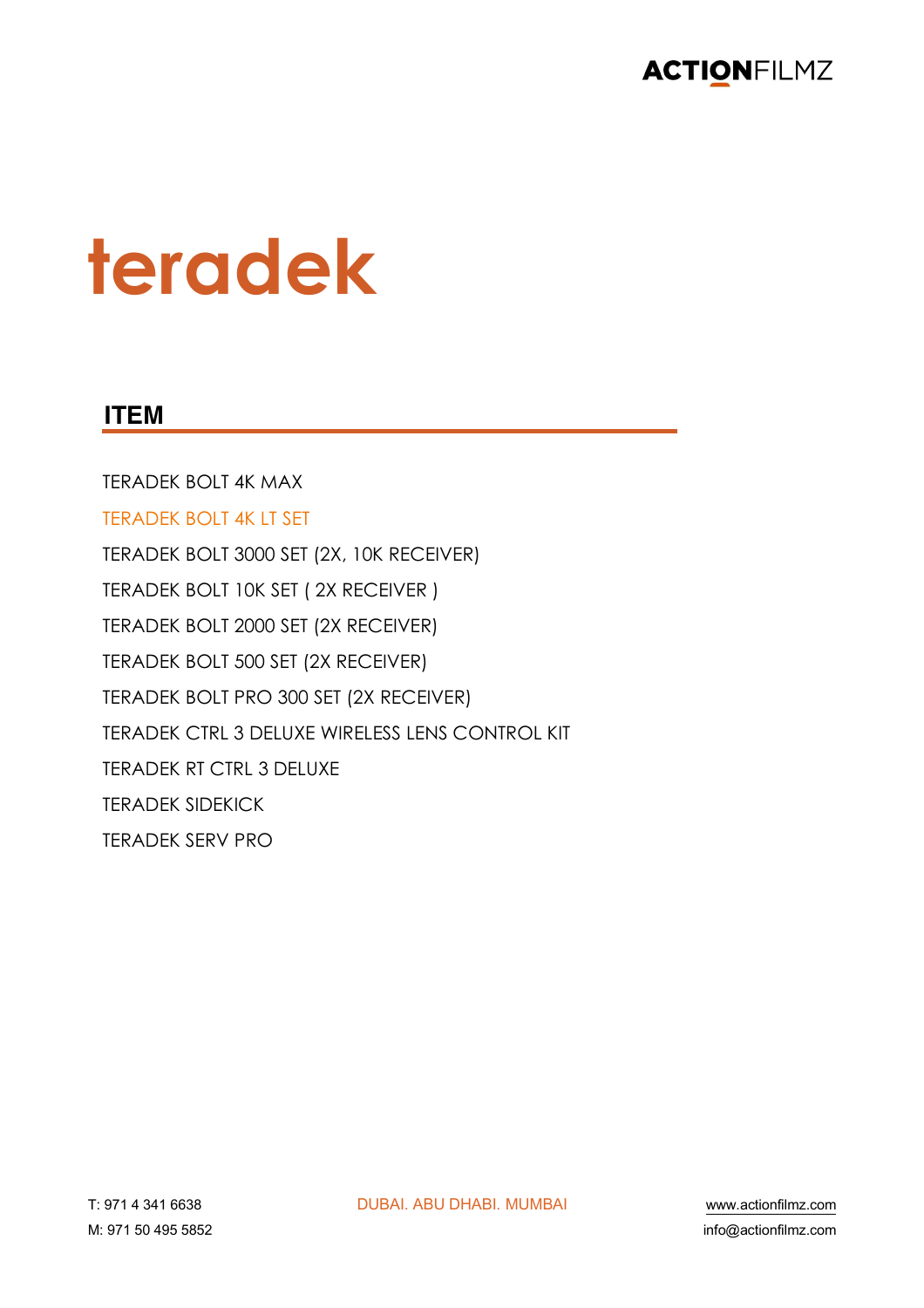

# director's viewfinder

#### **ITEM**

DIRECTOR'S VIEW FINDER (DENIZ) OIC 35 DIRECTOR'S VIEW FINDER (DENIZ) OIC 35-A **ARRI DIRECTOR'S VIEWFINDER** IB/E OPTICS SMARTFINDER PRO (LPL) SET LARGE ZACUTO VIEW FINDER Z-EVF-IF(2X RECEIVER)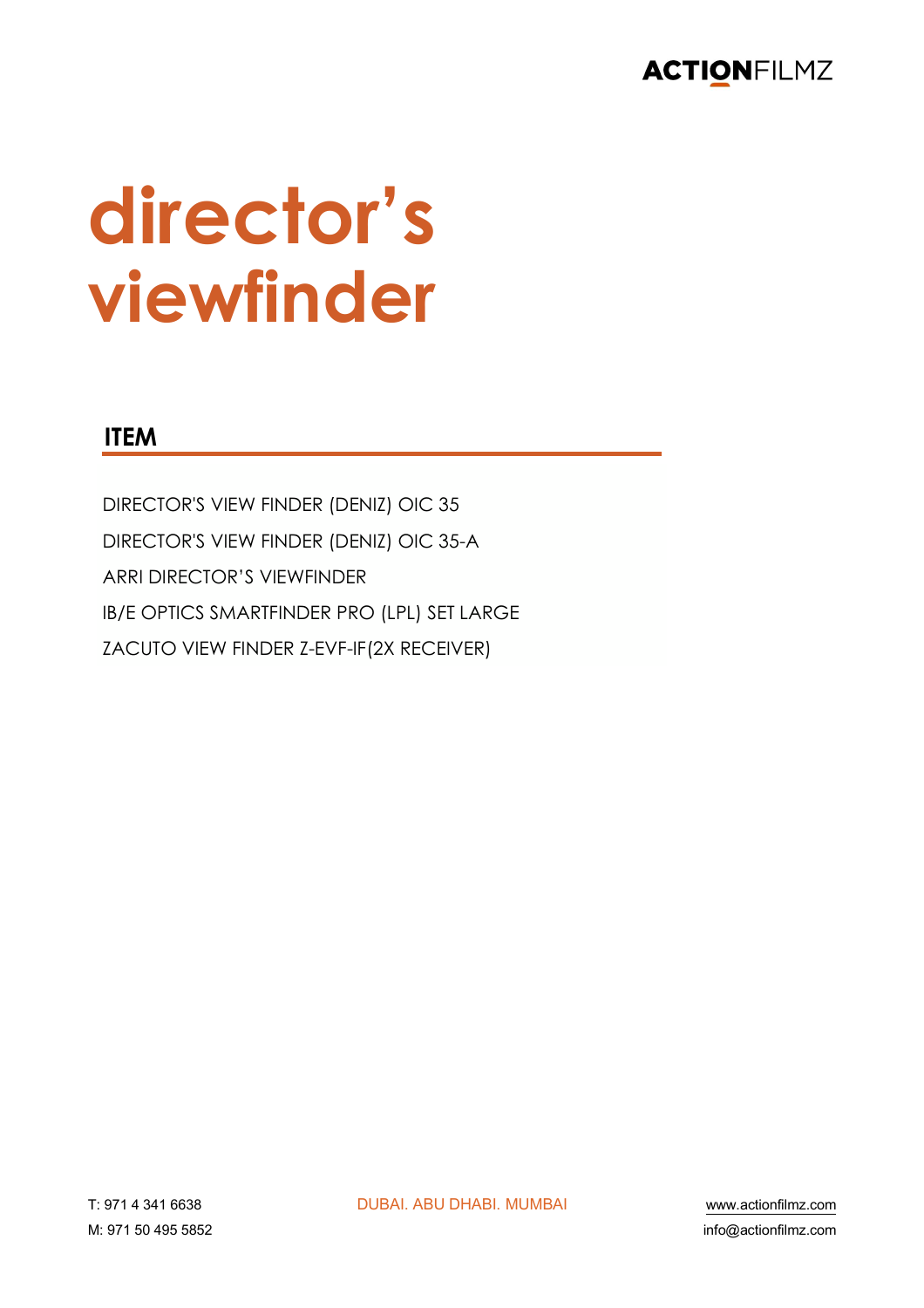

# **matte box**

#### **ITEM**

ARRI LMB-25 CLIP ON MATTE BOX ARRI LMB 4X5 PRO SET CLIP ON MATTE BOX 4X5.65 BRIGHT TANGERINE 3 STAGE MATTE BOX 4X5.65" CLIP ON TILTA MATTE BOX ARRI 6X6 MB-28 MATTE BOX LMB 6X6 PRO 19MM STUDIO SET 6X6 BRIGHT TANGERINE 3 STAGE MATTE BOX 4X5.6 RED ROCK MATTE BOX 4X4 GENUS CLIP ON MATTE BOX 4X4 TILTA MATTE BOX TILTA MINI CLIPON MATTE BOX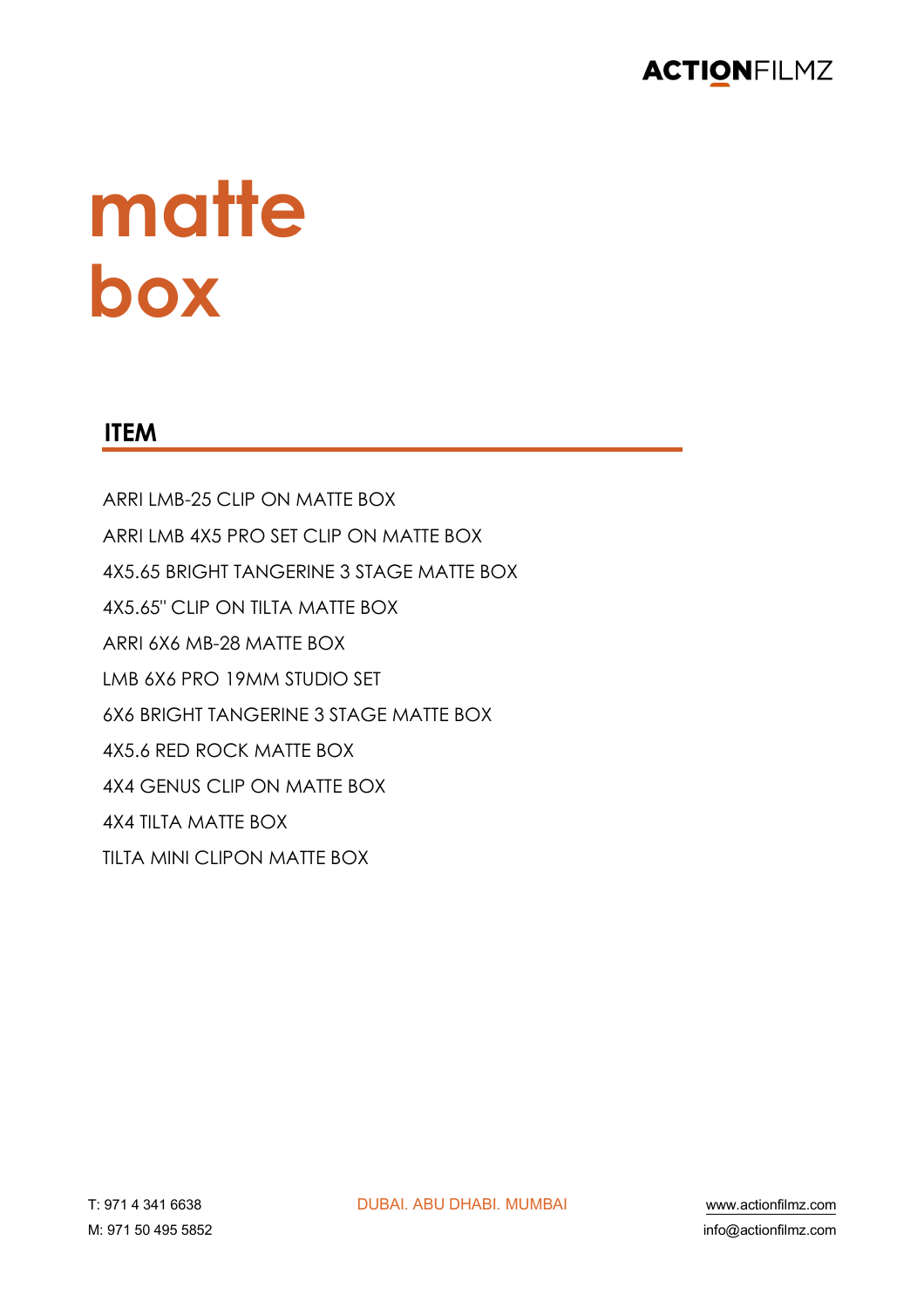

# shoulder mount

#### **ITEM**

WOODEN CAMERA SHOULDER MOUNT - SHOULDER RIG V2 **SHAPE SHOULDER MOUNT** TELESCOPIC SHAPE BLACK HANDLE ARI ROSETTE CUFF KIT **ARRI SHOULDER MOUNT TILTA SHOULDER MOUNT**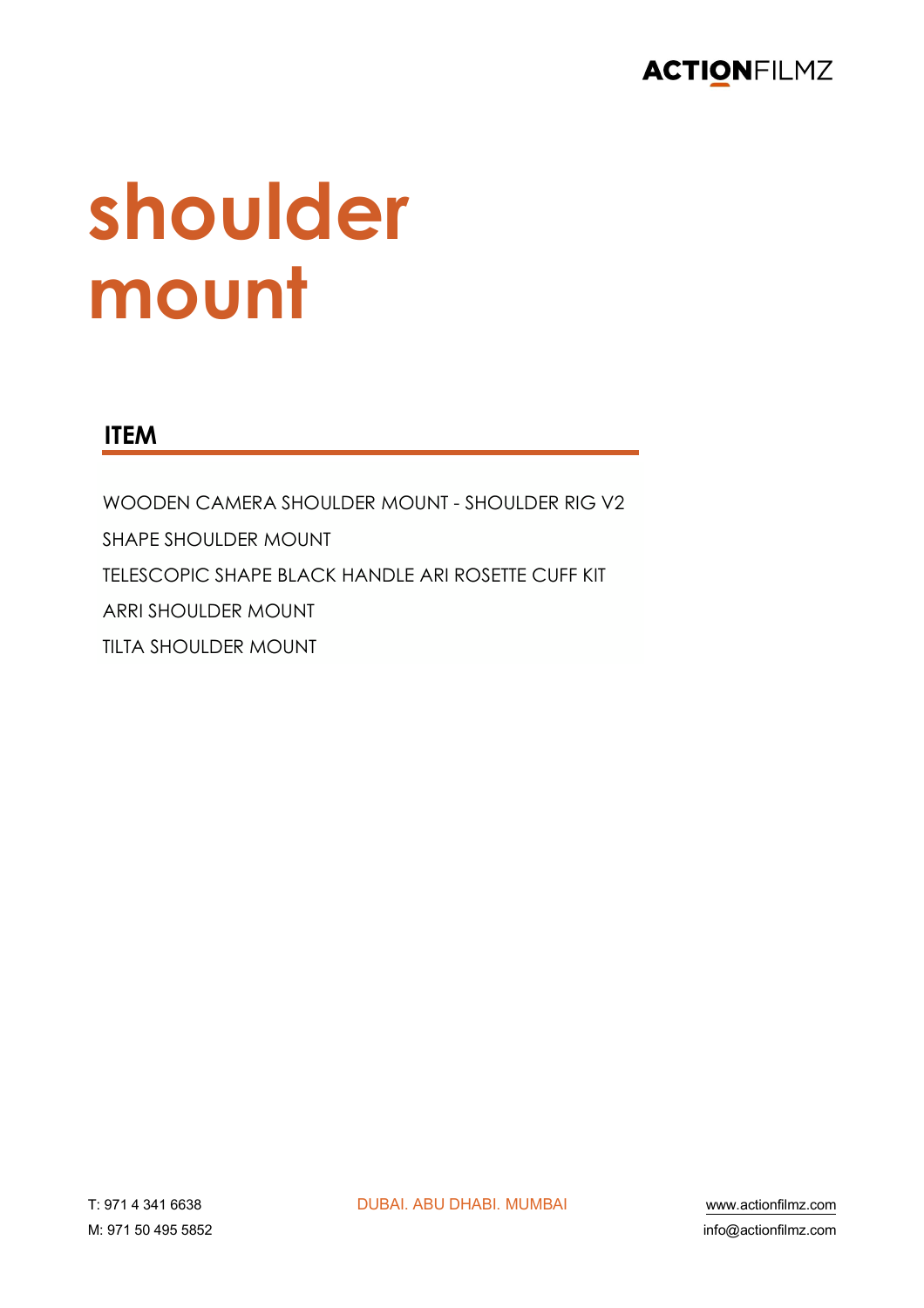

# **monitors**

#### **ITEM**

SMALL HD CINE 24" 4K HIGH BRIGHT MONITOR TV LOGIC 24" MONITOR SONY LMD- A240 24'' MONITOR SONY LMD- A170 17'' MONITOR ATOMOS 19" SUMO PRODUCTION MONITOR / RECORDER TV LOGIC 18" MONITOR TV LOGIC 17" BATTERY OPERATED MONITOR SMALL HD 17" BATTERY OPERATED MONITOR PANASONIC 17" MONITOR ( BATTERY OPERATED ) TV LOGIC 9" MONITOR TV LOGIC 7" MONITOR TV LOGIC F-7H MK2 TV LOGIC 5.8" MONITOR F5A TV LOGIC 5.6" MONITOR TV LOGIC VFM - 055A OLED TVI OGIC F-5A SMALL HD AC7 7" MONITOR FEEL WORLD 7INCH 4K FIELD MONITOR SMALL HD 502 POCKET MONITOR SMALL HD FOCUS MONITOR SOUND DEVICE PIX 240I MONITOR ATOMOS SHOGUN INFERNO 7" 4K HDMI MONITORARK IV CAMERA (4K) ATOMOS SHOGUN 4K MONITOR BLACK MAGIC VIDEO MONITOR

!" \$%& ' ('& ))(\* !"#\$%& \$#" !(\$#%& )")#\$% +++,-./01230456,.15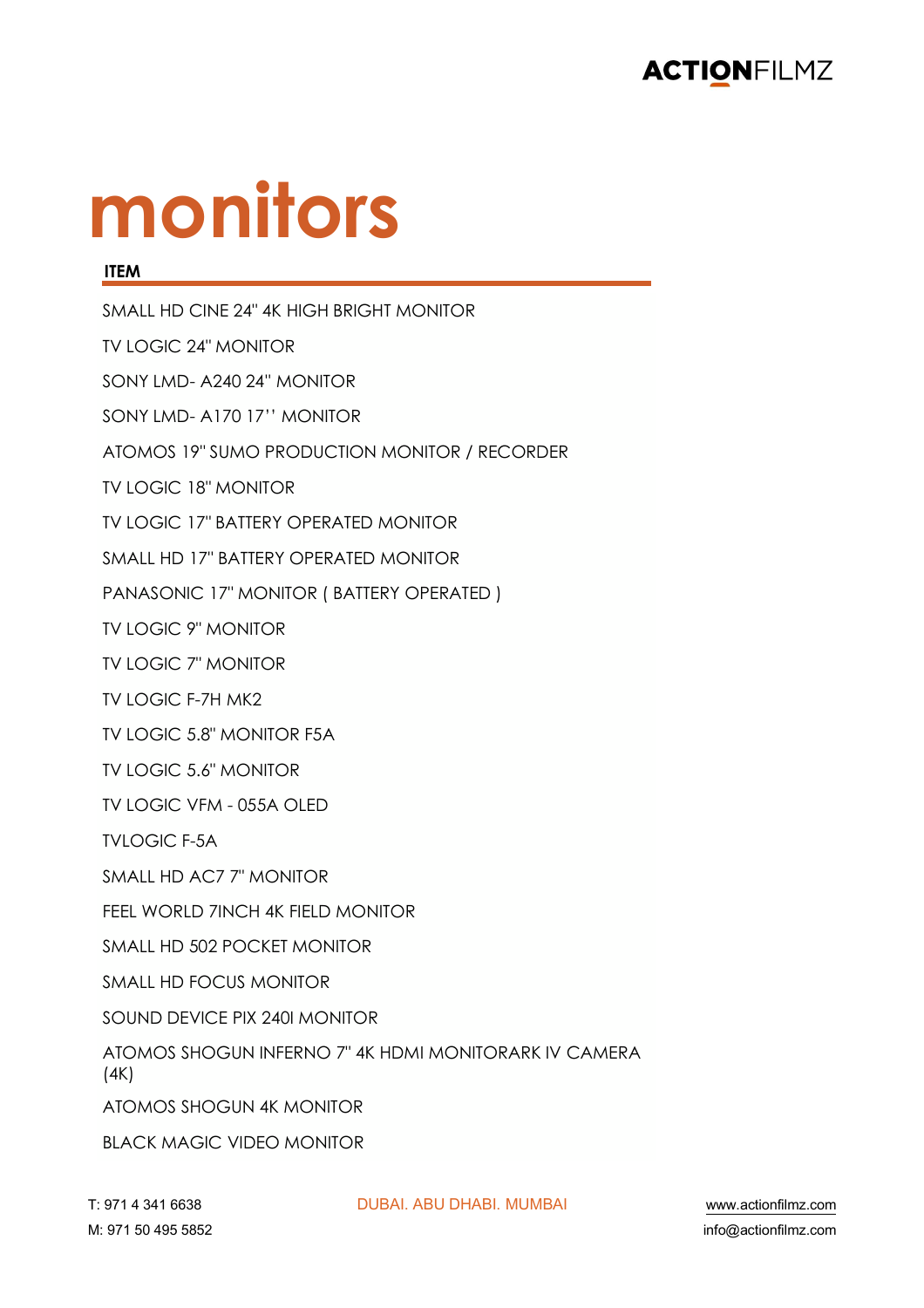SMALL HD 703 BOLT - WIRELESS MONITOR

SMALL HD CINE 7 TOUCHSCREEN ON CAMERA MONITOR

SMALL HD 702 7" DAYLIGHT VIEWABLE 1920X1220 ON CAMERA **MONITOR** 

SMALL HD INDIE 7 TOUCHSCREEN MONITOR

SMALL HD CINE 7 DELUXE CAMERA CONTROL KIT

SMALL HD FOCUS PRO 3G-SDI MONITOR WITH RED KOMODO

SMALL HD 702 TOUCH MONITOR

**ATOMOS SHINOBI MONITOR** 

ATOMOS NINJA PRO KIT

SMALL HD 500RX MONITOR

# teleprompters

#### **ITEM**

CUE SCRIPT TELEPROMPTER - CSP10S - 10.4" DATA VIDEO DSLR PROMPTER TP-500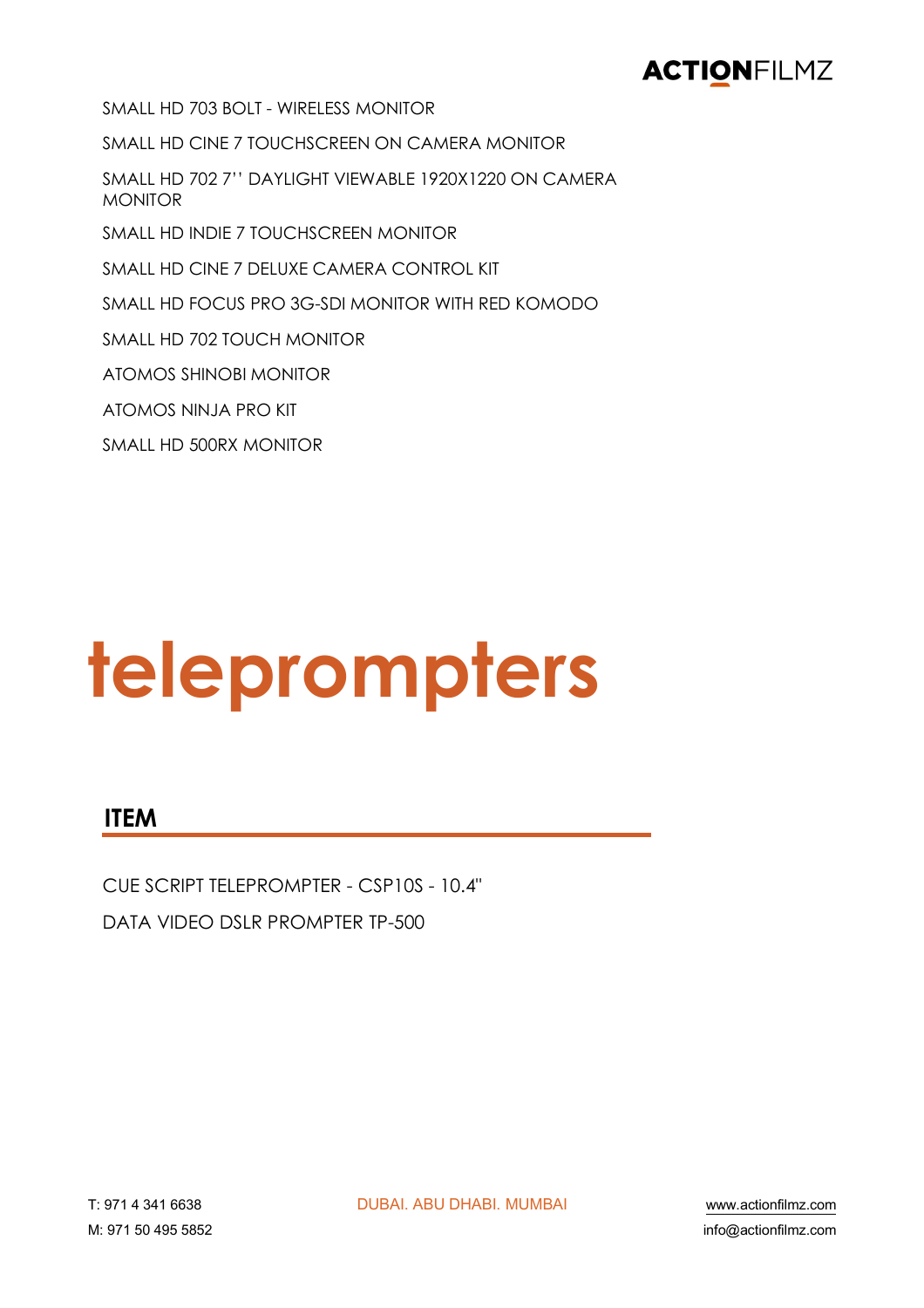# **filters (6x6 4x5.65''/4x4)**

#### **ITEM**

LINDSAY OPTICS DIOPTER SET (4\*5.65) TIFFEN 138MM CLOSE UP DIOPTERS FILTER (+1/2,1,2,3) TIFFEN 138MM SPLIT DIOPTERS FILTER ( +1/2,1,2,3) IBE SET OF DIOPTERS 138MM ROTATING POLA FILTER 6" ROTATING POLA ARRI 6X6 SET OF FSND FILTERS (..3, .6, .9, 1.2, 1.5, 1.8, 2.1, 2.4 ) TIFFEN 6X6 SET OF IRND FILTERS (.3-2.1) 6x6 HOLLYWOOD BLACK MAGIC 1,2,1/2, 1/4, 1/8 6x6 PEARLSCENT 1,1,1/2,1/4,1/8 6x6 BLACK PRO MIST 1,2,3,1/2,1/4,1/8 TIFFEN 4\*5.650 PRO MIST 1/8, 1/4, 1/2, 1, 2 TIFFEN 6X6 SET OF STRAIGHT ND FILTERS (.3-2.1) TIFFEN 6X6 SET OF SOFT EDGE ND GRAD FILTERS (.3-1.2) TIFFEN 6X6 SET OF HARD EDGE ND GRAD FILTERS (.3-1.2) TIFFEN 6X6 SET OF SOFT FX FILTERS (1/2,1,2) 6X6 POLARIZER FILTER ULTRA POLARIZER FILTER 6X6 CLEAR FILTER 6X6 IR CUT FILTER ARRI 4X5.65 SET OF FSND FILTERS (.3, .6, .9, 1.2, 1.5, 1.8, 2.1, 2.4) TIFFEN 4X5.65 SET OF IRND FILTERS (.3-2.4) 2 TIFFEN 4X5.65 SET OF STRAIGHT ND FILTERS (.3-2.1) 4

!" \$%& ' ('& ))(\* !"#\$%& \$#" !(\$#%& )")#\$% +++,-./01230456,.15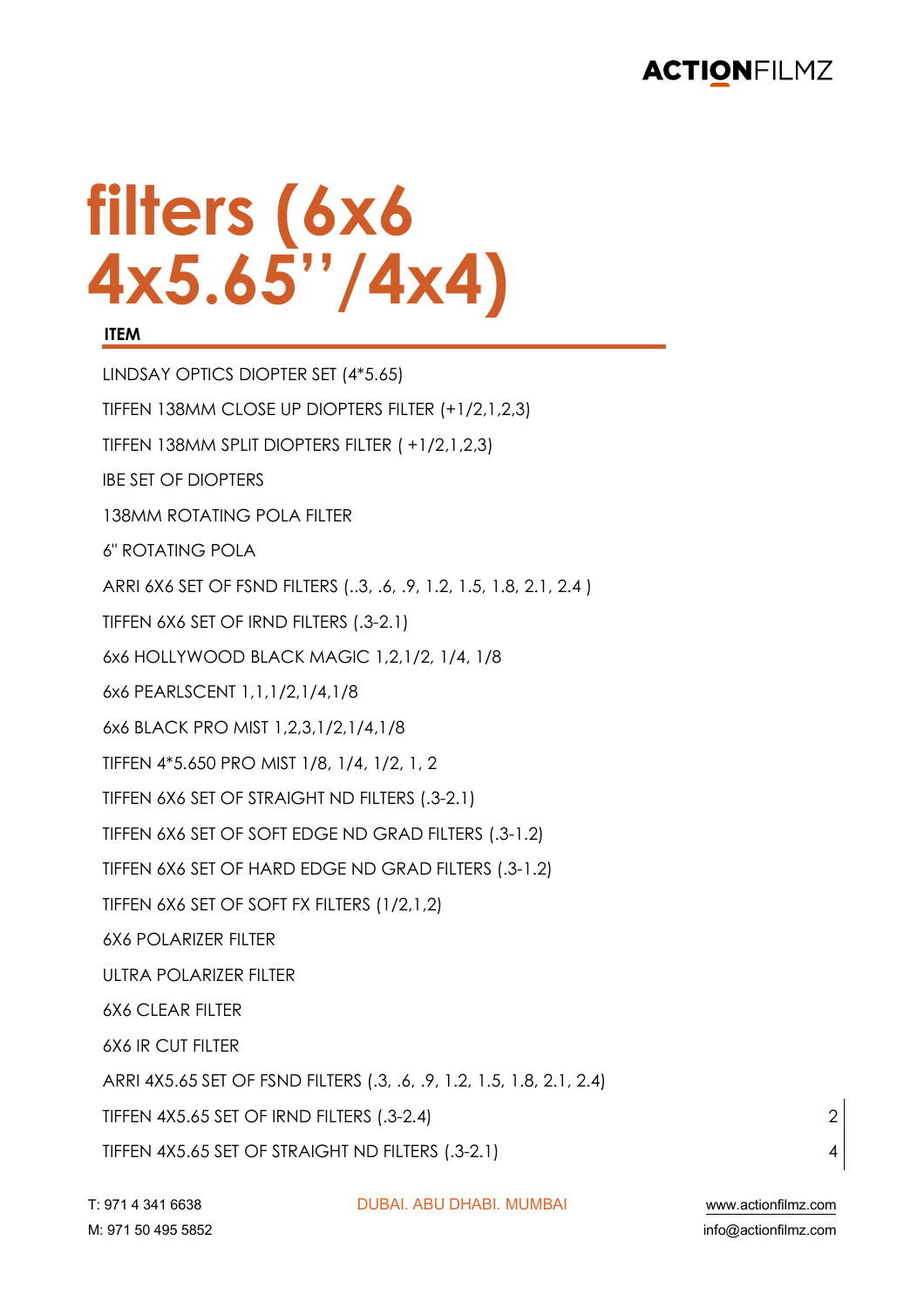TIFFEN 4X5.65 SET OF SOFT FX FILTERS (1/2,1,2)

TIFFEN 4X5.65 1/2 LOW CONTRAST FILTER (1,2,3,4,5,1/2,1/4,1/8)

4X5.65" SET OF HOLLYWOOD BLACK MAGIC FILTERS

4X5.65" BRONZE GLIMMER GLASS

4X5.65" BLACK SATIN 1/8

4X5.65" PEARL SCENT 1,2,1/2,1/4,1/8

4X5.65" CLASSIC BLACK SOFT 1/8

4X5.65" ROTATING POLA

4X5.65" CLEAR FILTER

NISI CINEMA 4X5.65 IRND

TIFFEN 4X4 SET OF SOFT EDGE ND GRAD FILTERS (.3-1.2)

TIFFEN 4X4 SET OF HARD EDGE ND GRAD FILTERS (.3-1.2)

TIFFEN 4X4 SET OF STRAIGHT ND FILTERS (.3-2.1)

TIFFEN 4X4 ULTRA POLA

TIFFEN 4X4 CLEAR FILTER

TIFFEN 77MM CLOSE UP LENS SET

TIFFEN 77MM IRND FILTER (.3, .6, .9, 1.2, 1.5 1.8)

TIFFEN 77MM IRND FILTER (1.8)

TIFFEN 77MM CLEAR FILTERS

TIFFEN 77MM CIRCULAR POLARISER FILTER

TIFFEN 95C DIGITAL ULTRA CLEAR FILTERS

TIFFEN 77MM WATER WHITE GLASS FULL SPECTRUM 0.3

KASE CLIP IN CAMERA FILTERS

SCREW IN FILTERS

82MM VARIABLE ND

82MM CRL POLA

72MM VARIABLE ND

72MM CRL POLA

77MM VARIABLE ND

77MM CRL POLA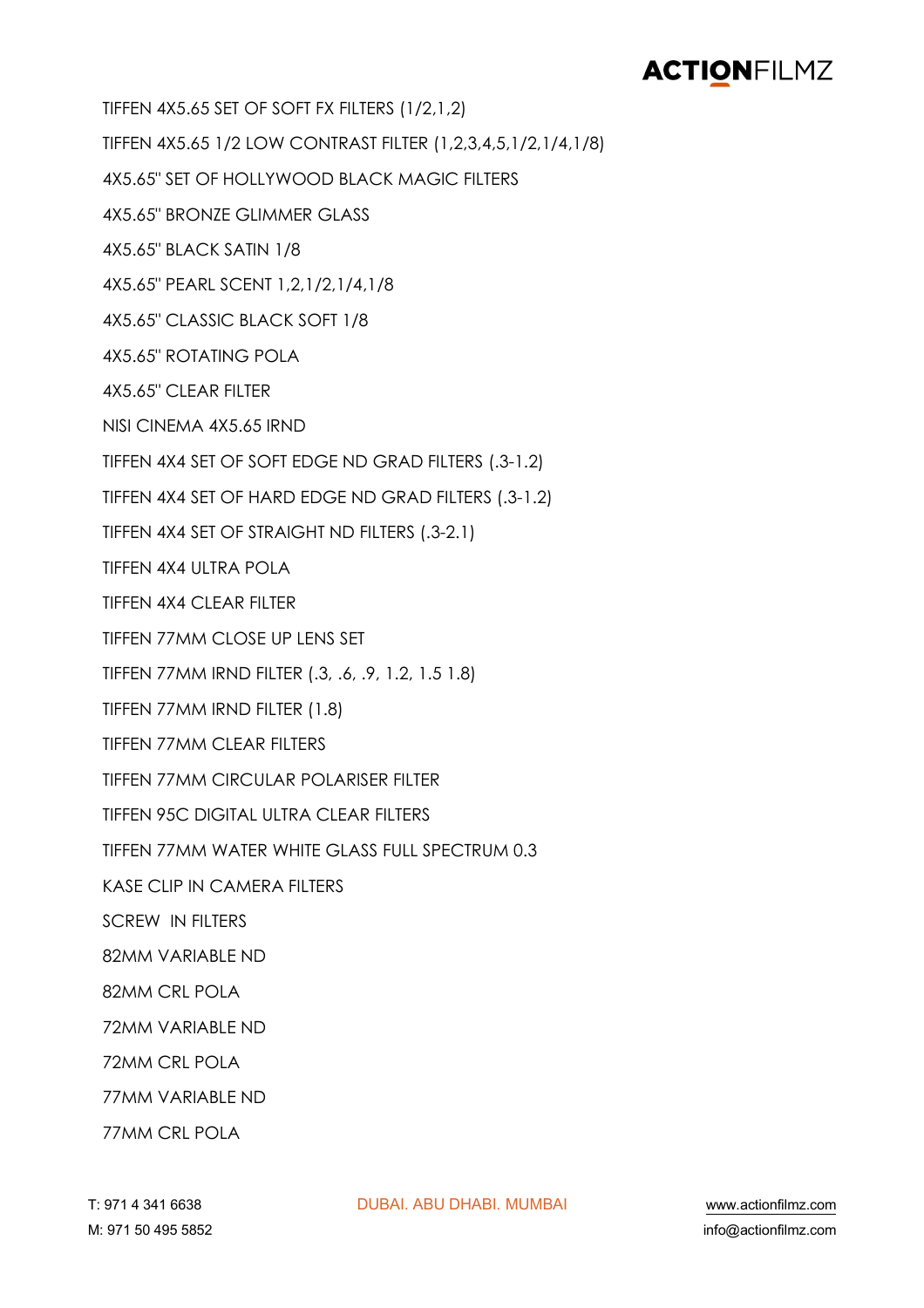

# **audio**

#### **ITEM**

ZOOM H8 12 TRACK PORTABLE AUDIO RECORDER SENNHEISER BOOM MIC SENNHEISER LAPEL MIC EXTERNAL ZOOM RECORDER H6

# **accessories**

#### **ITEM**

MANFROTTO (FLAT BASE) HEAD AJA (HDMI TO SD) CONVERTER VCCI-A TIME LAPSE REMOTE FOR 5D CAMERA TC-80N3 CANON CAMERA SPEEDLITE 600EX- RT **MAGLINER** BLACK MAGIC MICRO CONVERTER SD OUT TO HDMI IN SDI IN/ SDI LOOP OUT TO HDMI OUT SDI OUT/ HDMI OUT TO USB-C BLACK MAGIC CAPTURE CARD

!" \$%& ' ('& ))(\* !"#\$%& \$#" !(\$#%& )")#\$% +++,-./01230456,.15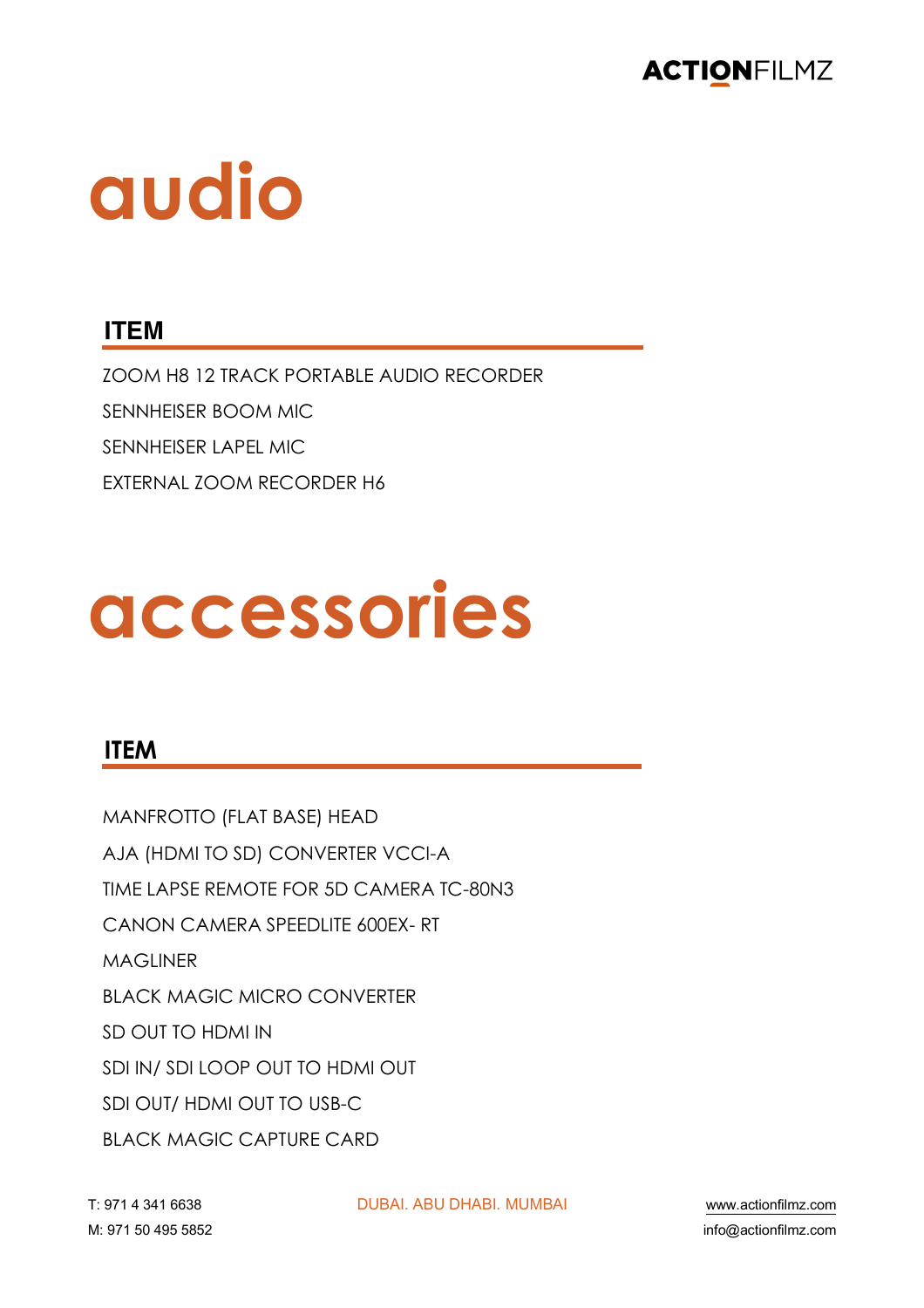# stabilized heads

#### **ITEM**

FILMOTECHNIC FLIGHT HEAD 6S DJI RONIN-2 PROFESSIONAL COMBO DJI RONIN RS 2 PRO COMBO (RONIN-S2) 3-AXIS MOTORIZED GIMBAL **DJI RONIN DJI RONIN S** DJI RONIN FORCE PRO FREEFLY MOVI PRO HIGH

# telescopic cranes

#### **ITEM**

**RUSSIAN ARM** SUPER TECHNO 30 SERVICE VISION SCORPIO 45 CRANE

**DURAL ABU DHABL MUMBAL**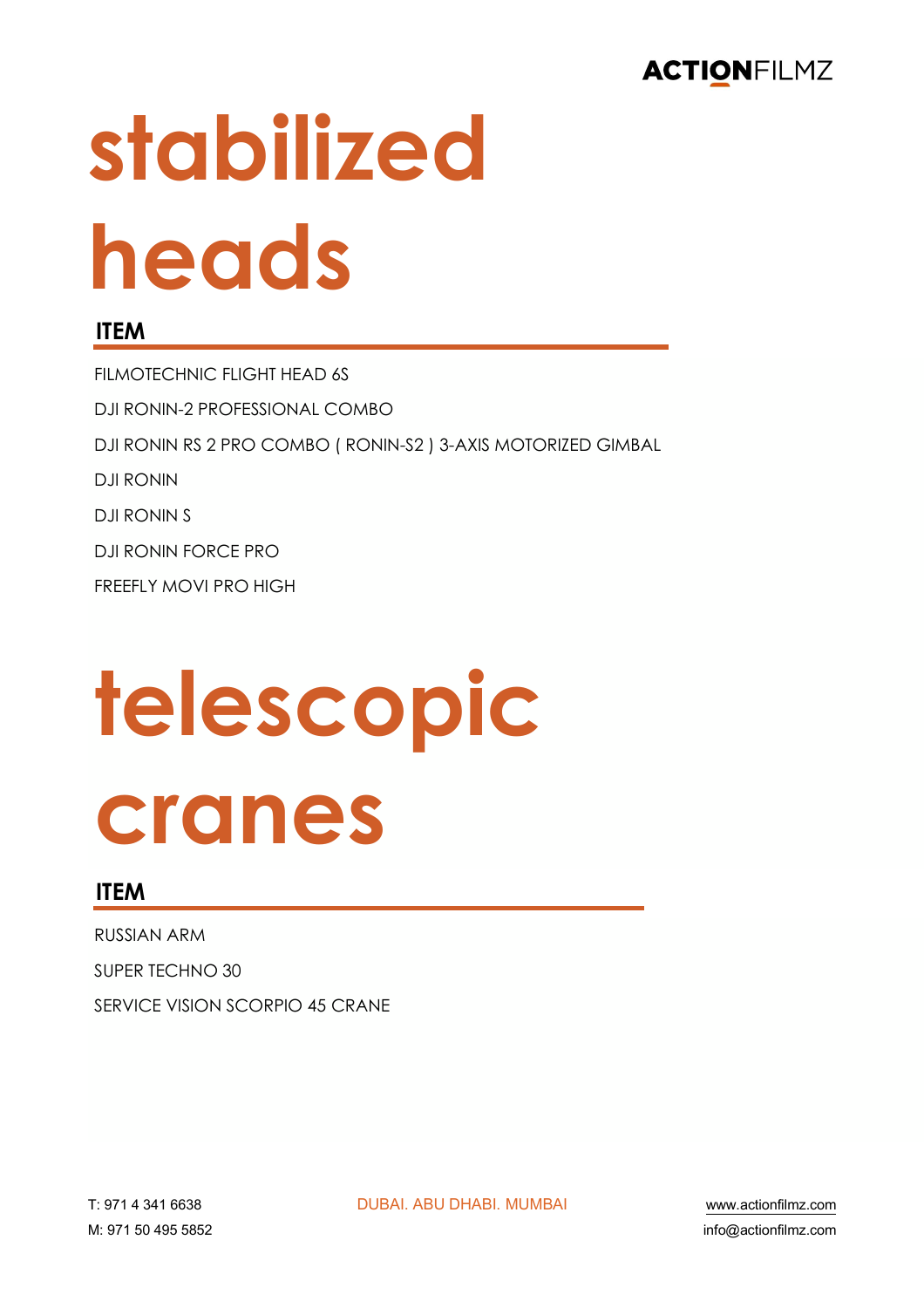# dollies

#### **ITEM**

**I FONARD CHAPMAN- HYBRID V DOITY** LEONARD CHAPMAN - SUPER PEE WEE IV PLUS LEONARD CHAPMAN - SUPER PEE WEE III PLUS PANTHER CLASSIC DOLLY PLUS PANTHER CLASSIC DOLLY ALBATROSS DOLLY WITH ROUND AROUND SYSTEM **RICKSHAW DOLLY** SPRINTER RIDE ON DOLLY ( MOVIE TECH DOLLY ) **GF QUAD DOLLY** FI ATBED DOLLY **DIGI DOLLY WITH ALL ACCESSORIES** 

# cranes & **jibs**

#### **ITEM**

**GF-8 XTEN CRANE SYSTEM V8** 

**JIMMY JIB TRANGLE CRANE - 40FT** 

T: 971 4 341 6638 M: 971 50 495 5852 **DUBAI, ABU DHABI, MUMBAI** 

www.actionfilmz.com info@actionfilmz.com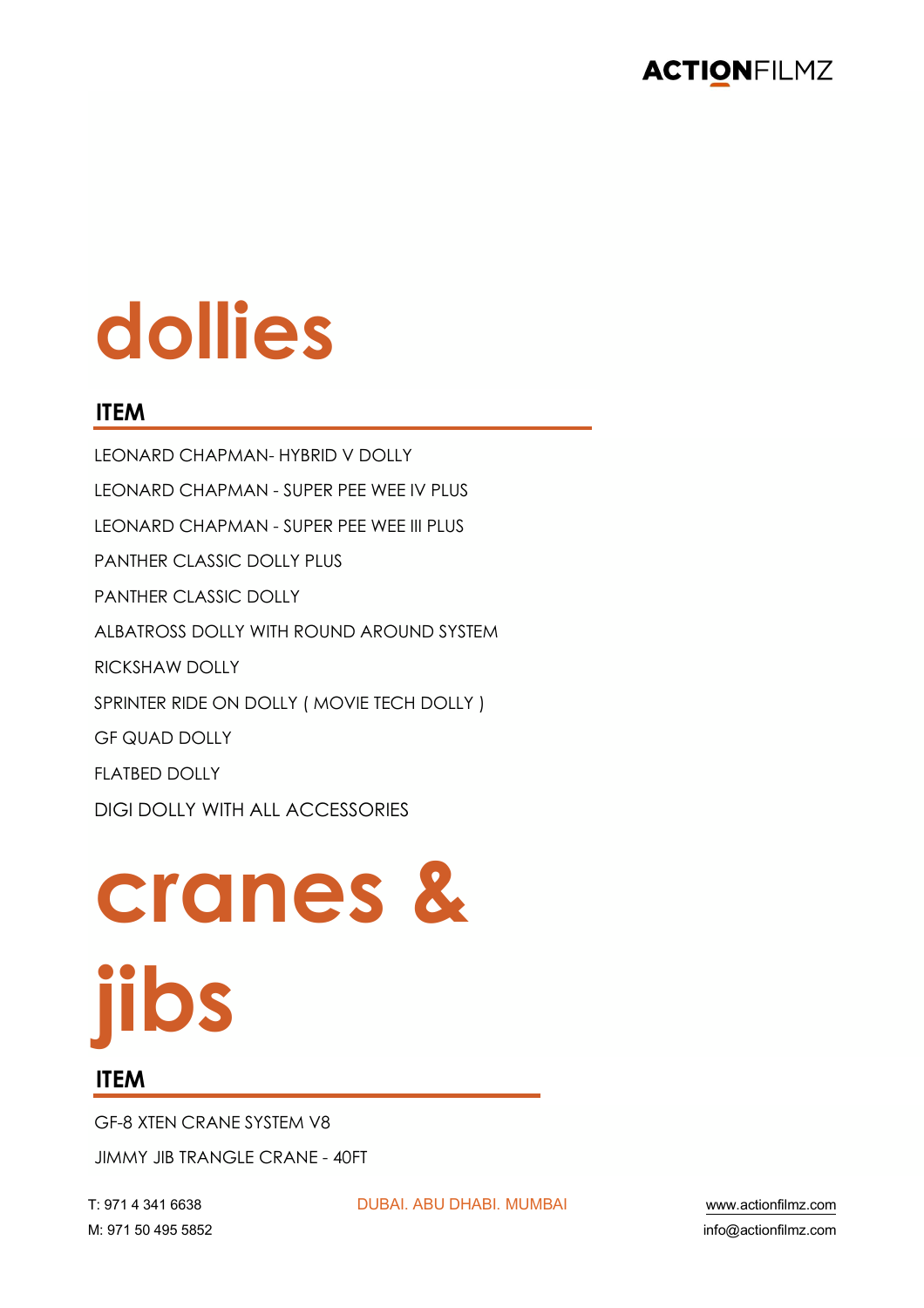JIMMY JIB TRANGLE CRANE - 30FT SUPER JIB II PANTHER VARIO JIB GF-JIB GFM MINI JIB ARM GFM TELE JIB

# **sliders**

#### **ITEM**

RONFORD BAKER SLIDER 72" WITH MONOPOD - 6FT RONFORD BAKER SLIDER 48" WITH MONOPOD - 4FT RONFORD BAKER SLIDER 35" WITH MONOPOD - 3FT PANTHER U BANGI TRACK 64CM PANTHER U BANGI TRACK 200CM TWIN DOLLY/TRUSS DOLLY SYSTEM GFM U BANGI SLIDER (3FT/ 6FT) RONFORD PADDLE MOUNT DOUBLE TUBE SOLID GRIP SYSTEMS SLIDER DANA DOLLY WITH ACCESSORIES GLIDETRACK AERO HD PRO 1.5M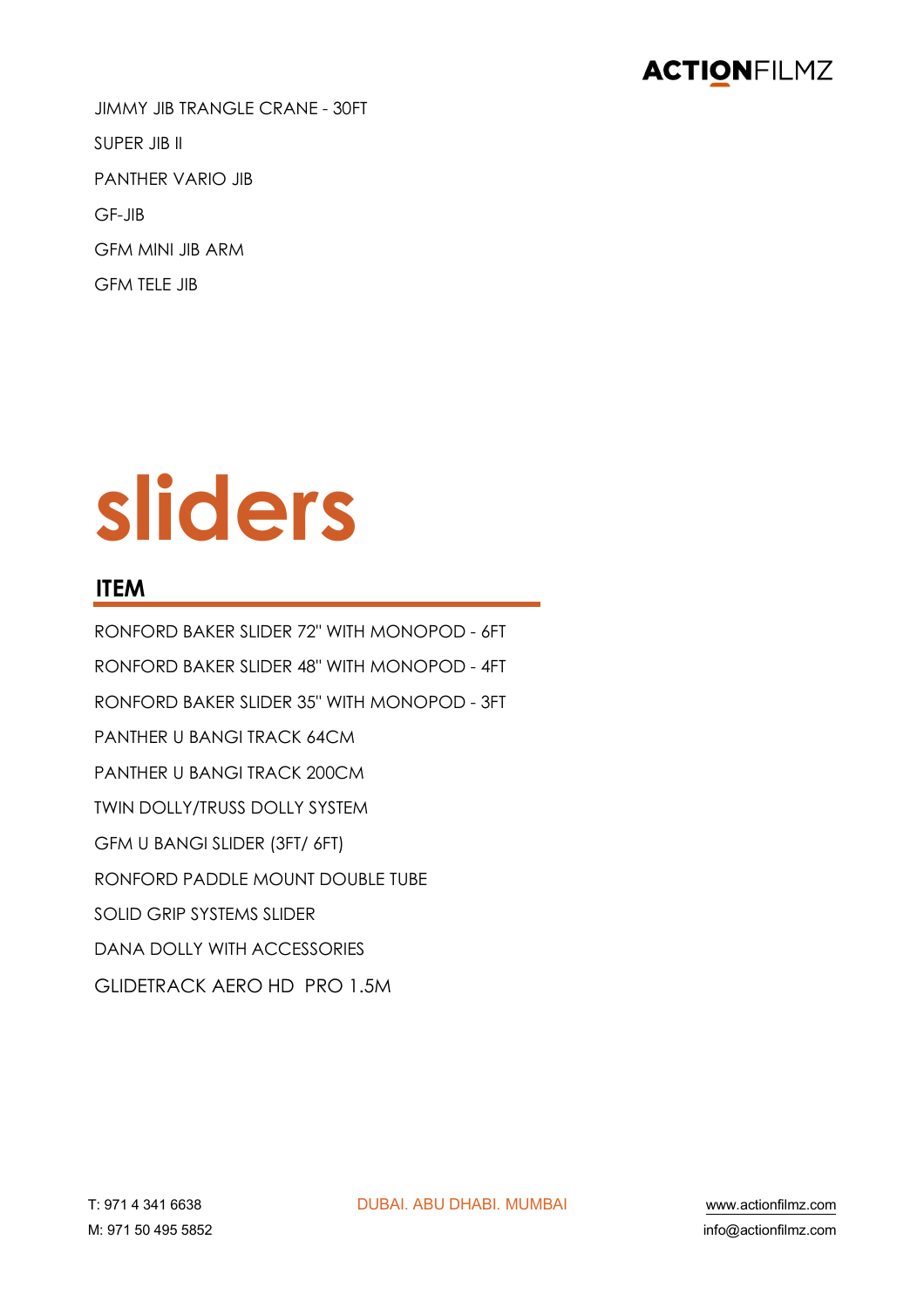

# **head & legs**

#### **ITEM**

O"CONNOR HEAD 2575D ( MOY & BOWL ) O"CONNOR HEAD 2560 ( MOY & BOWL ) ARRI HEAD 2 TANGO II HEAD CARTONI LAMBDA HEAD CARTONI C40S DUTCH HEAD RONFORD BAKER 50S FLUID HEAD RONFORD BAKER ATLAS 7 360 ROLLOVER RIG RONFORD LEG – TALL (BOWL) - 150MM RONFORD LEG - SHORT (BOWL) - 150MM RONFORD LEG - HI HAT (BOWL) - 150MM RONFORD LEG – TALL (MOY) - 150MM RONFORD LEG - SHORT (MOY) - 150MM RONFORD LEG - HI HAT (MOY) -150MM RONFORD LEG – TALL (BOWL) - 100MM RONFORD LEG - SHORT (BOWL) - 100MM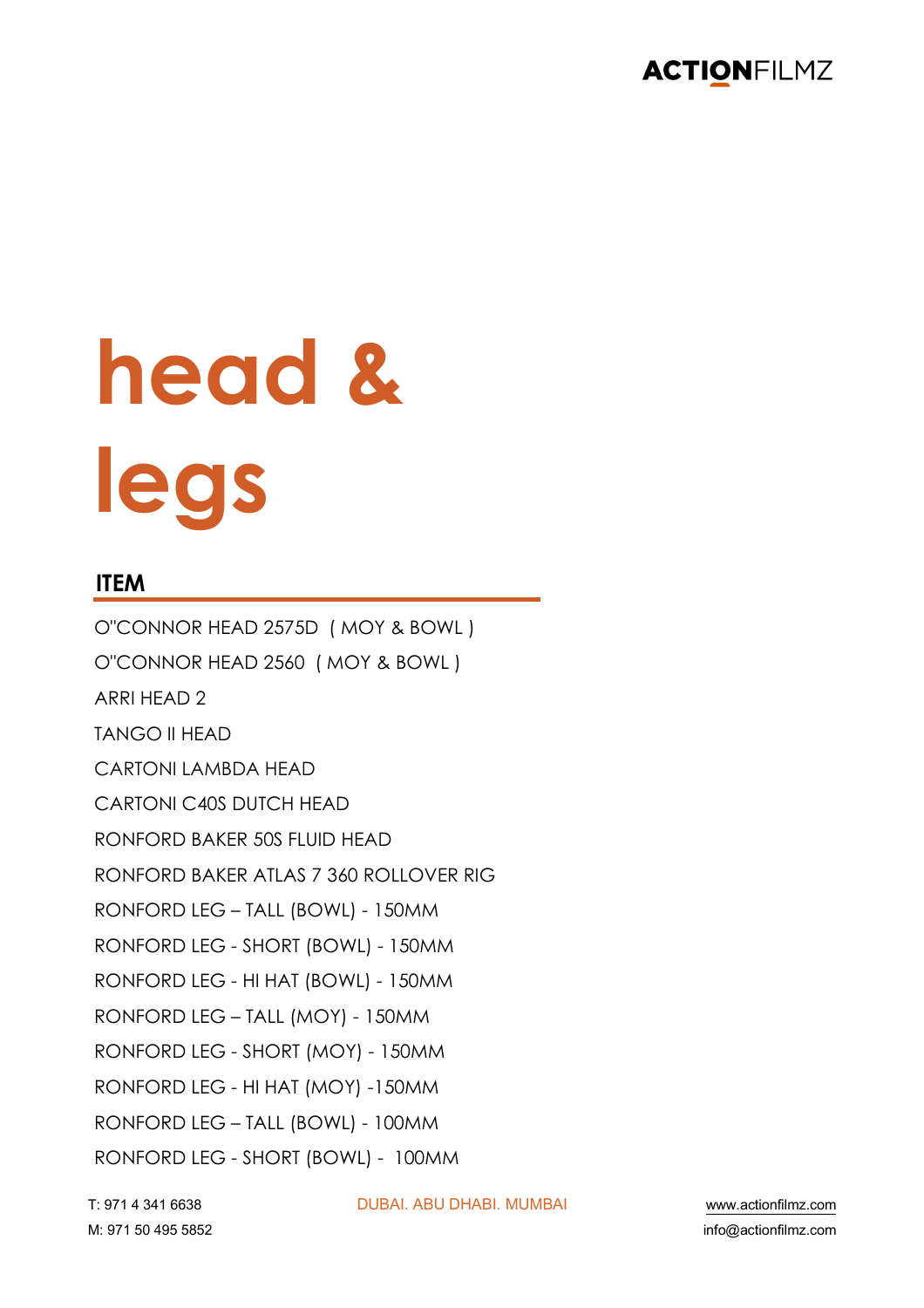RONFORD LEG - HI HAT (BOWL) - 100MM TRI HAT ROLLING SPREADER WITH CASTOR WHEELS LOW ARRI TO MITCHELL ADAPTER MILLER TRIPOD MODEL 40 MILLER TRIPOD MODEL ARROW 25 SACHTLER TRIPOD CAMGEAR CINE30 EPP 100MM & 150MM BOWL HEAD & LEG LADDER POD 2.5 METERS WITH 2 PLATFORM , 3 WAY LEVELER. LADDER POD 2 METERS WITH 2 PLATFORM , 3 WAY LEVELER.

# **speciality rigs**

#### **ITEM**

FLOW CINE BLACK ARM COMPLETE WITH TRANQUILIZER

VACCUM SUCTION CUP FULL SYSTEM

READY RIG SYSTEM COMPLETE WITH PRO ARM

PANTHER VACCURIG AND EXTENSION KIT

PANTHER VIBRATION ISOLATORS

GFM SHOCK ABSORBER SET

GF VIBRATION ISOLATOR BASIC SET

UNIVERSAL CAR RIG

!" \$%& ' ('& ))(\* !"#\$%& \$#" !(\$#%& )")#\$% +++,-./01230456,.15

7" \$%& 89 '\$8 8\*8: 0231;-./01230456,.15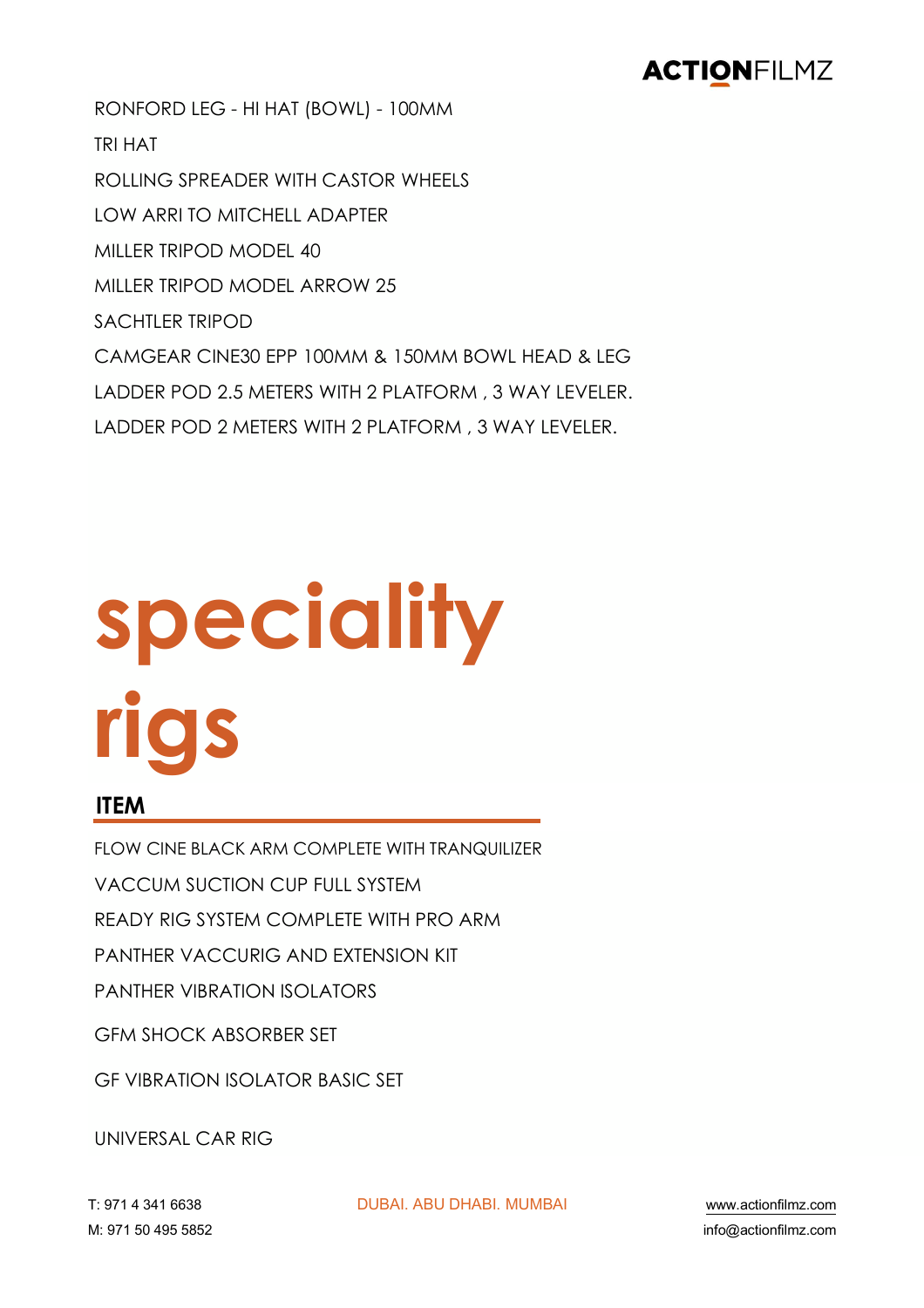MODERN DELUXE SIDE MOUNT HOSTESS TRAY HOOD MOUNT SYSTEM TILTA HERMIT POV MATHEWS MOUNT SYSTEM - 415169 / MAGIC RISER FOR CAR MOUNT - 415174 GLIDECAM KIT 5/8" RIGGING ROD KIT

# **tracks**

#### **ITEM**

GFM CURVED TRACK - FULL CIRCLE (x2) GFM STRAIGHT TRACKS (SLEEPERS 62CM) GF TRACKS STRAIGHT: 62CM MOVIE TECH STRAIGHT TRACKS MICRO BASIC DOLLY KIT 4M STRAIGHT TRACKS

# **turntables**

#### **ITEM**

MERLIN MAJOR CAR TURN TABLE MERLIN MINI CAROUSEL DISPLAY TURNTABLE

!" \$%& ' ('& ))(\* !"#\$%& \$#" !(\$#%& )")#\$% +++,-./01230456,.15

7" \$%& 89 '\$8 8\*8: 0231;-./01230456,.15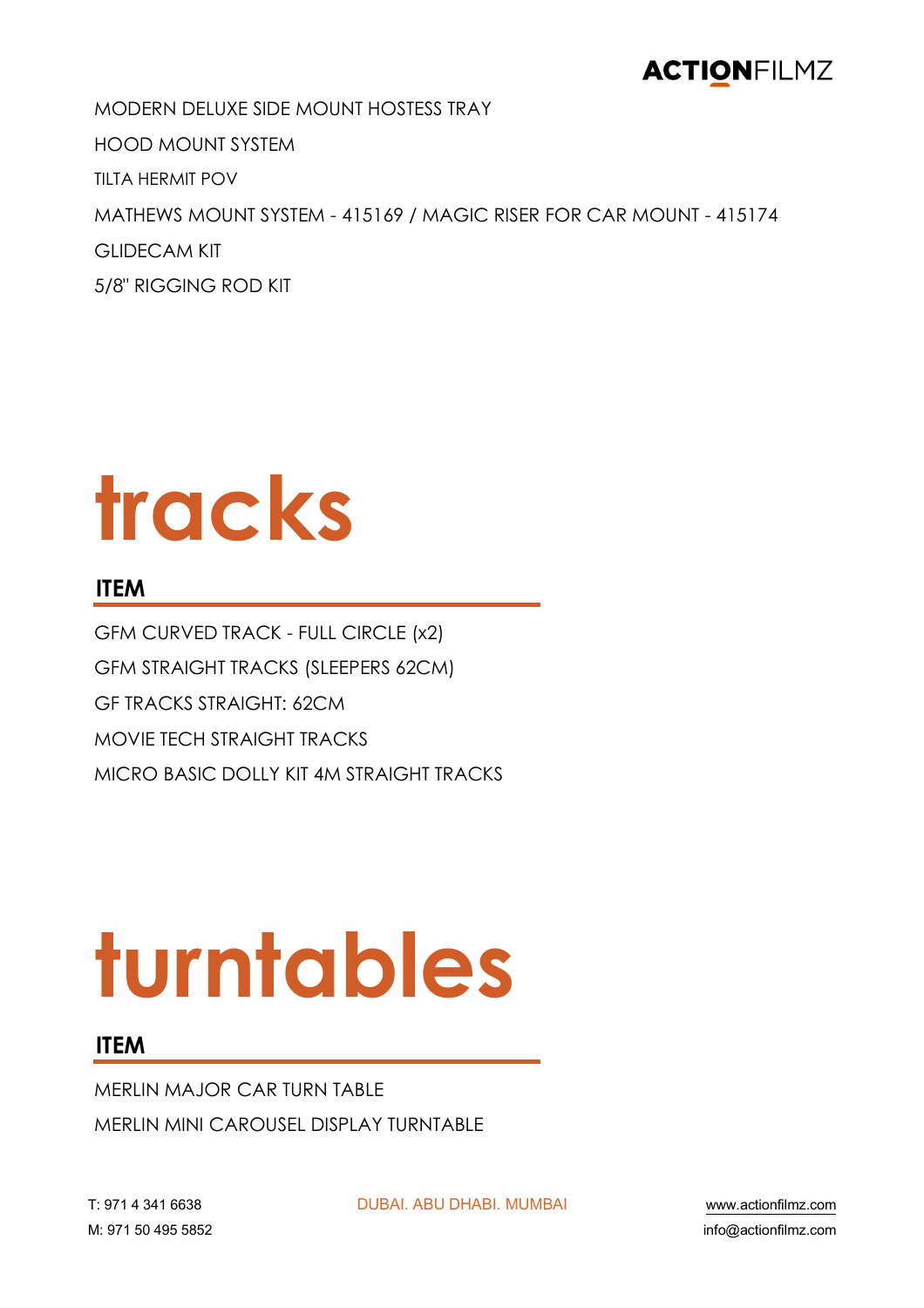

# **Easyrig**

#### **ITEM**

**EASY RIG MINIMAX FASY RIG 3 CINEMA FASYRIG VARIO-5 WITH SFRENA ARM EASYRIG 5 VARIO CINEMA** 

## wireless comms

#### **ITEM**

EARTEC UL5S (SET OF 5) **FARTEC RECHARGABLE 3.7V LITHIUM-ION BATTERY** 

**DUBAI, ABU DHABI, MUMBAI** 

www.actionfilmz.com info@actionfilmz.com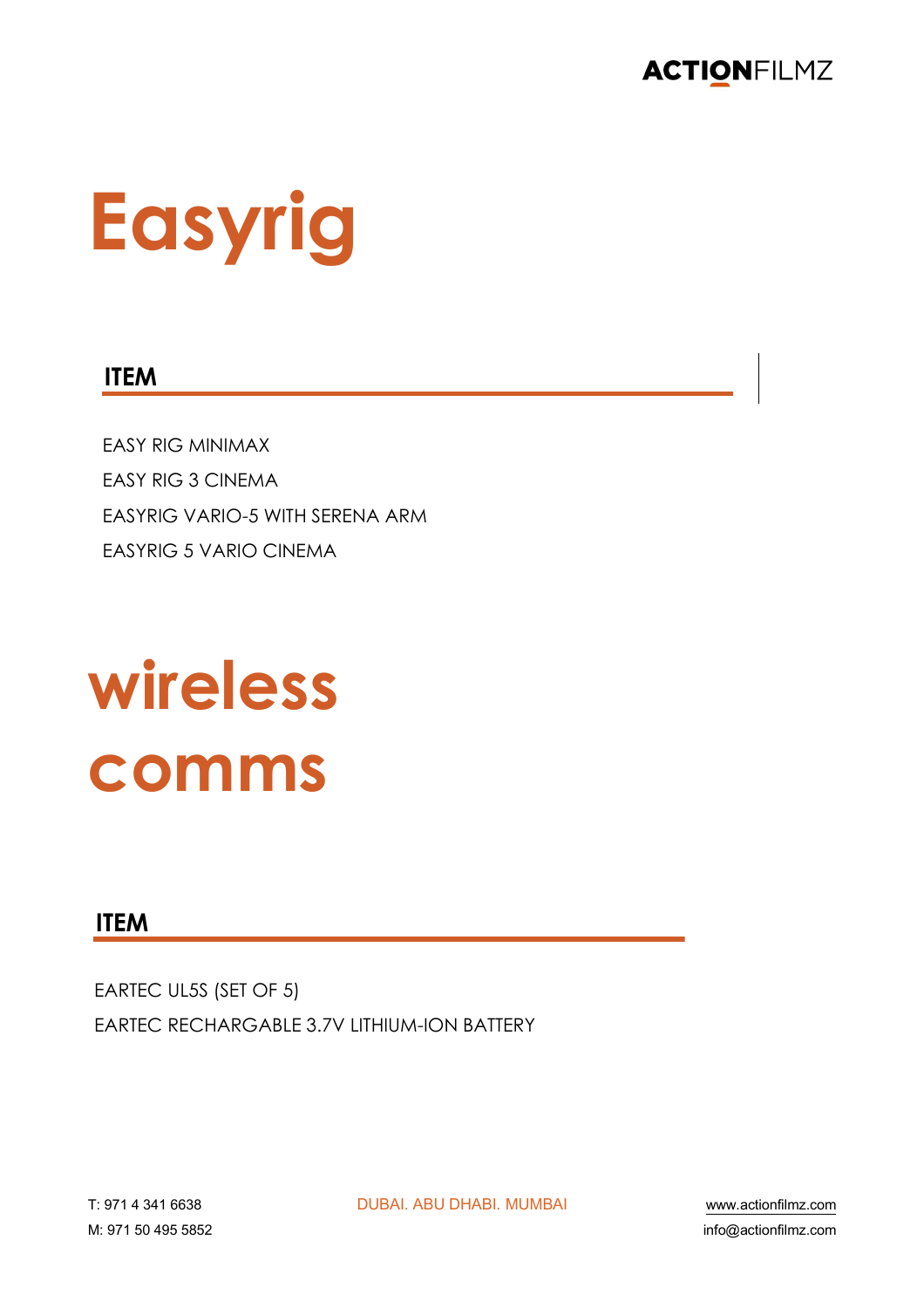

# **hmi daylight**

#### **ITEM**

18/12 KW HMI ARRIMAX LAMPHEAD - HIGH SPEED BALLAST 18/12 KW SPARE BALLAST 18/12 KW SPARE HEAD TO BALLAST CABLE M90 HMI ARRI LAMPHEAD - HIGH SPEED BALLAST M90 SPARE HIGH SPEED BALLAST M90 SPARE HEAD TO BALLAST CABLE M40 HMI ARRI LAMP HEAD- HIGH SPEED BALLAST M40 SPARE HIGH SPEED BALLAST M40 SPARE HEAD TO BALLAST CABLE M18 HMI ARRI LAMPHEAD- ( HIGH SPEED / NORMAL ) M18 SPARE HIGH SPEED BALLAST M18 SPARE HEAD TO BALLAST CABLE M8 HMI ARRI LAMPHEAD- ( HIGH SPEED ) 6K CINE PAR ARRI LAMPHEAD- BALLAST 2.5/4K CINE PAR ARRI LAMPHEAD- BALLAST 1.2 CINE PAR ARRI LAMPHEAD- BALLAST 400W PAR FULL KIT - ARRI 200W POCKET PAR FULL KIT 125W POCKET PAR KIT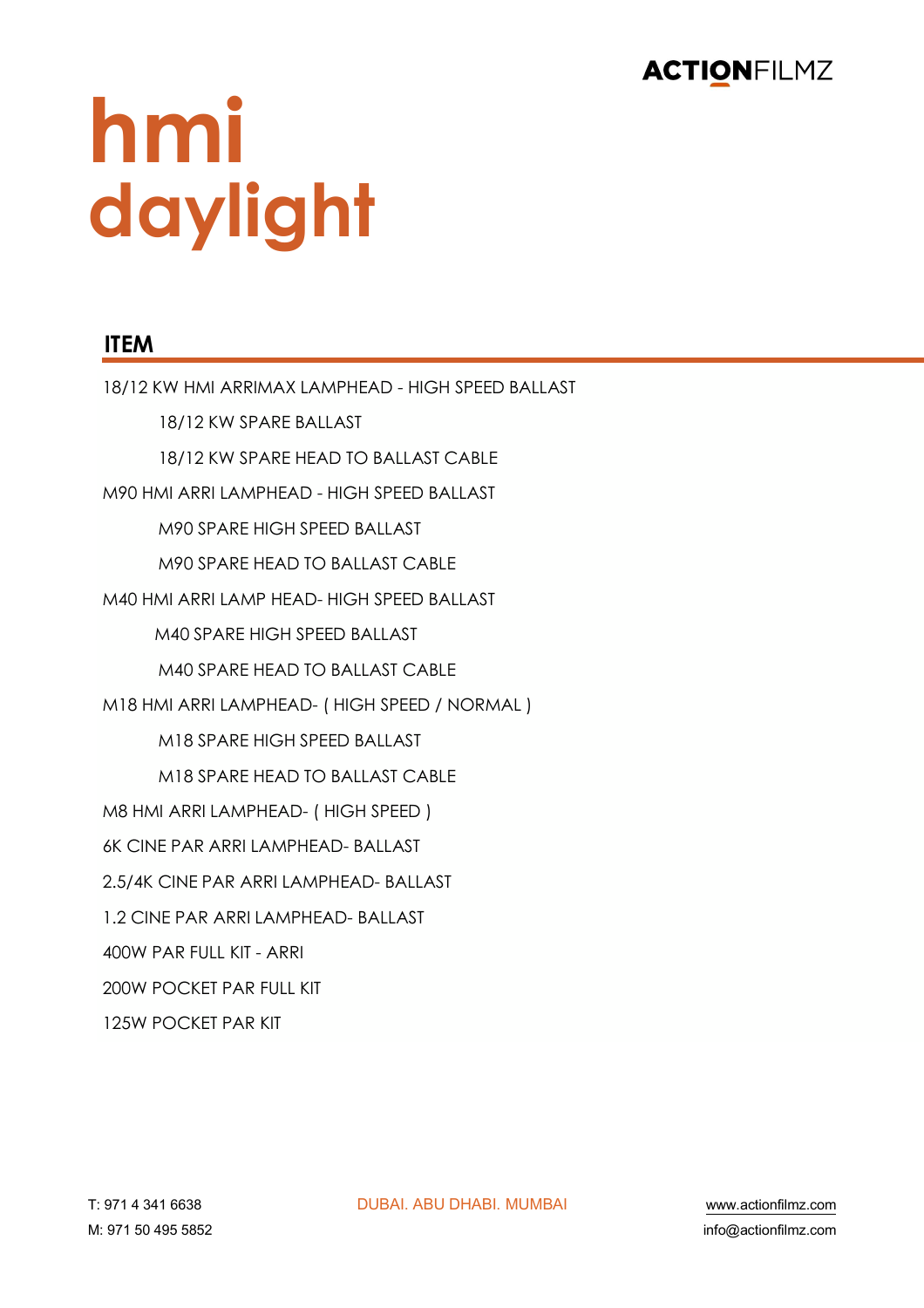

# hmi daylight

#### **ITEM**

400 W DEDOLIGHT WITH IRIS KIT K5600 JOKER BUG 1600 HMI PAR KIT SOFT TUBE 1600 KIT BUG A BEAM FOR 1600 K5600 JOKER BUG 800 HMI PAR KIT SOFT TUBE 800/400 KIT **BUG A BEAM FOR 800 / 400** K5600 JOKER BUG 400 HMI PAR KIT **I IGHT BANK - I ANTERN WITH SKIRT**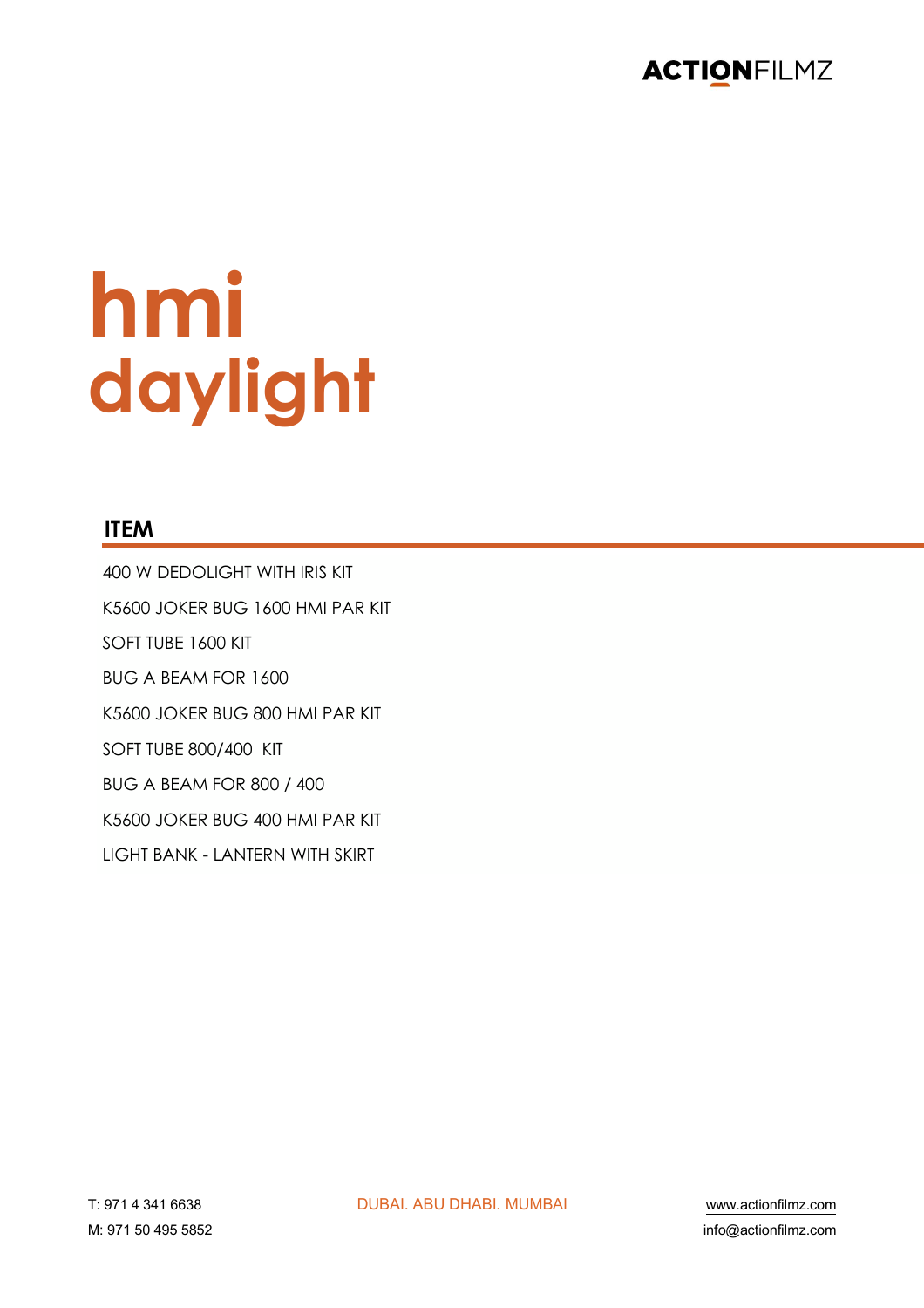

# daylight compact

#### **ITEM**

ARRI TRUE BLUE D40

**4K COMPACT ARRI** 

**ARRI TRUE BLUE D25** 

2.5K COMPACT ARRI

ARRI TRUE BLUE D12

1.2 COMPACT ARRI

575 COMPACT ARRI

ARRI TRUE BLUE D5

18/12 KW CINEMILLS SILVER BULLET - BALLAST & CABLE

18/12 ARRI DAYLIGHT (VEAM)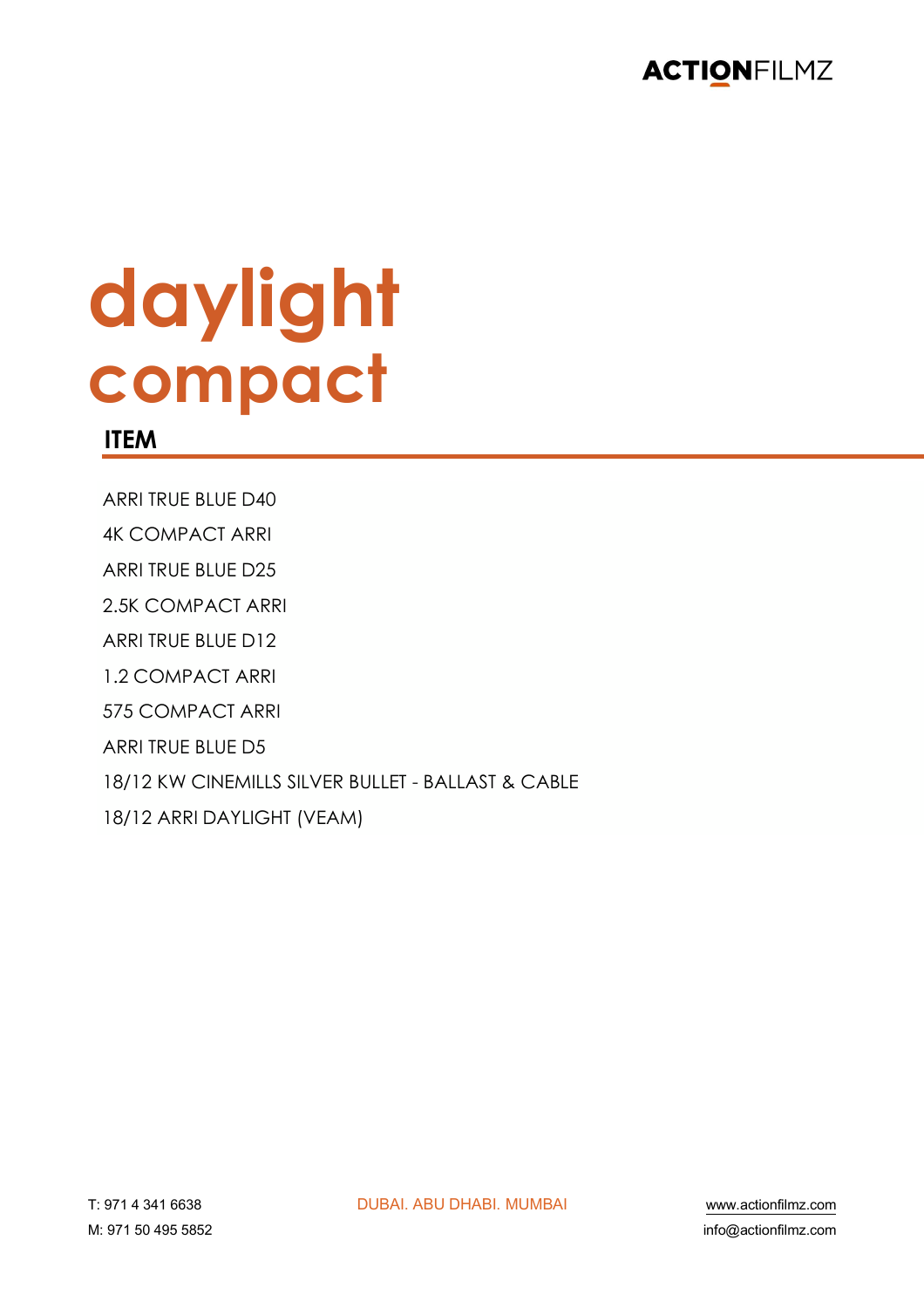

# **intelligent light**

#### **ITEM**

#### **DIGITAL SPUTNIK**

DIGITAL SPUTNIK DS1 DIGITAL SPUTNIK DS6

#### **PIPE LIGHTING**

PIPE WIDE LIGHTING 2 PIPE WIDE LIGHTING 4 PIPE WIDE LIGHTING 8 PIPE WIDE LIGHTING 44 PIPE WIDE LIGHTING 63 PIPE WIDE LIGHTING 84

#### **CREAMSOURCE**

CREAMSOURCE SPACEX 1200W COLOUR PRO KIT CREAMSOURCE MICRO COLOUR GAFFER CREAMSOURCE VORTEX8 WITH DOME

#### **ASTERA**

ASTERA HYPERION TUBES

ASTERA TITAN TUBE AX-1 SET OF 8 ASTERA HELOIS TUBE ASTERA SET OF 8 NYX BULB WITH POWER STATION ASTERA AX10 SPOTMAX

!" \$%& ' ('& ))(\* !"#\$%& \$#" !(\$#%& )")#\$% +++,-./01230456,.15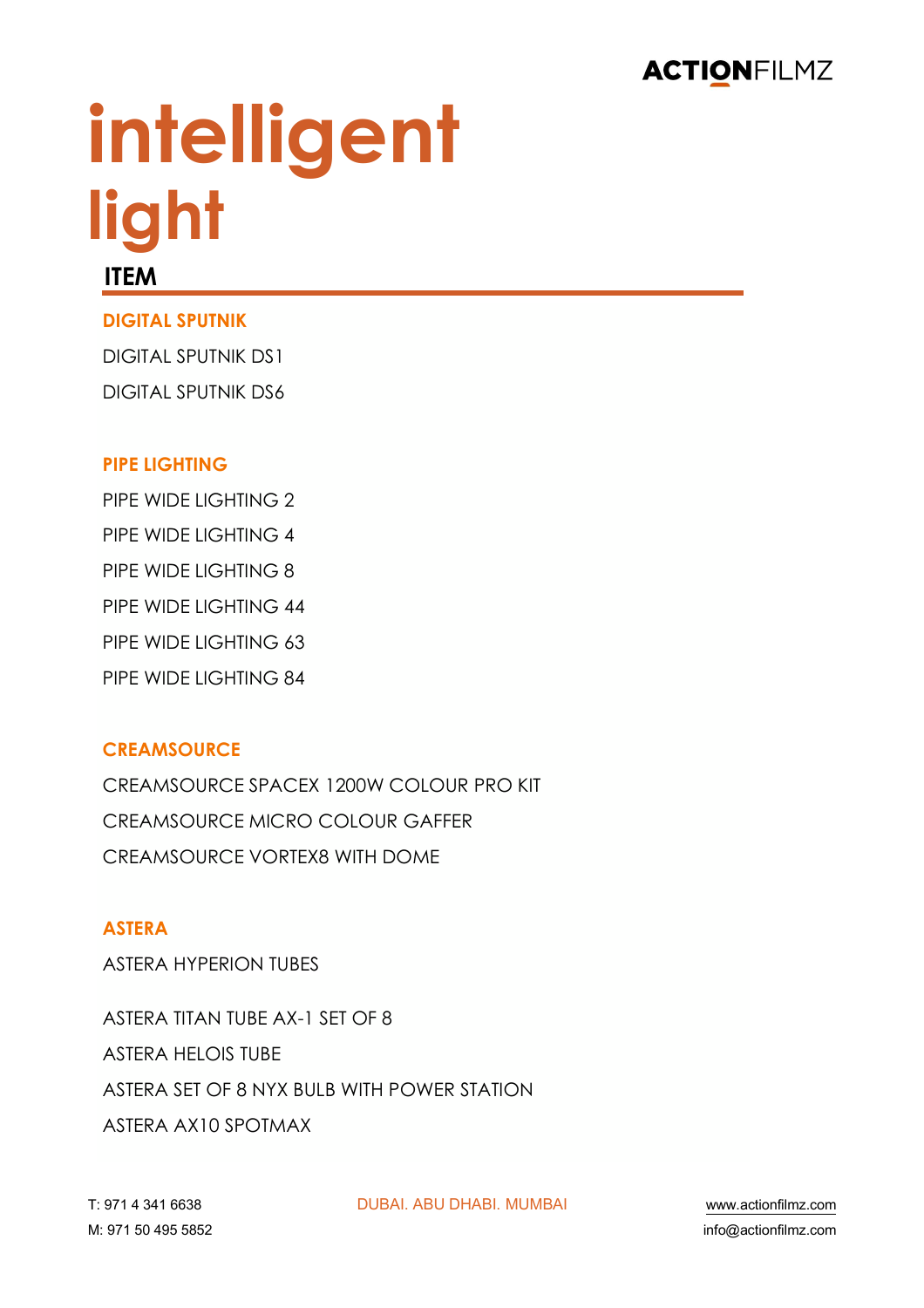ASTERA AX5 TRIPLEPAR WITH 45W LED POWER ASTERA AX3 CRMX SET OF 8 DOP CHOICE SNAPGRID 40' FOR ASTERA TITAN TUBE

#### **APUTURE**

APUTURE LIGHT STORM 300X BI COLOR LED LIGHT KIT APUTURE SPOTLIGHT MOUNT WITH 19º LENS APUTURE 300D II WITH DOME APUTURE AL-MC 12 LIGHT PRODUCTION KIT APUTURE ACCENT B7C LED RGB LIGHT APUTURE SPOTLIGHT 300D II APUTURE NOVA P300C KIT

#### **HUDSON SPIDER**

REDBACK DELUXE KIT - 400 MOZZIE DELUXE KIT -400W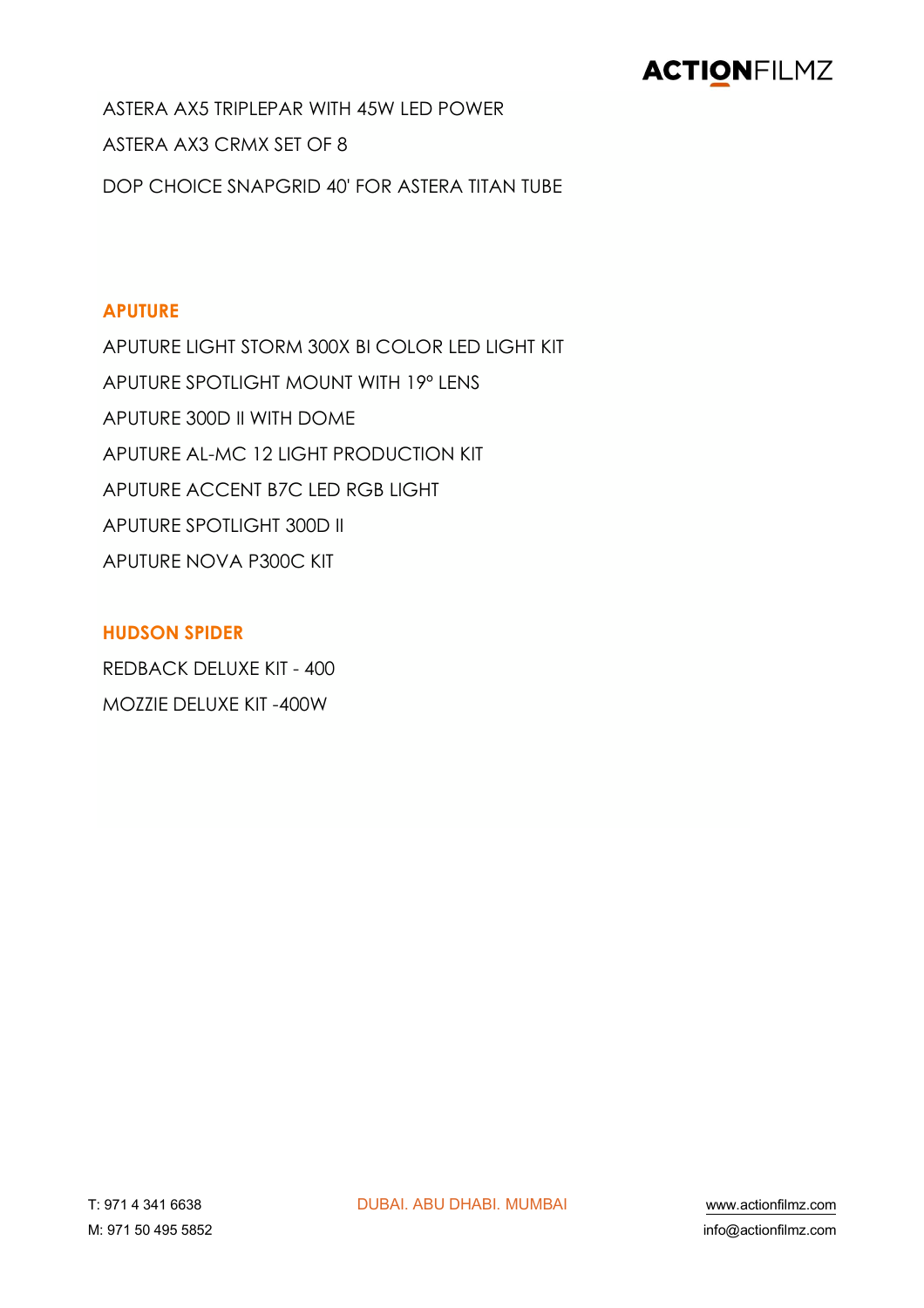

# arri skypanel

#### **ITEM**

**ARRI ORBITER WITH DOME** ARRI SKYPANEL S360-C WITH ALL ACCESSORIES **DOP CHOICE SNAPBAG DOP CHOICE SNAPGRID** ARRI SKYPANEL S120-C WITH ALL ACCESSORIES ARRI SKYPANEL S60-C WITH ALL ACCESSORIES ARRI SKYPANEL S30-C WITH ALL ACCESSORIES ARRI L7 - C COLOR LED FRESNEL BATTERY KIT FOR SKYPANEL S60-C & S30-C **REMOTE CONTROL FOR SKYPANEL** ARRI SKYLINK KIT - SET OF 5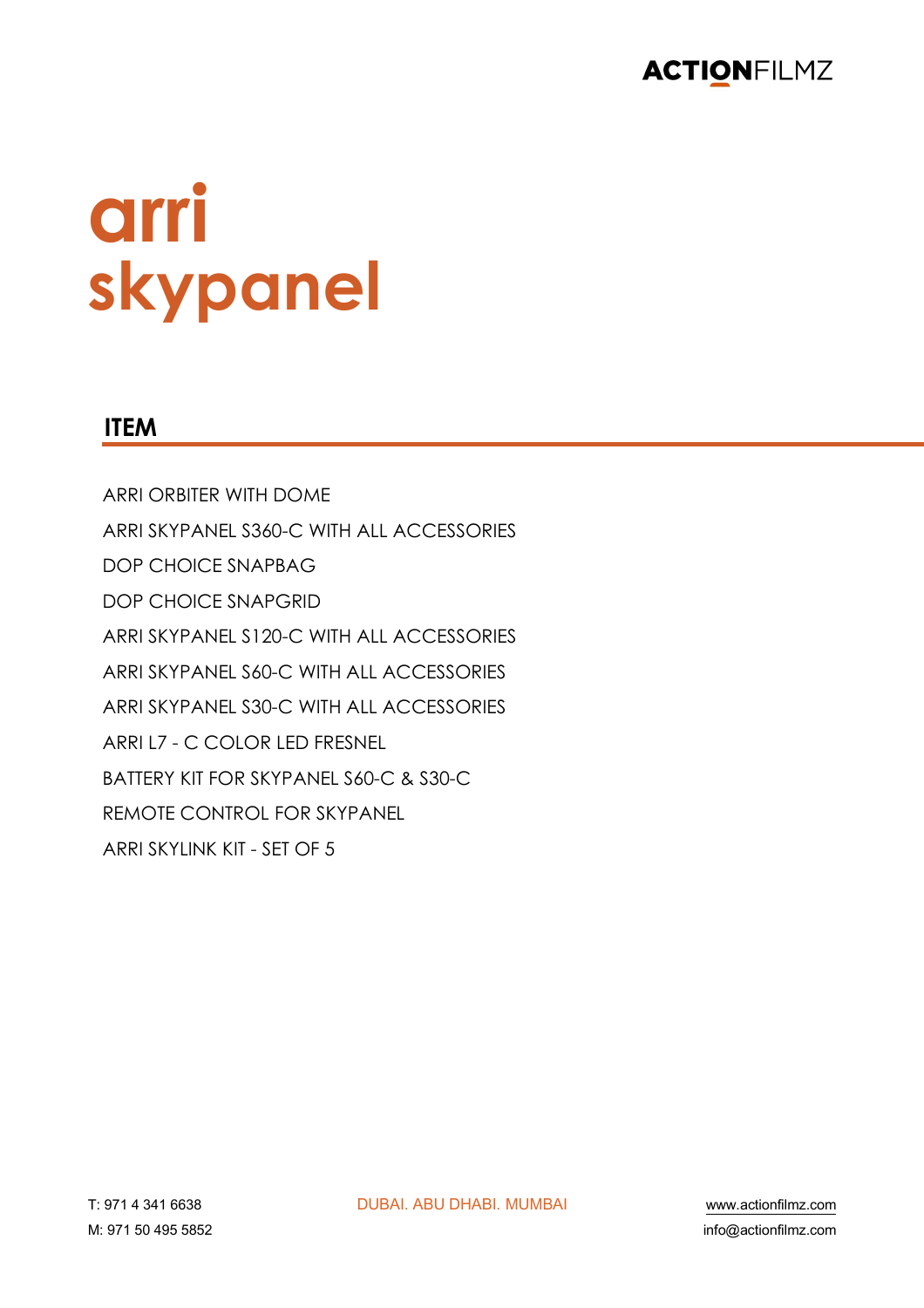

# kinoflo lighting

#### **ITEM**

FLAT HEAD 80-8 BANK

**4FT 4 BANK KINOFLO** 

**4FT 1 BANK KINOFIO** 

- **4FT 2 BANK KINOFLO**
- 2FT 4 BANK KINOFLO
- 2FT 2 BANK KINOFIO
- 2FT 1 BANK KINOFLO

DIVALITE 400

**KINO MINIFLO KIT** 

CELEB 401 DMX

CELEB 201 DMX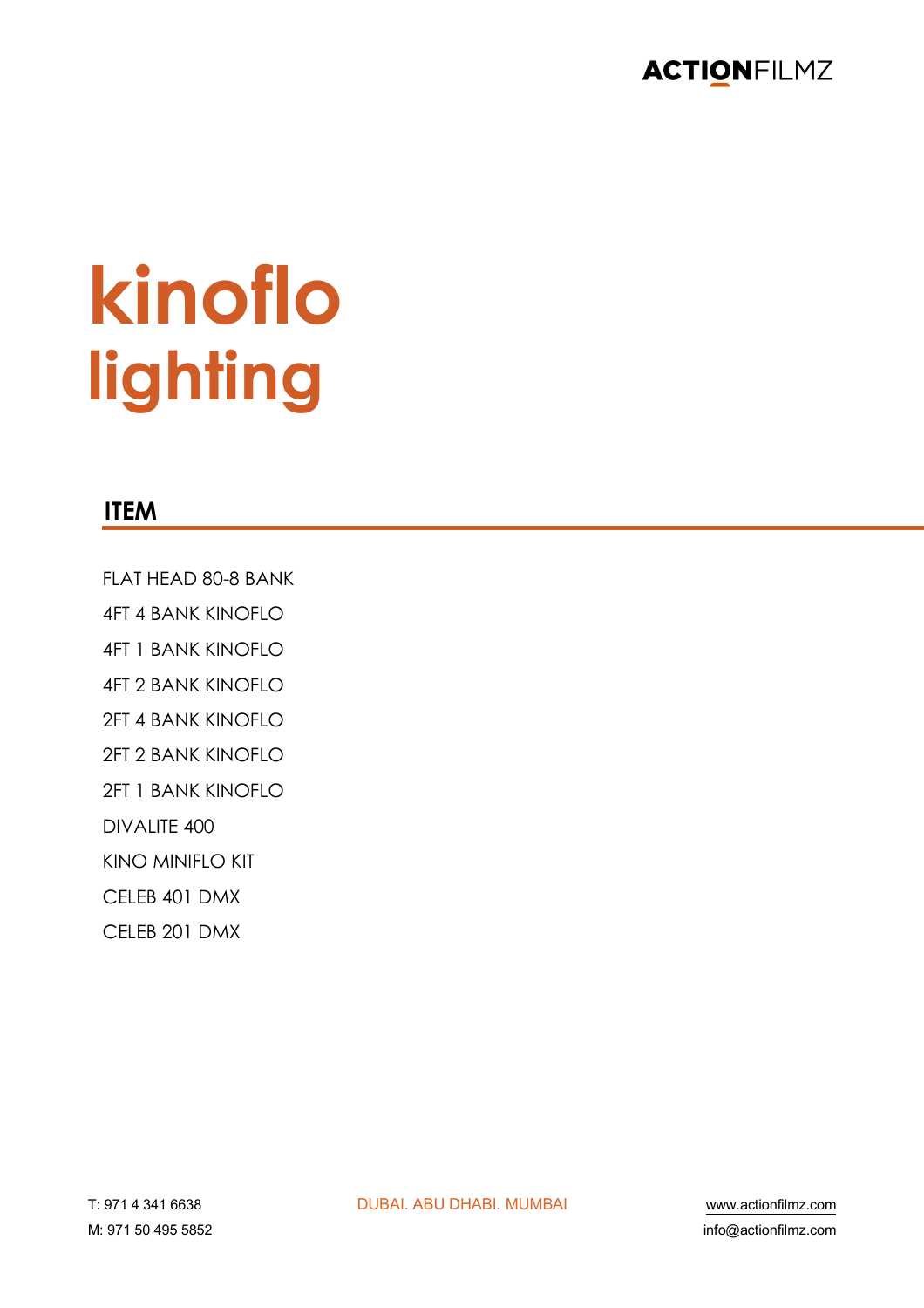

# **litemat**

#### **ITEM**

LITEMATPLUS 4 LITEMAT PLUS 2L LITEMAT PLUS 3 **LITEMAT SPECTRUM FOUR KIT** LITE TILE PLUS KIT 2x4 HYBRID COMPLETE KIT LITE TILE PLUS KIT 2x8 HYBRID COMPLETE KIT LITE TILE PLUS KIT **LITEMAT PLUS 2** LITEMAT PLUS 1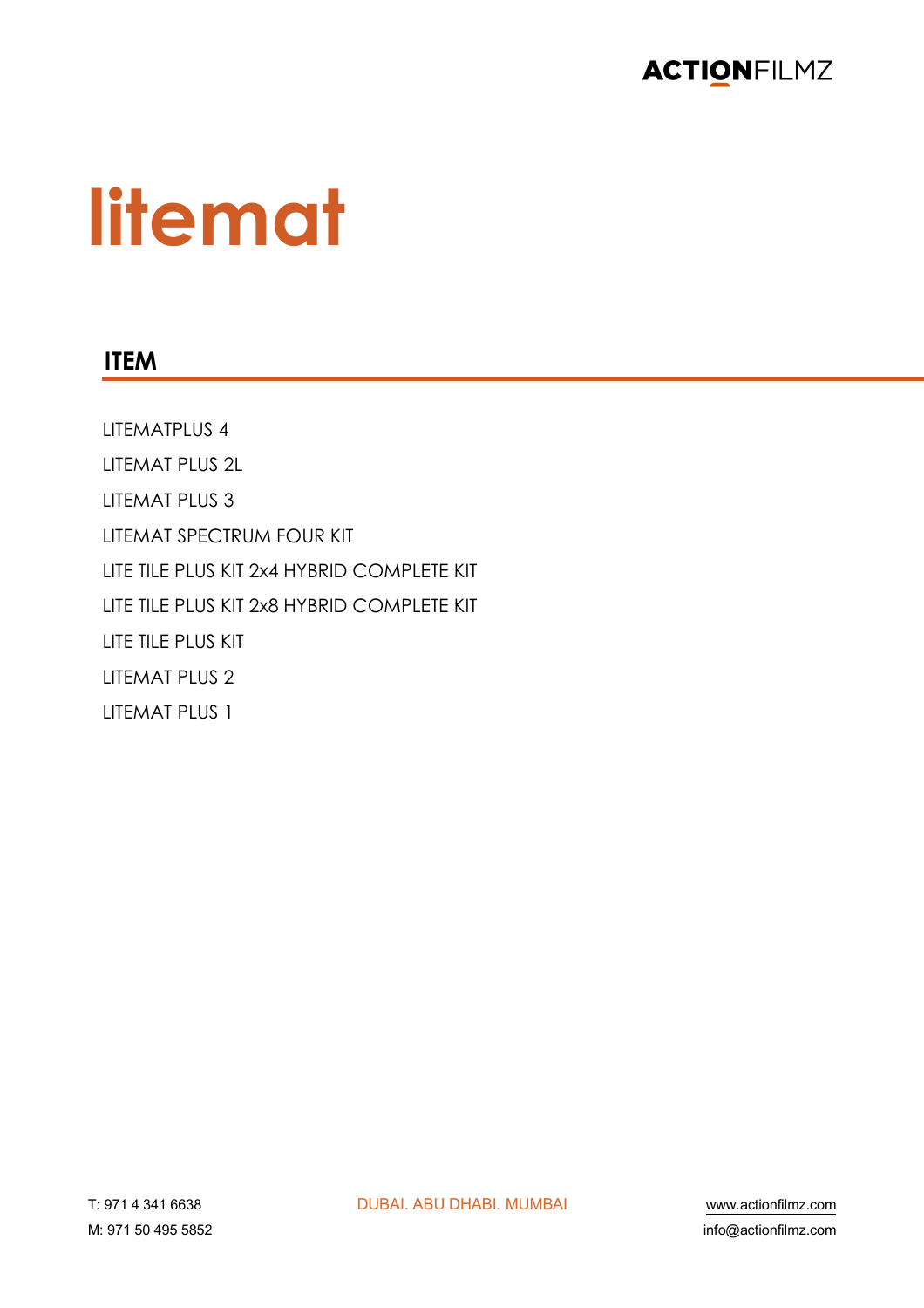

# **ledpanel lighting**

#### **ITEM**

ALADDIN MICRO 1X1 BI-FLEX M7 LED BI-COLOUR LIGHT WITH CASE V-MOUNT + SOFTBOX ALADDIN ALL IN ONE 2X1 LED 100W BI-COLOUR 40W RGB LIGHT KIT ALADDIN BI-FABRIC 2 KIT ALADDIN ALL IN 2 BI KIT ALADDIN ALL IN 1 BI KIT ALADDIN A-LITE VELVET LIGHT BI-COLOR RAINPROOF LED PANEL DMG SL1 MIX LAMPHEAD 200W KIT DMG MINI MIX LAMPHEAD 100W KIT DMG SL1 SWITCH BI- COLOR KIT DMG MINI SWITCH BI-COLOR KIT DMG MAXI SWITCH BI COLOR KIT ROSCO LED TAPE GAFFER KIT FALCON EYES RGB ROLL-FLEX LED LIGHT WITH CASE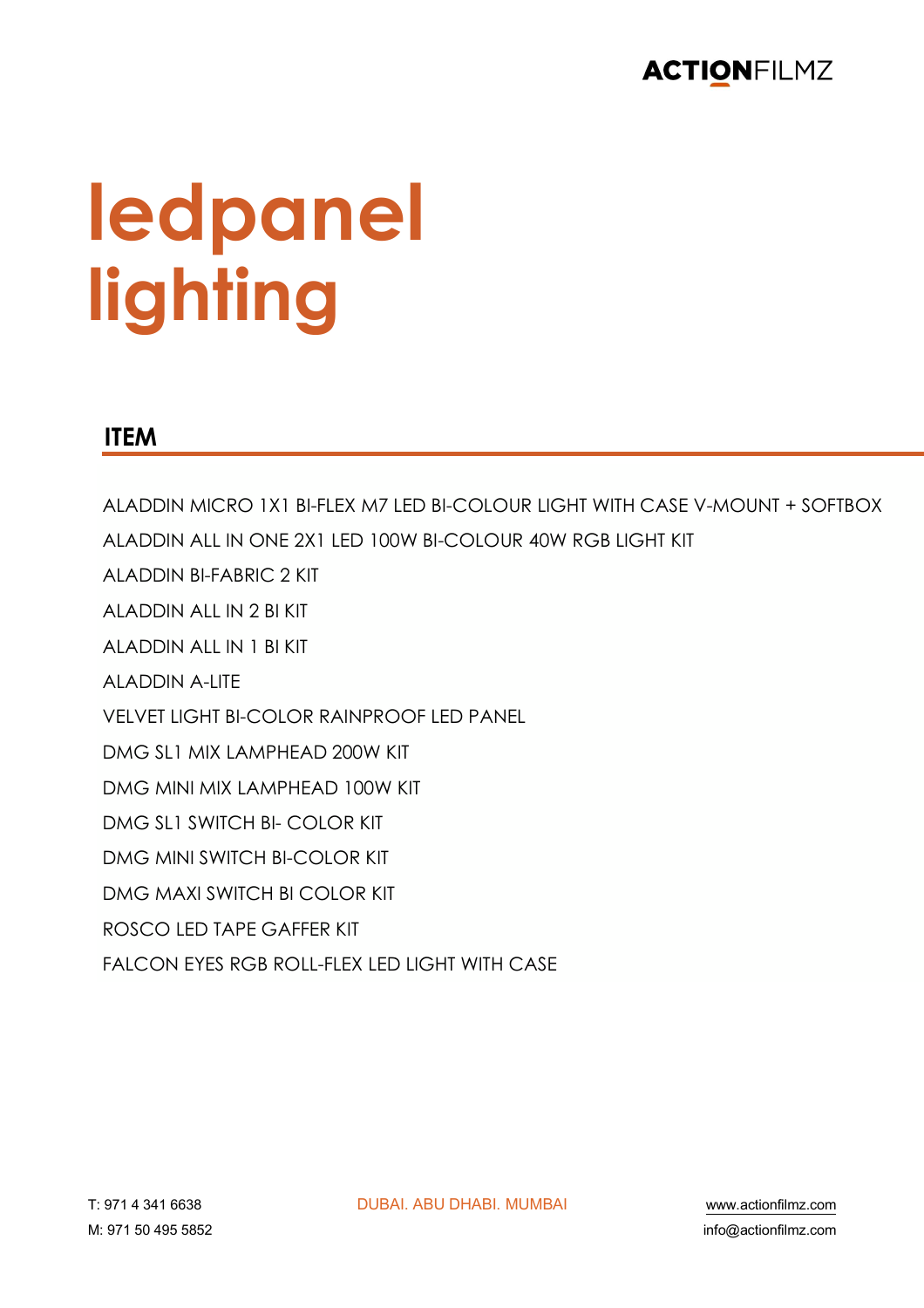

## tungsten incandescent

#### **ITEM**

**T24 WITH DIMMER** 

T12/10K TUNGSTEN ARRI

**T5K TUNGSTEN ARRI** 

**T2K TUNGSTEN ARRI** 

**TIK TUNGSTEN ARRI** 

**650W TUNGSTEN ARRI** 

300W TUNGSTEN ARRI

**150W TUNGSTEN ARRI** 

ARRI 300 PLUS

150W DEDO LIGHT KIT (DLH-4) - SET OF 4

MASTER DEDO KIT SET OF 4

**30" JEM BALL TUNGSTEN** 

22" JFM BALL TUNGSTEN

1.2K DAYLIGHT JEMBALL

2K ARRI LITE BLONDE

2000W BLONDE

800W ARRI LITE RED HEADS

**6KW SPACELIGHTS** 

**2KW SPACELIGHTS** 

**12K MAXIBRUTE** 

**9K MAXI BRUTE**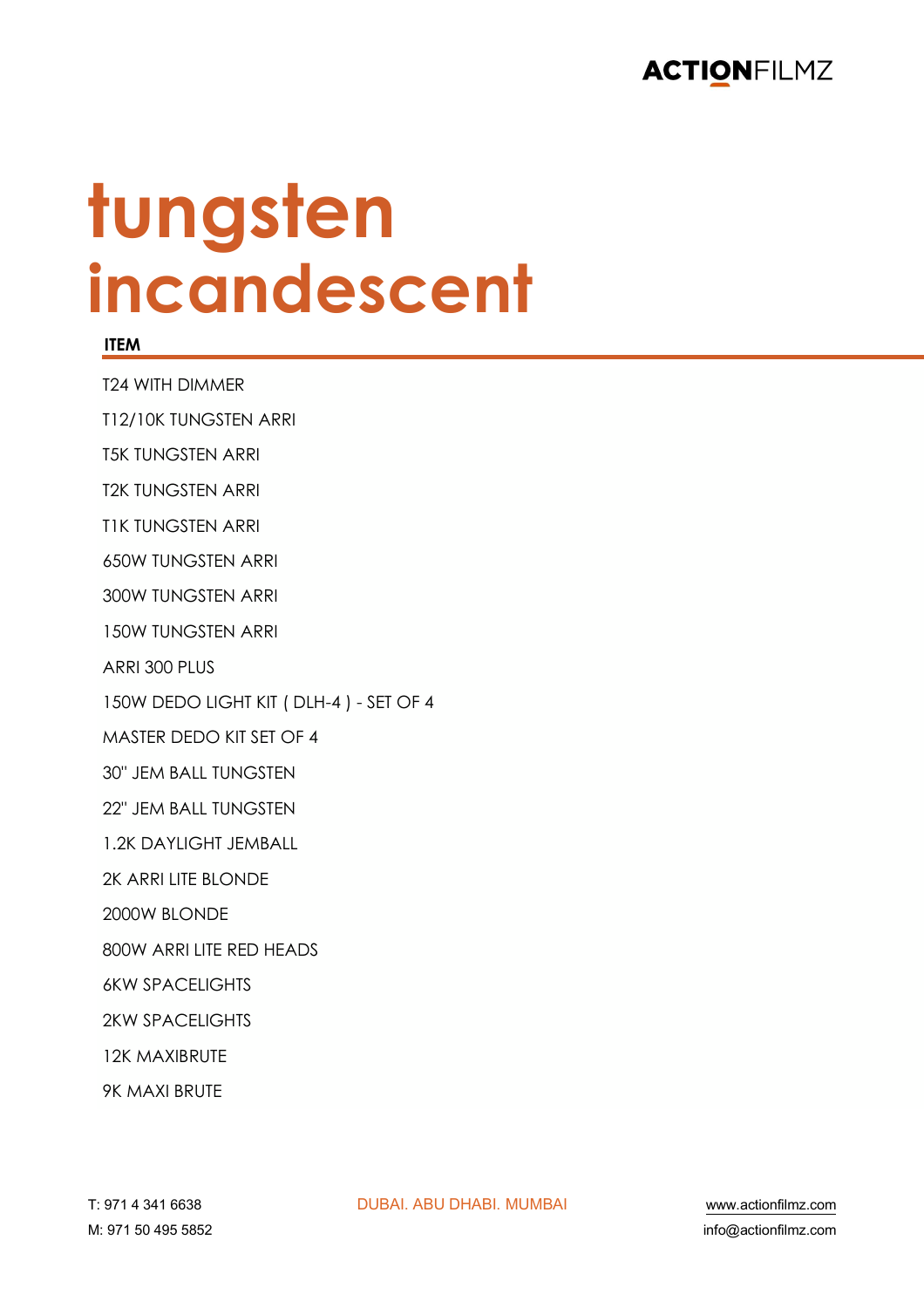

# dimmers

#### **ITEM**

MOVIEMASTER 5KW INLINE DIMMER MOVIEMASTER 2.5KW INLINE DIMMER MOVIEMASTER 12KW INLINE DIMMER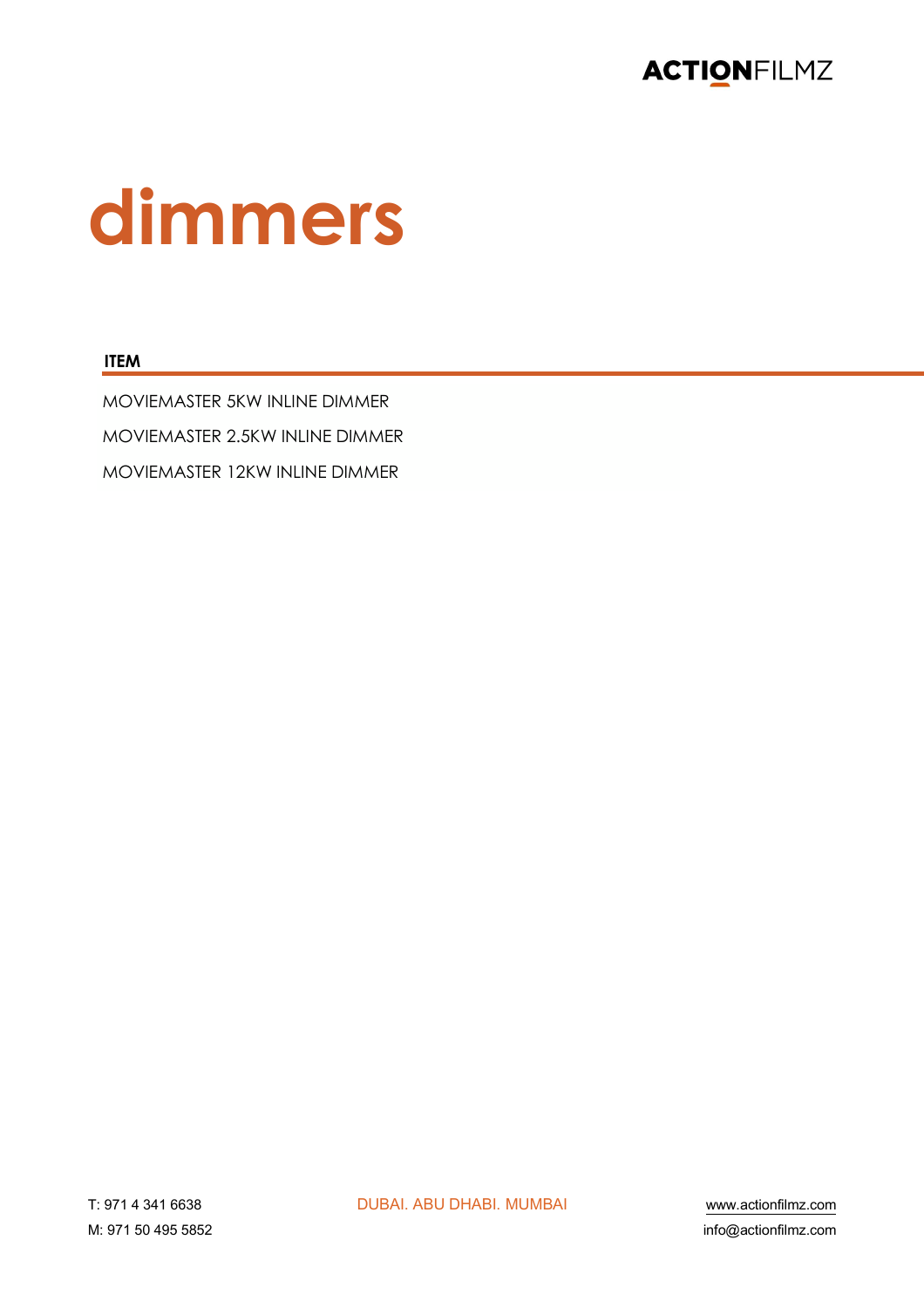

# source four

#### **ITEM**

750W SOURCE FOUR 36D & 50D SOURCE FOUR CE LED SERIES 2 LUSTR SOURCE FOUR CE 15-30 DEGREE ZOOM BLACK SOURCE FOUR CE 25-50 DEGREE ZOOM BLACK SOURCE FOUR LENS 19,26,36,50 SOURCE FOUR ZOOM 15-30 DEGREE LENS TUBE, BLACK SOURCE FOUR ZOOM 25-50 DEGREE LENS TUBE, BLACK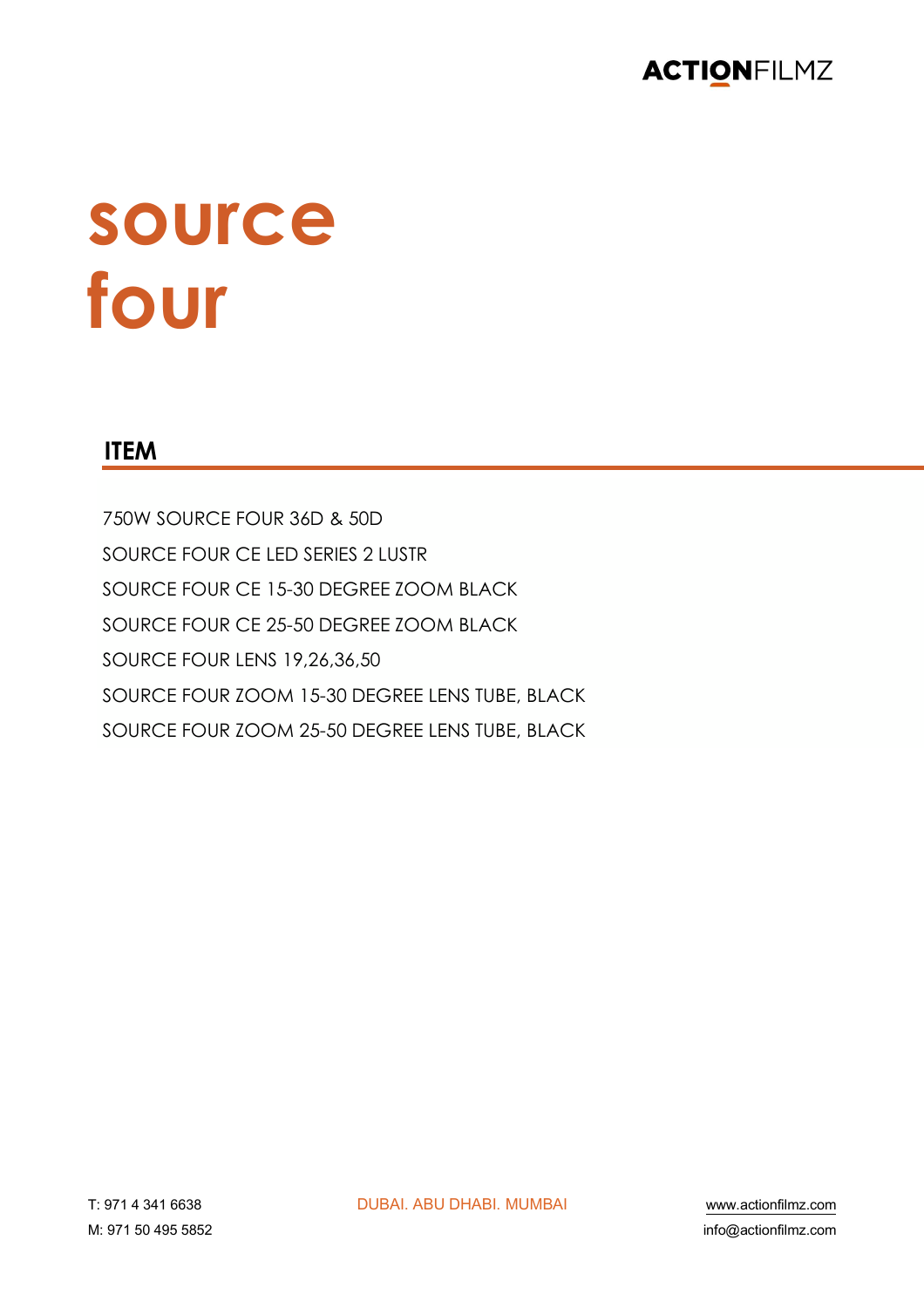

# led lights

#### **ITEM**

MINI LED LIGHT 1X1 LED PANEL LITE- DRACAST (9), LEDGO (2), LP LED (2) ASTRA 1X1 BI COLOR LED PANEL RABBIT EARS / CHIMERAH FOR ASTRA LED PANEL **ROSCO RING LIGHT** ROSCO LITEPAD KIT FOMEX FL600 **FOMEX RL31-150 KIT** FOMEX RL21 - 75 KIT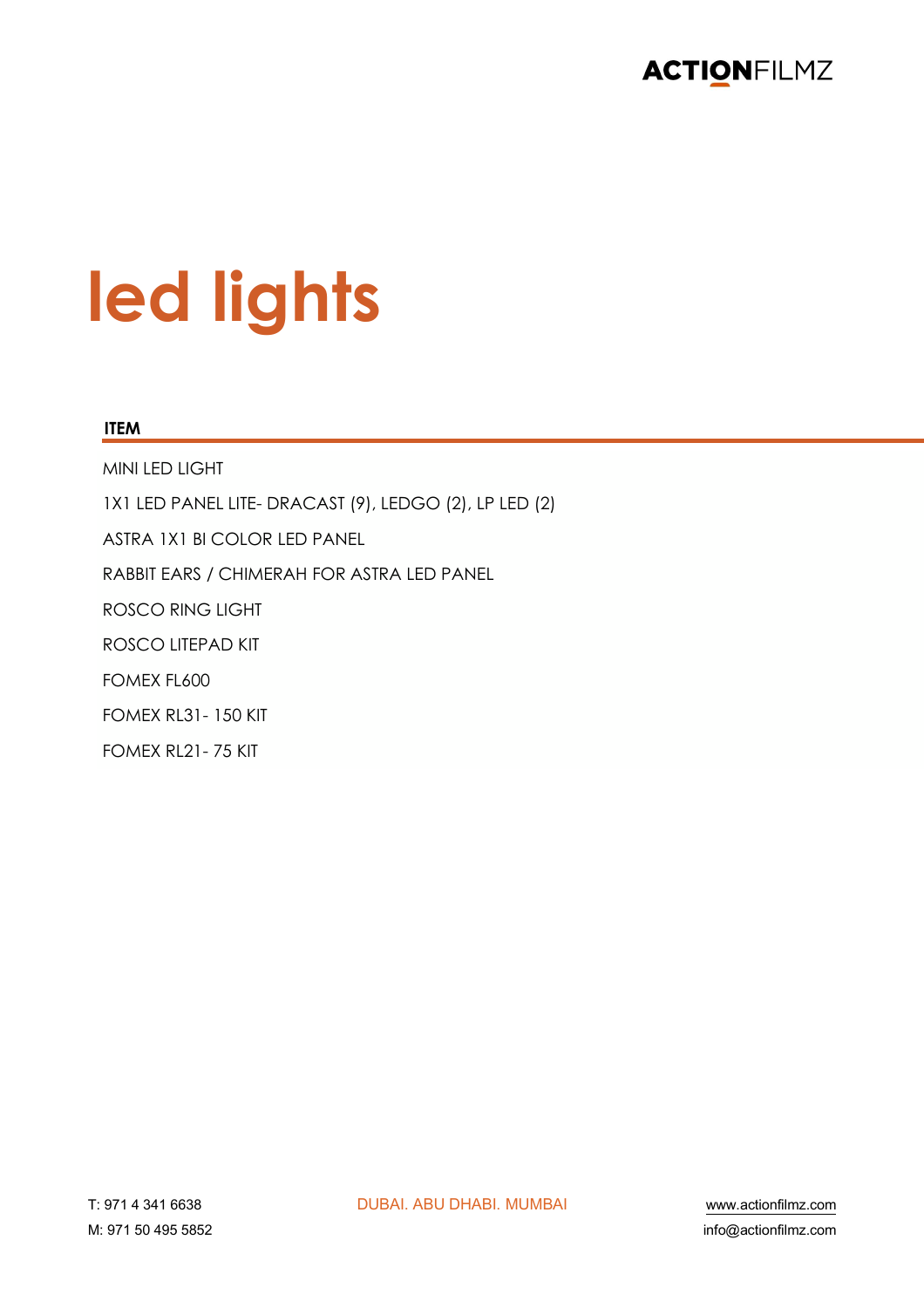### **stands & accessories**

#### **ITEM**

STRATO CRANKI 4 LEVEL STRATO CRANKI 3 LEVEL STRATO CRANKI 2 LEVEL STRATO CRANKI LOW BOY AVENGER LONG JOHN STAND AVENGER D650 JUNIOR BOOM ARM WITH COUNTERWEIGHT MATHEWS LOW BOY JUNIOR DOUBLE RISER ROLLING STAND MATHEWS HOLLYWOOD BABY JUNIOR DOUBLE RISER STAND MATHEWS DIGITAL COMBO STAND 11'' MATHEWS HOLLYWOOD COMBO TRIPLE RISER STAND BLACK WIND UP STAND AVENGER SUPER WIND UP 29 LOW BASE HEAVY DUTY WIND UP STAND COMBO STAND - 3 LEVEL COMBO STAND - 2 LEVEL LOW BOY STAND COMBO STAND WITH GOBO HEAD WITHOUT WHEELS MINI LOW BOY STAND AVENGER BOOM STAND MANFROTTO MEGA BOOM SPIGOT STAND

!" \$%& ' ('& ))(\* !"#\$%& \$#" !(\$#%& )")#\$% +++,-./01230456,.15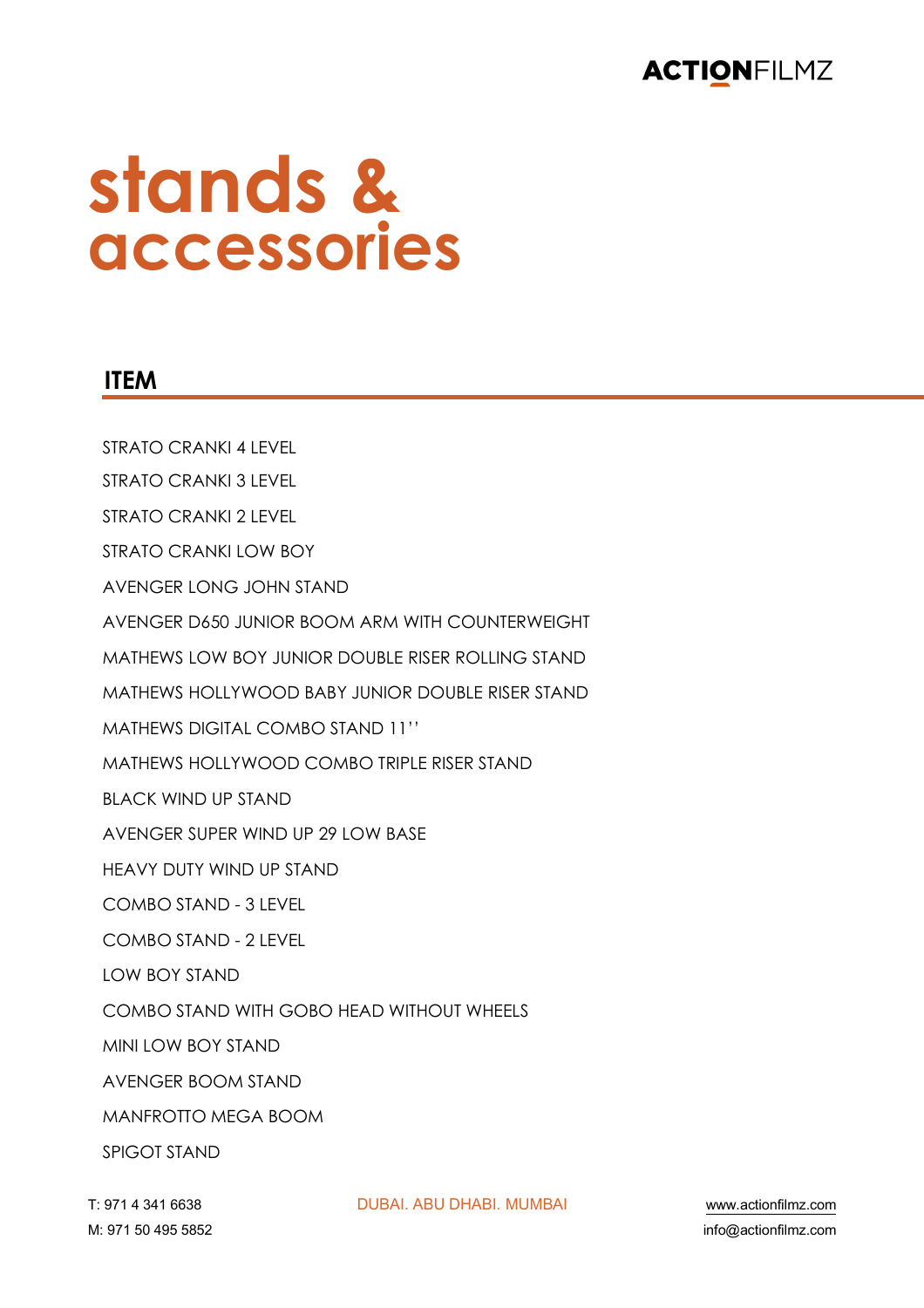**BABY SPIGOT STAND** 

**CENTURY STAND 40** 

**CENTURY STAND 30** 

CENTURY STAND 20

STUDIO ROLLER STAND WITH WHEELS & GOBO HEAD

**BLACK STAND WITH SPIGOT** 

AVENGER HONKA BONKA STAND

**BLACK BOOM STAND** 

MOMBO COMBO

MANFROTTO AUTOPOLE 2.1-3.7MT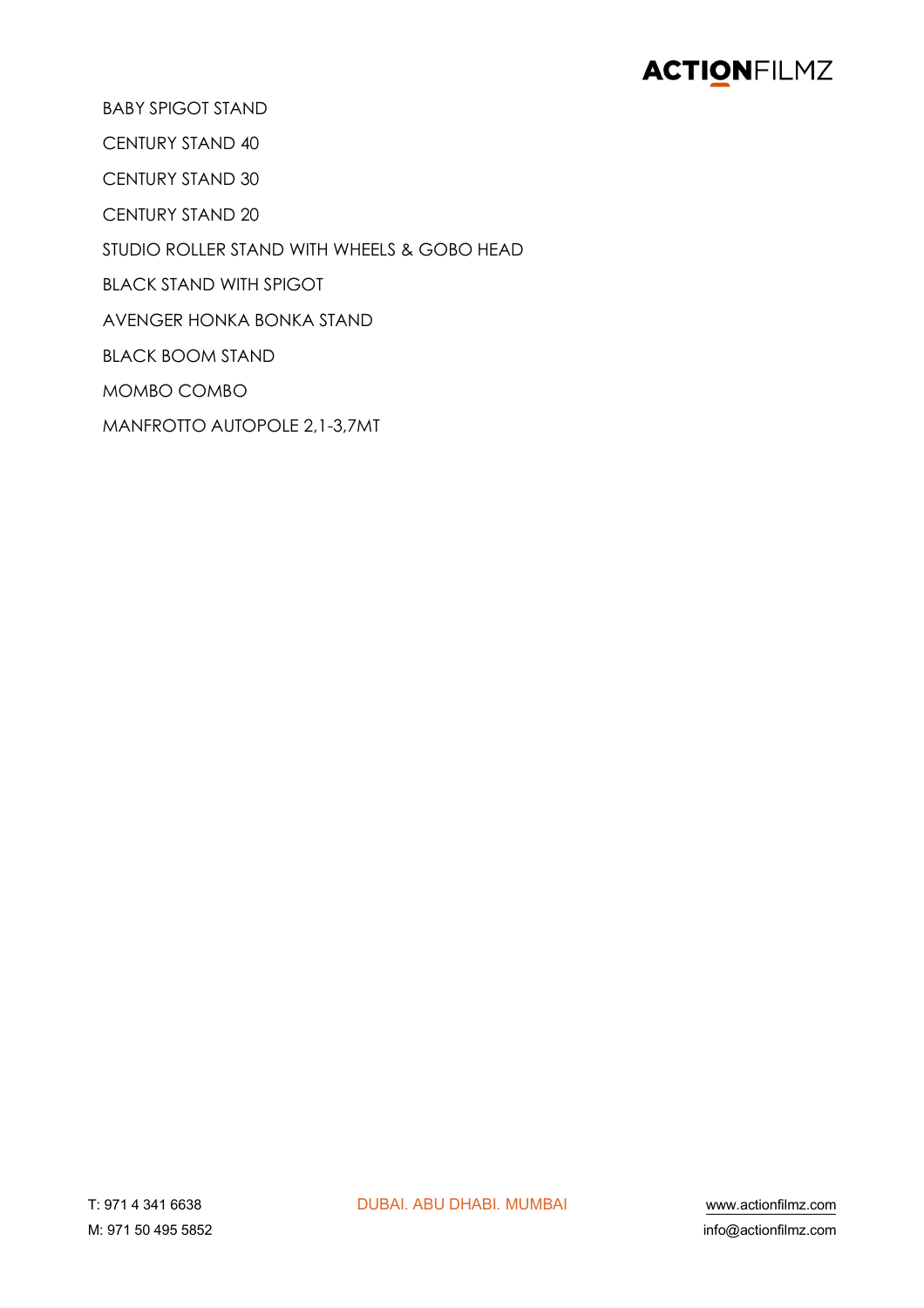

### smoke and hazemachine

#### **ITEM**

MARTIN - 200 MAGNUM SMOKE MACHINE NEW MARTIN SMOKE MACHINE - 2Z35 **HAZE MACHINE** ANTARI HZ-1000W SILENT HAZE MACHINE ANTARI HZ-500W SILENT HAZER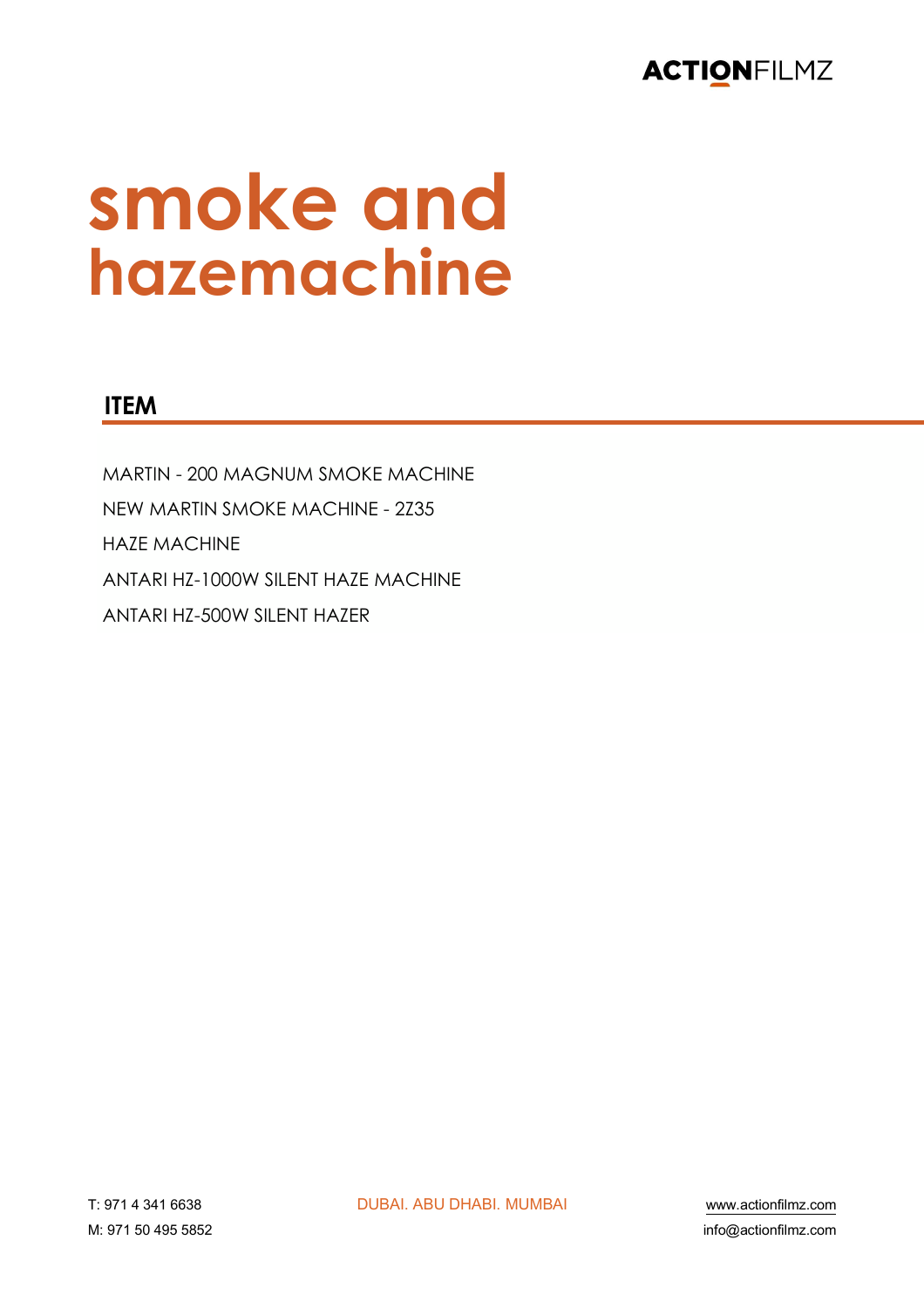

# generators

#### **ITEM**

150KVA GENERATOR (SILENT & NORMAL) 7 KVA HONDA GENERATOR **6.5 KVA HONDA GENERATOR** 3 KVA HONDA GENERATOR 2 KVA HONDA GENERATOR 1 KVA HONDA GENERATOR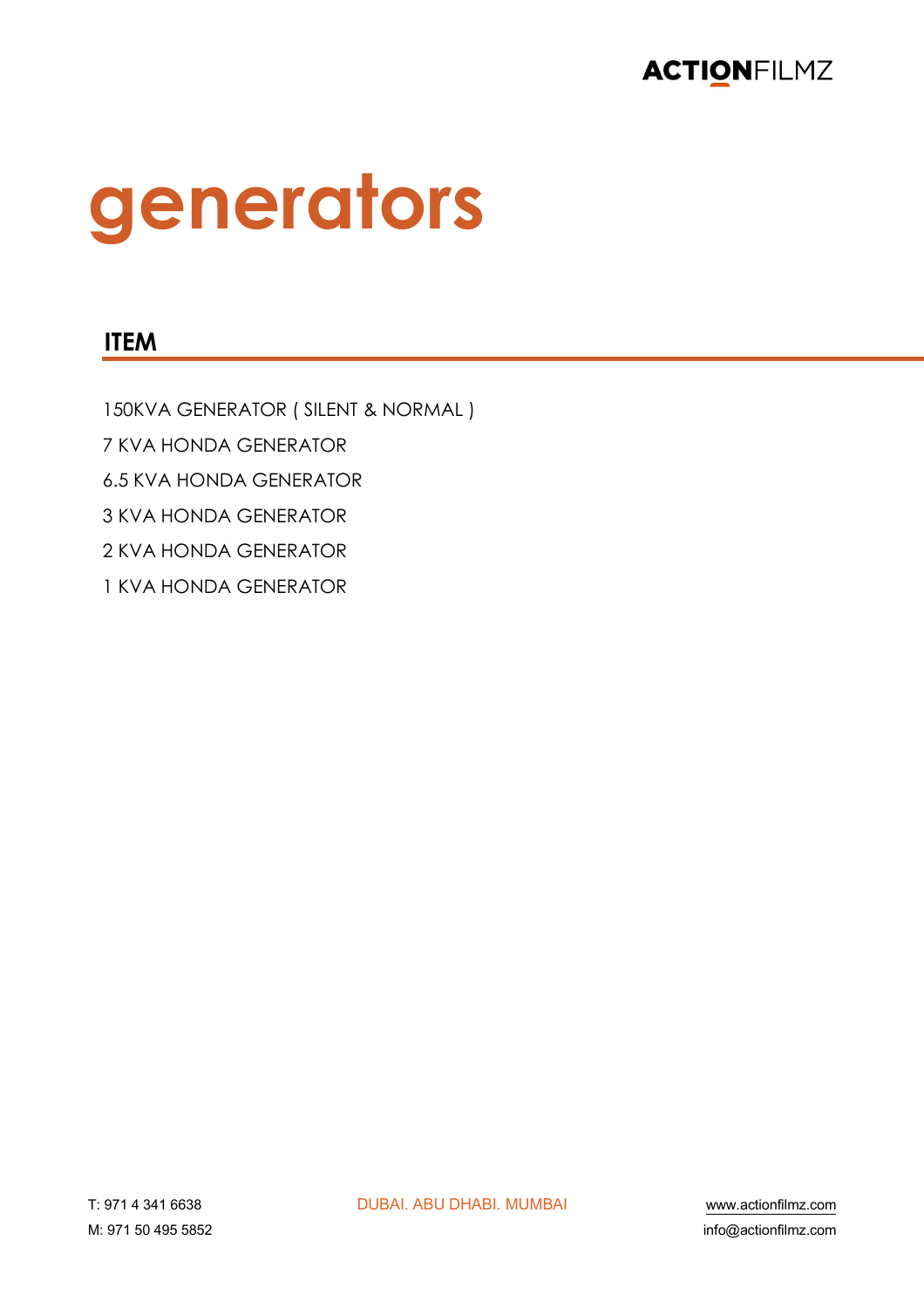

# profoto powerpacks

#### **ITEM**

PROFOTO PRO 10 2400 AIR TTL PRO 8A AIR 2400W PACKS WITH CABLE & BAG **PRO 7A 2400W PACKS WITH CABLE & BAG** PROFOTO ACUTE 2400W PACKS WITH CABLE

### battery packs **ITEM**

PROFOTO PRO- B4 1000 AIR BATTERY PACK PROFOTO 1200W 7B BATTERY PACKS PROFOTO 1200W B2 BATTERY PACKS PROFOTO 1200W B3 BATTERY PACKS

**DUBAI, ABU DHABI, MUMBAI**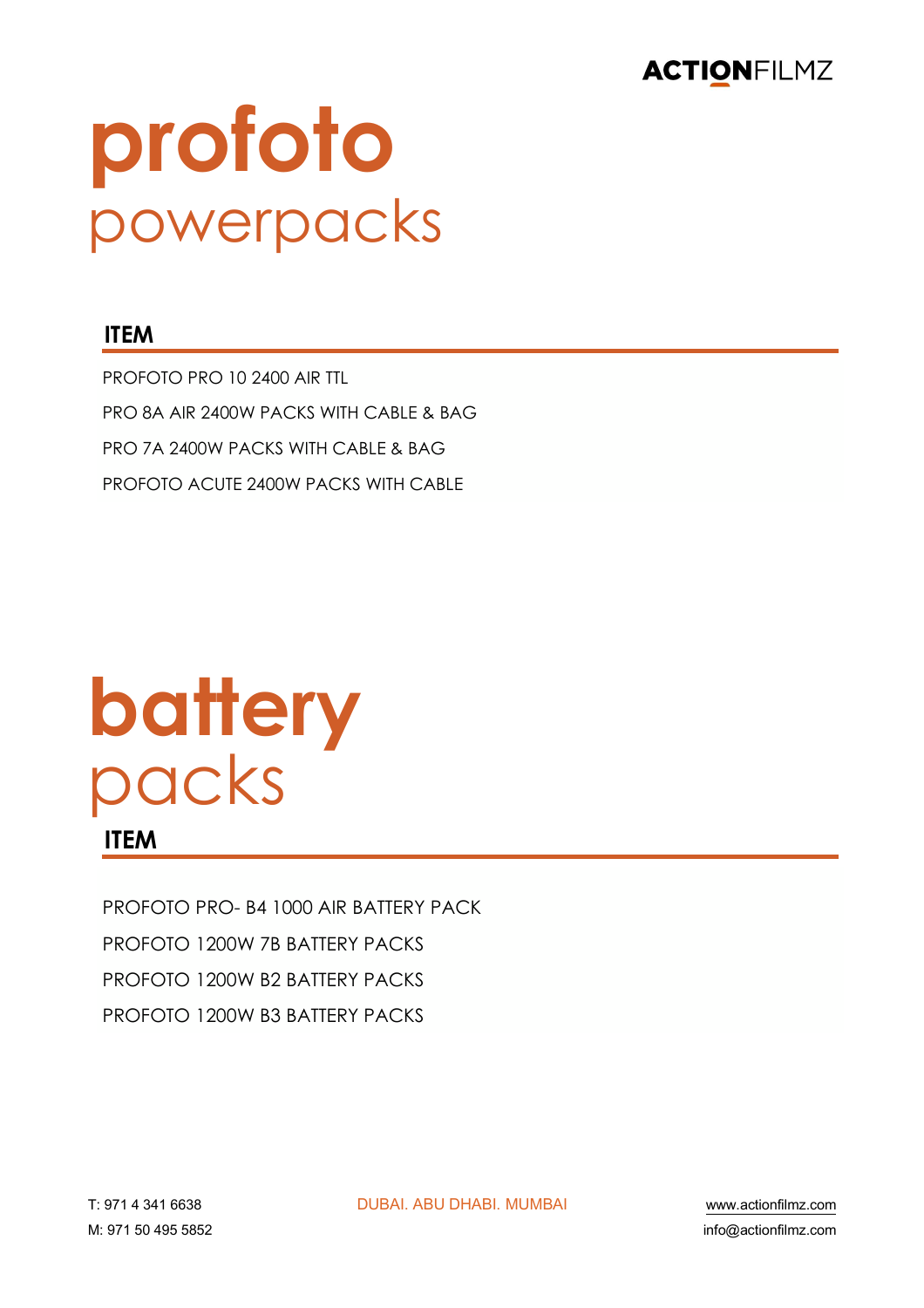

## battery operated

#### **ITEM**

PROFOTO B1 500 KIT - BATTERY OPERATED PROFOTO B1X 500 KIT - BATTERY OPERATED

### profoto ring flash

#### **ITEM**

**PRO RING FLASH - COMPLETE WITH DIFFUSER** PROFOTO ACUTE D4 RING

**DUBAI, ABU DHABI, MUMBAI** 

www.actionfilmz.com info@actionfilmz.com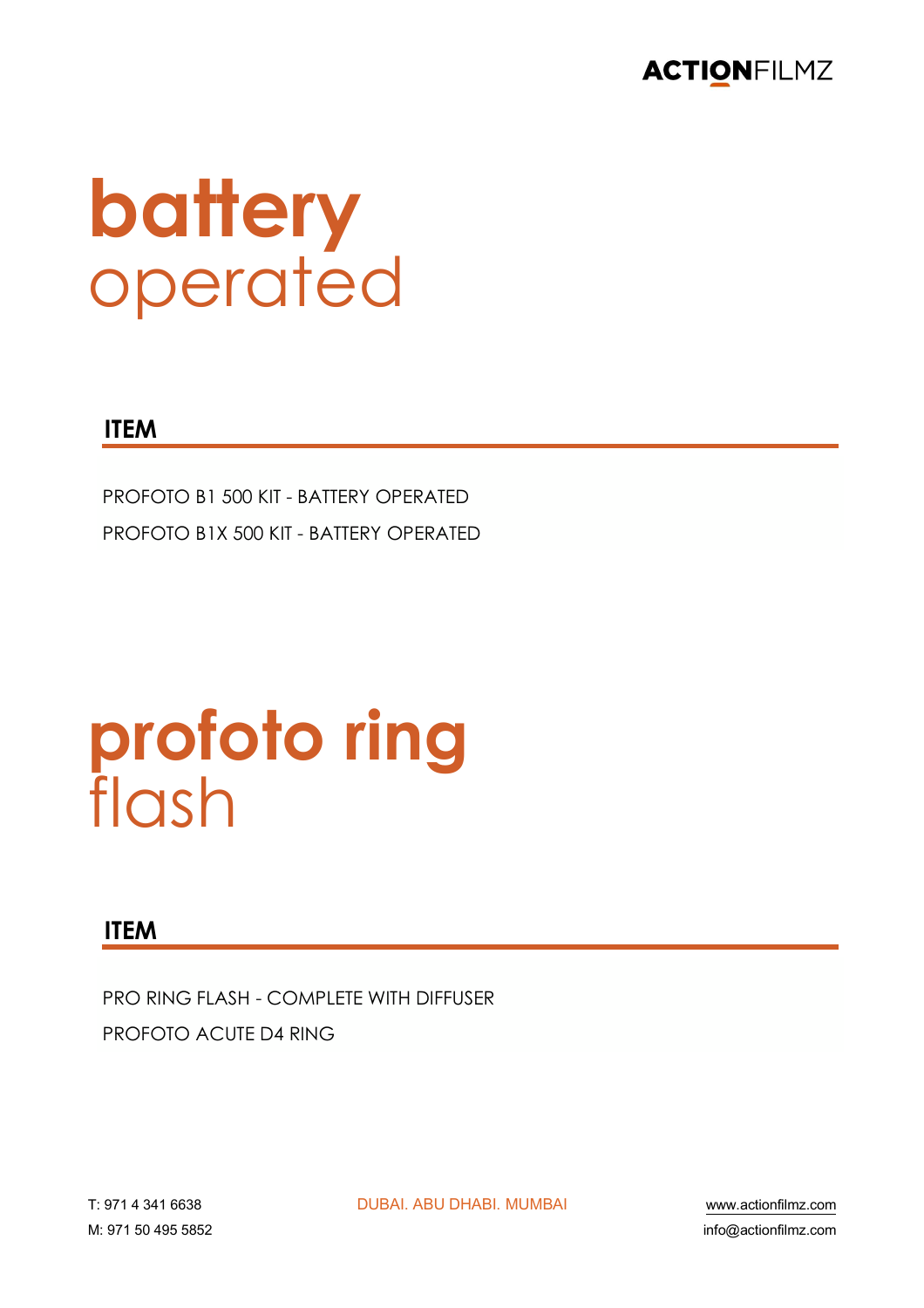

# powered

**ITEM** 

PROFOTO D2 1000WS AIRTTL

# profoto<br>heads

#### **ITEM**

PROFOTO PRO HEADS **PROFOTO PRO HEAD PLUS PROFOTO PRO B HEADS** PROFOTO ACUTE HEADS PROFOTO PRO - TWIN HEAD

**DUBAI, ABU DHABI, MUMBAI** 

www.actionfilmz.com info@actionfilmz.com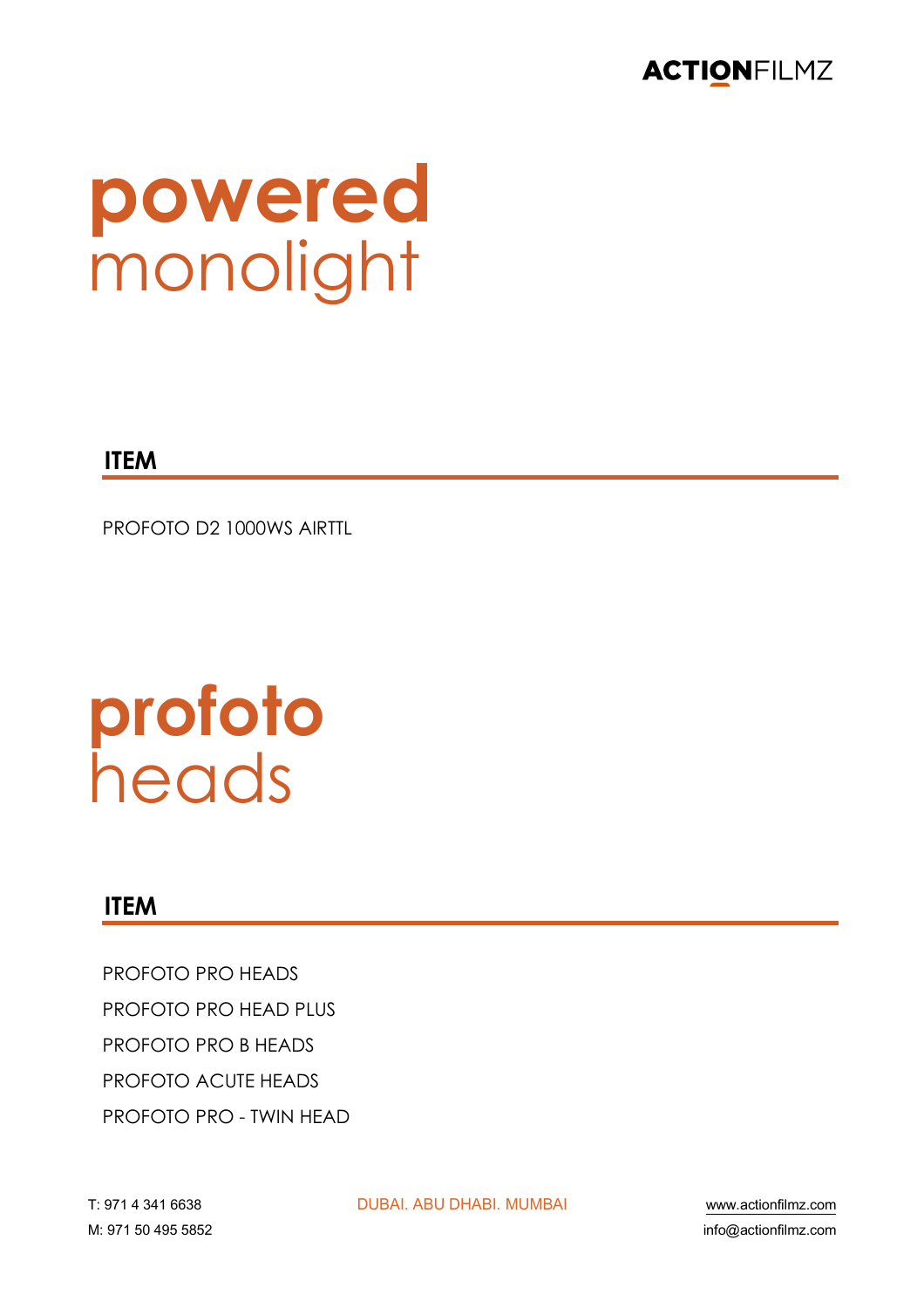

### **light shaping** tools softbox

#### **ITEM**

- 4 X 6 SOFT BOXES
- 3 X 4 SOFT BOXES
- 3 X 3 SOFT BOXES
- 2 X 3 SOFT BOXES
- 2 X 2 SOFT BOXES
- 1 X 6 SOFT BOXES
- 1 X 4 SOFT BOXES
- 4X6 SOFT BOXES
- SOFTGRID 50 1X6'
- SOFTGRID 50 3X3'
- SOFTGRID 50 3X4'
- SOFTGRID 50 4X6'
- OCF SOFTGRID 50° 2' OCTA
- OCF SOFTGRID 50° 4' OCTA
- OCF SOFTGRID 50° 5' OCTA
- 5FT OCTA BOXES
- 3FT OCTA BOXES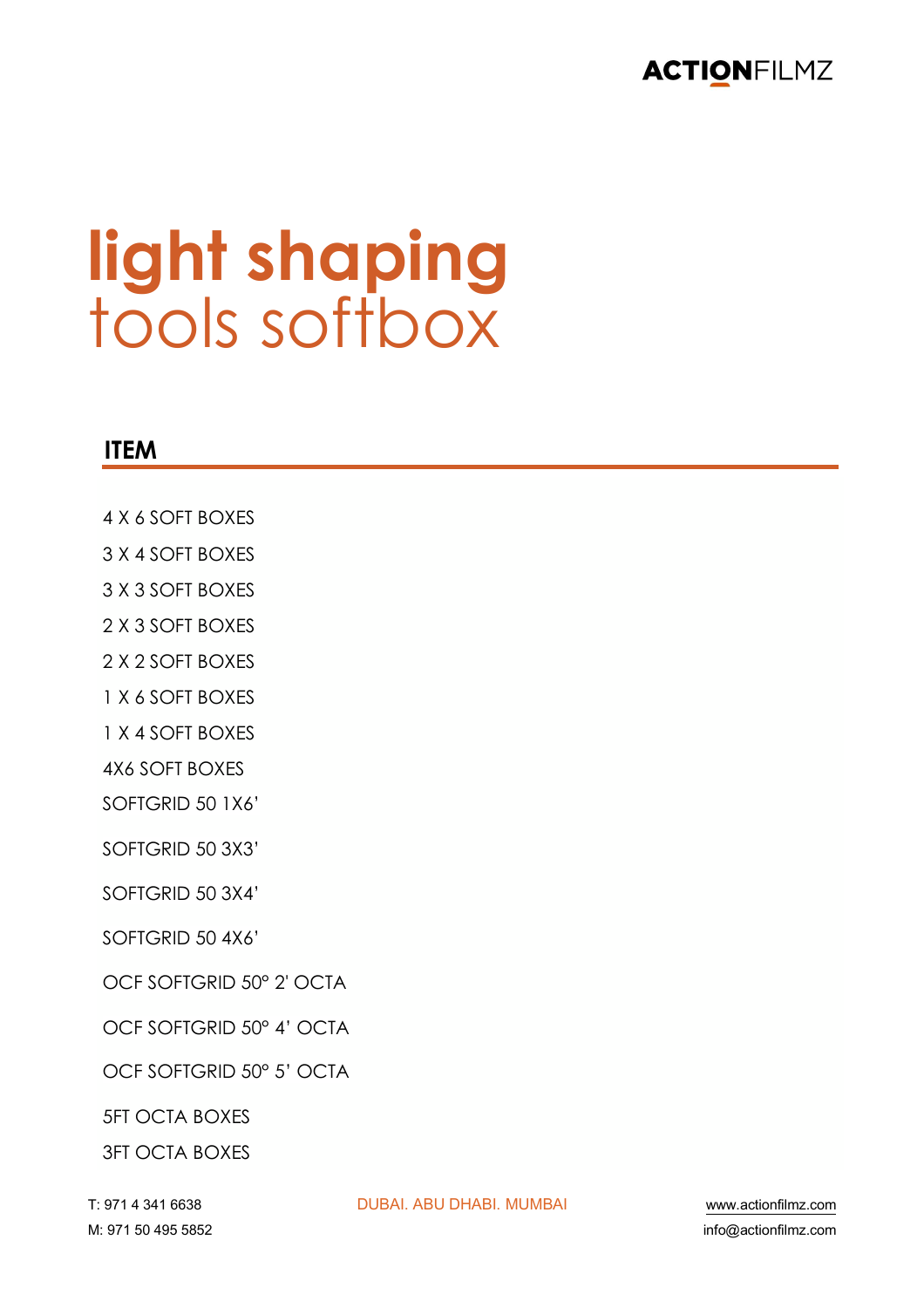

## **reflectors**

**ITEM**

!" \$%& ' ('& ))(\* !"#\$%& \$#" !(\$#%& )")#\$% +++,-./01230456,.15 7FT GIANT REFLECTORS DISC REFLECTOR SOFT LITE WHITE REFLECTOR SOFT LITE SILVER REFLECTOR WITH SILK CLOTH PROFOTO HONEYCOMB GRID 25 MAGNUM REFLECTORS WITH BAG ZOOM REFLECTORS SNOOTS PROFOTO UMBRELLA DEEP WHITE L WITH DIFFUSOR 1.5 PROFOTO UMBRELLA DEEP WHITE XL WITH DIFFUSOR 1.5 SILK UMBRELLAS WHITE UMBRELLAS SILVER UMBRELLAS PROFOTO PRO FRESNEL SPOTLIGHT WITH BARN DOORS PROFOTO NARROW BEAM REFLECTOR HONEY COMB GRID (5,10,20) WITH BAG AND 1 EXTRA BAG PROFOTO OCF GRID KIT PROFOTO OCF COLOR GEL STARTER KIT PROFOTO PRO GLOBE KIT BARNDOOR FOR ZOOM REFLECTORS PROFOTO OCF COLOR GEL STARTER KIT BARNDOOR FOR ZOOM REFLECTORS SNOOTS GRID & FILTER HOLDER FOR ZOOM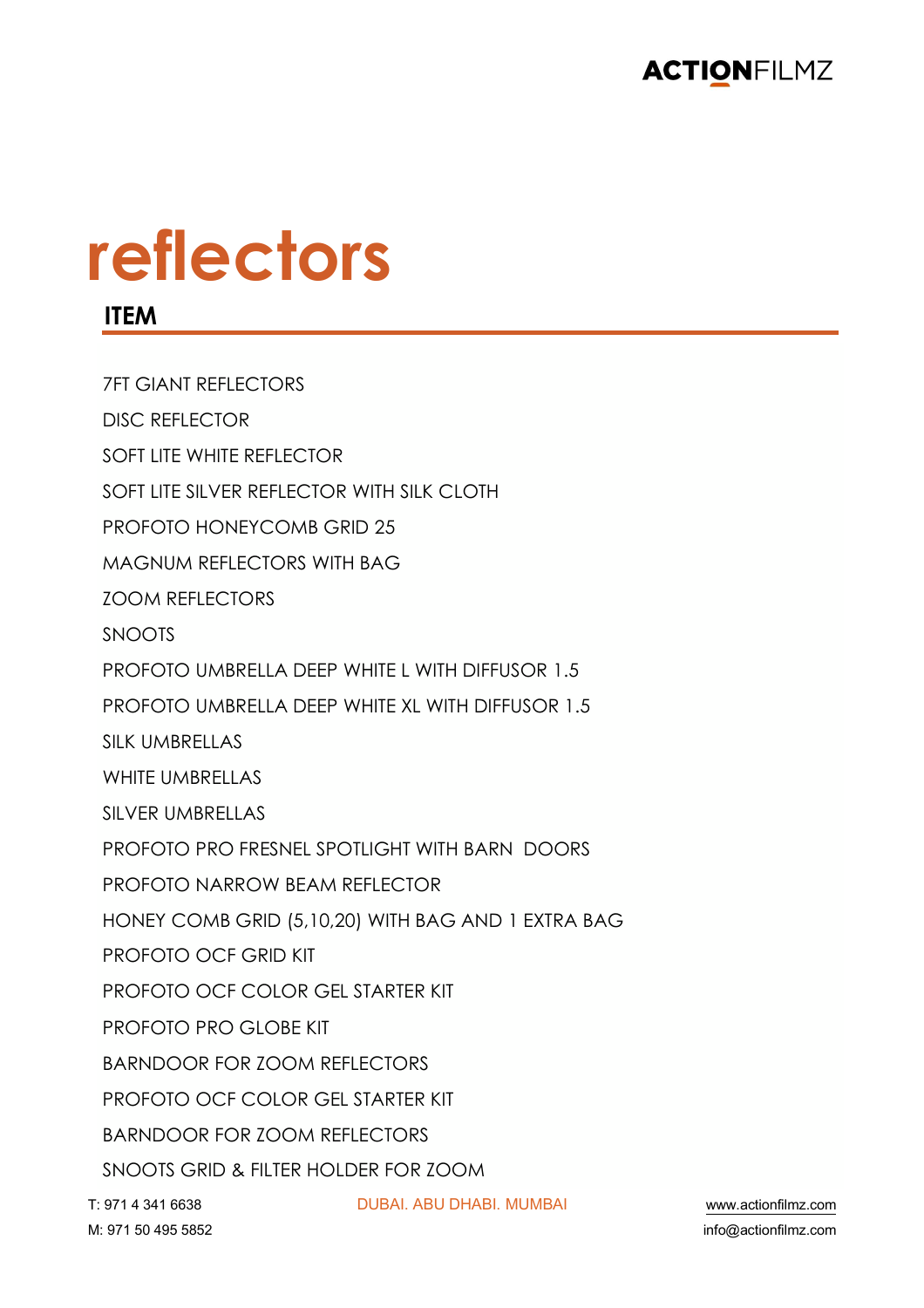PROFOTO GRID AND FILTER HOLDER INCL. FILTER CASSETTE AND DIFFUSIONS FILTER

### **accessories**

#### **ITEM**

PROFOTO BATTERY CHARGER PROFOTO BATTERY CHARGER 4.5A (ONLY FOR B1) PROFOTO LI-ION BATTERY MKII FOR A1 AND A1X PROFOTO BATTERY POCKET WIZARDS AIR SYNCS PROFOTO AIR REMOTE - TTL-C PROFOTO AIR REMOTE - TTL-N SYNCRO CABLES BIG AND SMALL PROFOTO PROGAS PROFOTO CAR ADAPTER PROFOTO SPEED RING (LARGE) PROFOTO SPEED RING (SMALL) PROFOTO HARDBOX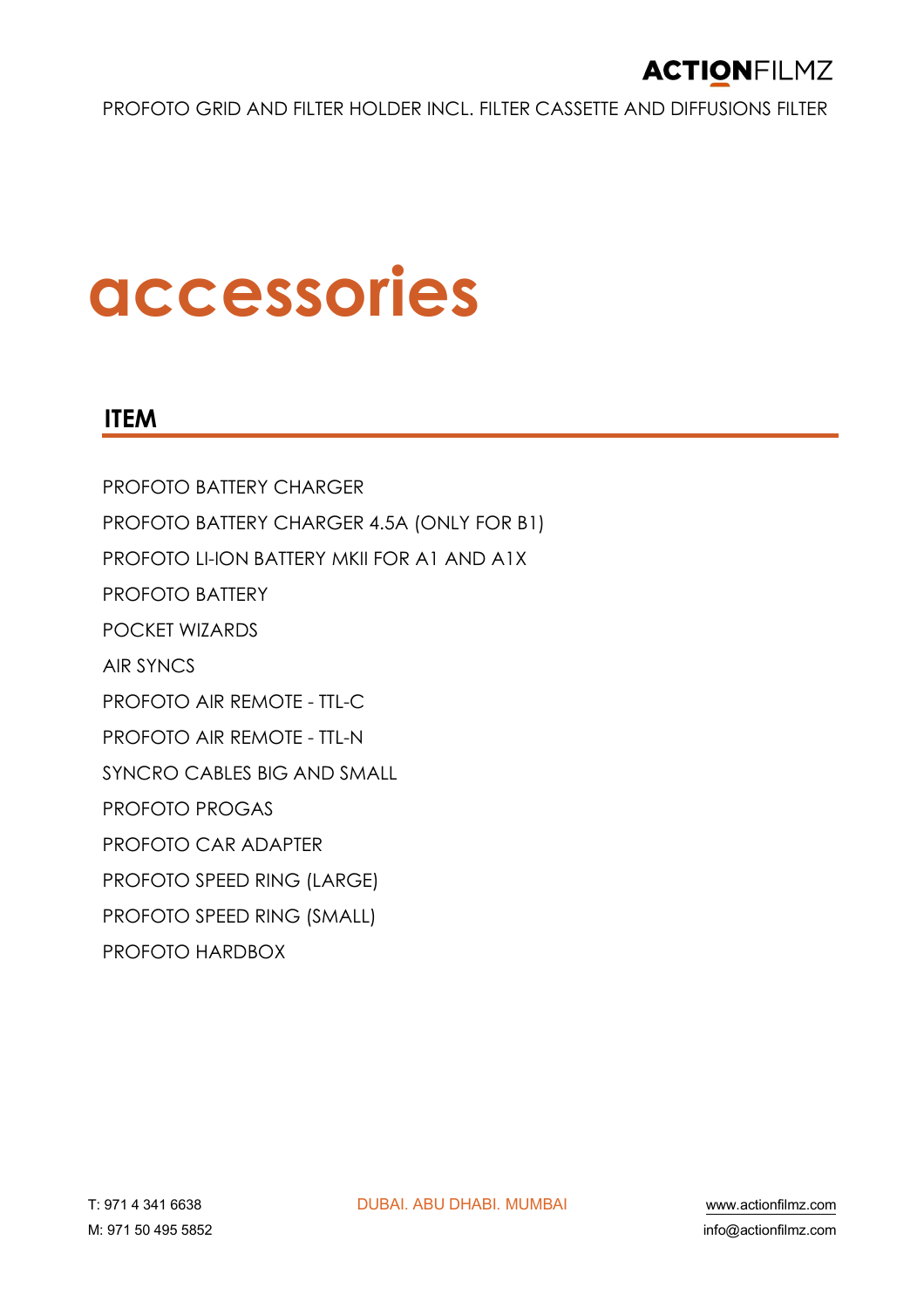

### california sun bounces

#### **ITEM**

PROFESSIONAL CALIFORNIA SUNBOUNCES SILVER - GOLD - WHITE 4X6 (130CM X 190CM) **SUN SILK SUNBOUNCES 6X4 LASTOLITE 6X4 PROFESSIONAL SUN BOUNCE** LASTOLITE 6X6 PROFESSIONAL SUN BOUNCES **LASTOLITE SKYLITE RAPID STD MED KIT 1X2M LASTOLITE REFLECTORS KIT 2X4 WITH BAGS** LASTOLITE REFLECTORS KIT 3X4 WITH BAGS LASTOLITE 38" 5 IN 1 REFLECTOR **IN BUILT REFLECTOR**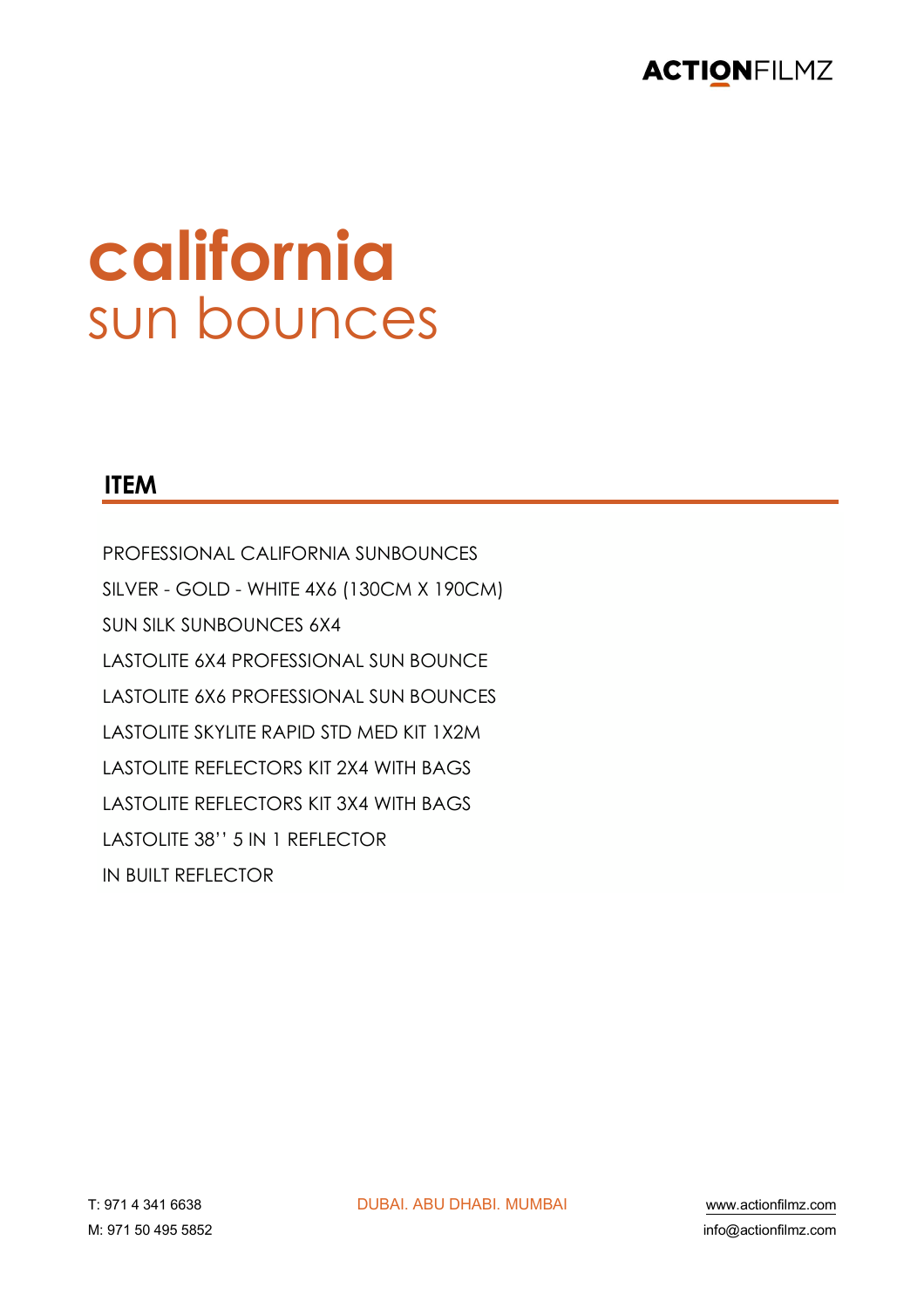

### radios

#### **ITEM**

**MOTOROLA WALKIE TALKIES DP-1400** FNTFL WALKIF TALKIFS HT-446L

### manfrotto tripod

#### **ITEM**

MANFROTTO TRIPOD WITH HEAD (058B) MANFROTTO TRIPOD WITH HEAD (475B) PRO-VIDEO HEAD PI ATE BASE M-SIZE MANFROTTO STILL LIFF TABLE BLACK MANEROTTO COMBI BOOM STAND BLACK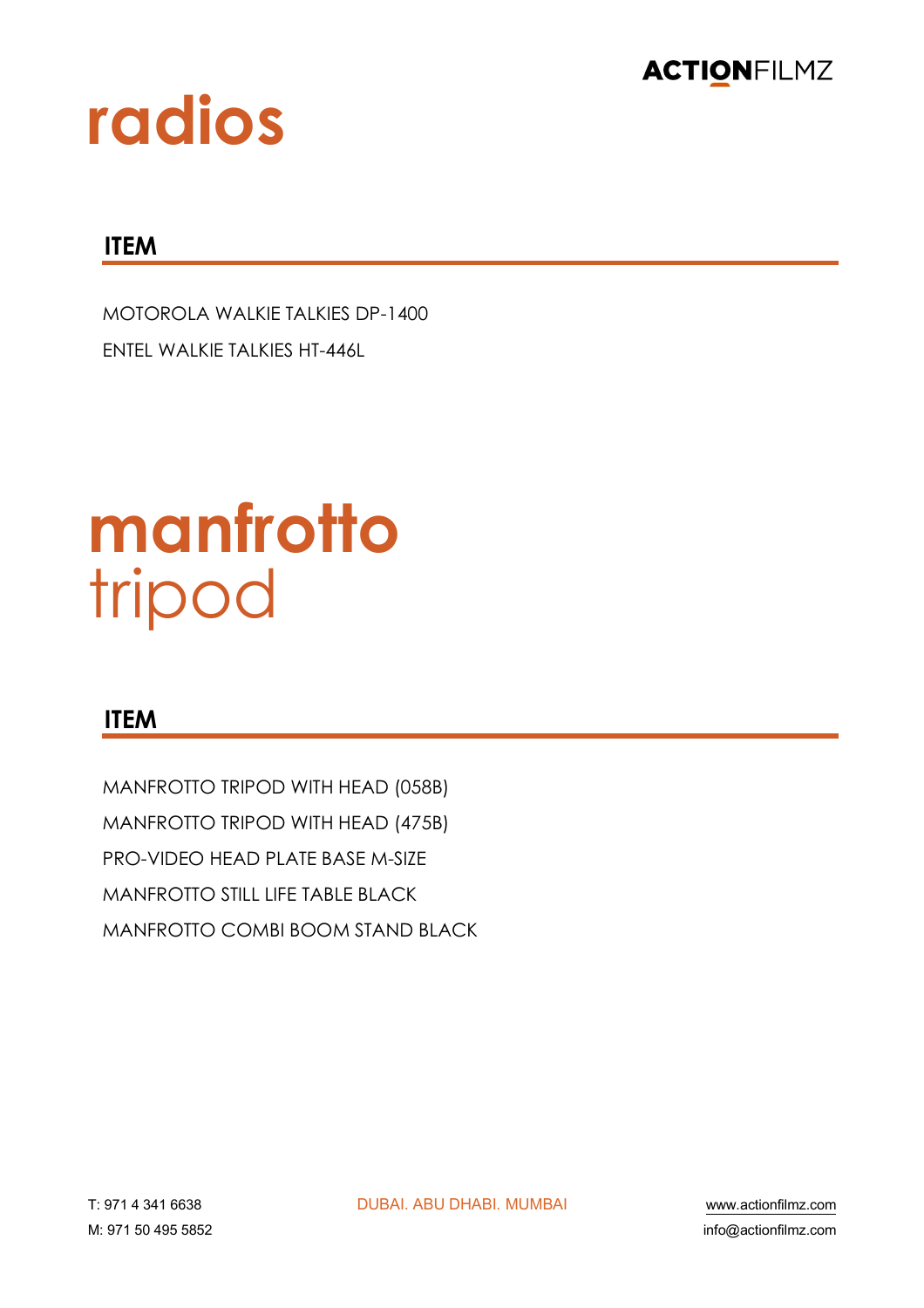

# profoto<br>cables

#### **ITEM**

**PROFOTO CABLES PROHEAD CABLES** PROHFAD ACUTE CABLES **PROHEAD B CABLES** 

### eizo monitor with box

#### **ITEM**

SPYDER3 PRO-MONITOR CALIBRATION **DATACOLOR SPYDER 5 ELITE** CG318-4K - EIZO COLOR EDGE CG318-4K 31.1" LCD MONITOR BLK HOOD